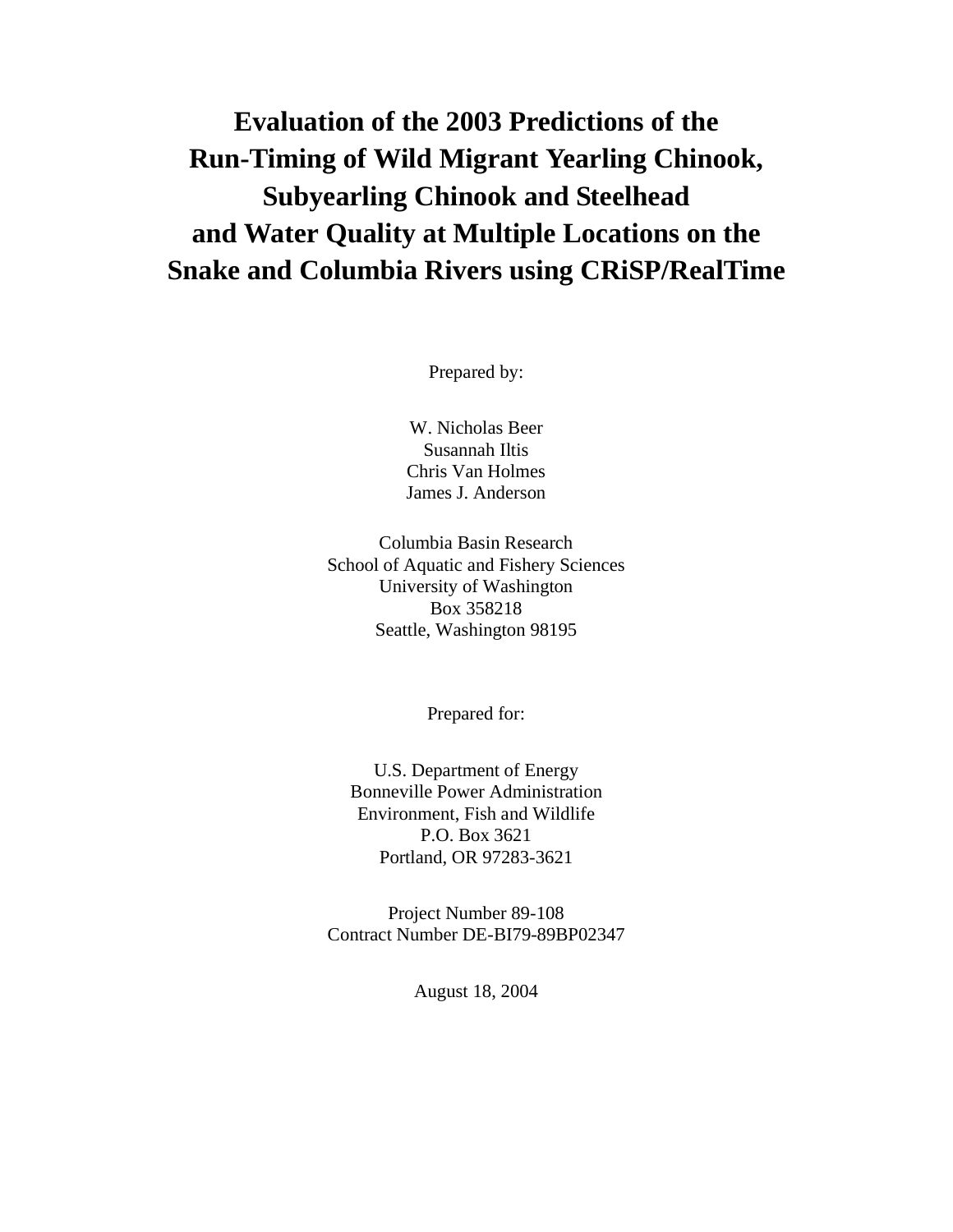# **Executive Summary**

This report is a post-season analysis of the performance of the CRiSP portion of the Real-Time/CRiSP complex. Observed 2003 data are compared to predictions made by CRiSP/Real-Time during the 2003 outmigration for arrival timing, water temperature, total dissolved gas, flow and spill.

CRiSP model runs consistently demonstrate that basic mechanisms of migration can be applied to Columbia River fish movements and their survival tracked downstream. As a part of RealTime/CRiSP, CRiSP is absolutely dependent on the arrival distributions predicted by the RealTime portion of the model and other river environment inputs such as flow and spill data.

New this year, additional stocks are tracked in addition to the yearling chinook of previous years. Snake River fish are tracked from Lower Granite Dam downstream. Some Snake and Columbia river ESU stocks are tracked from McNary Dam downstream.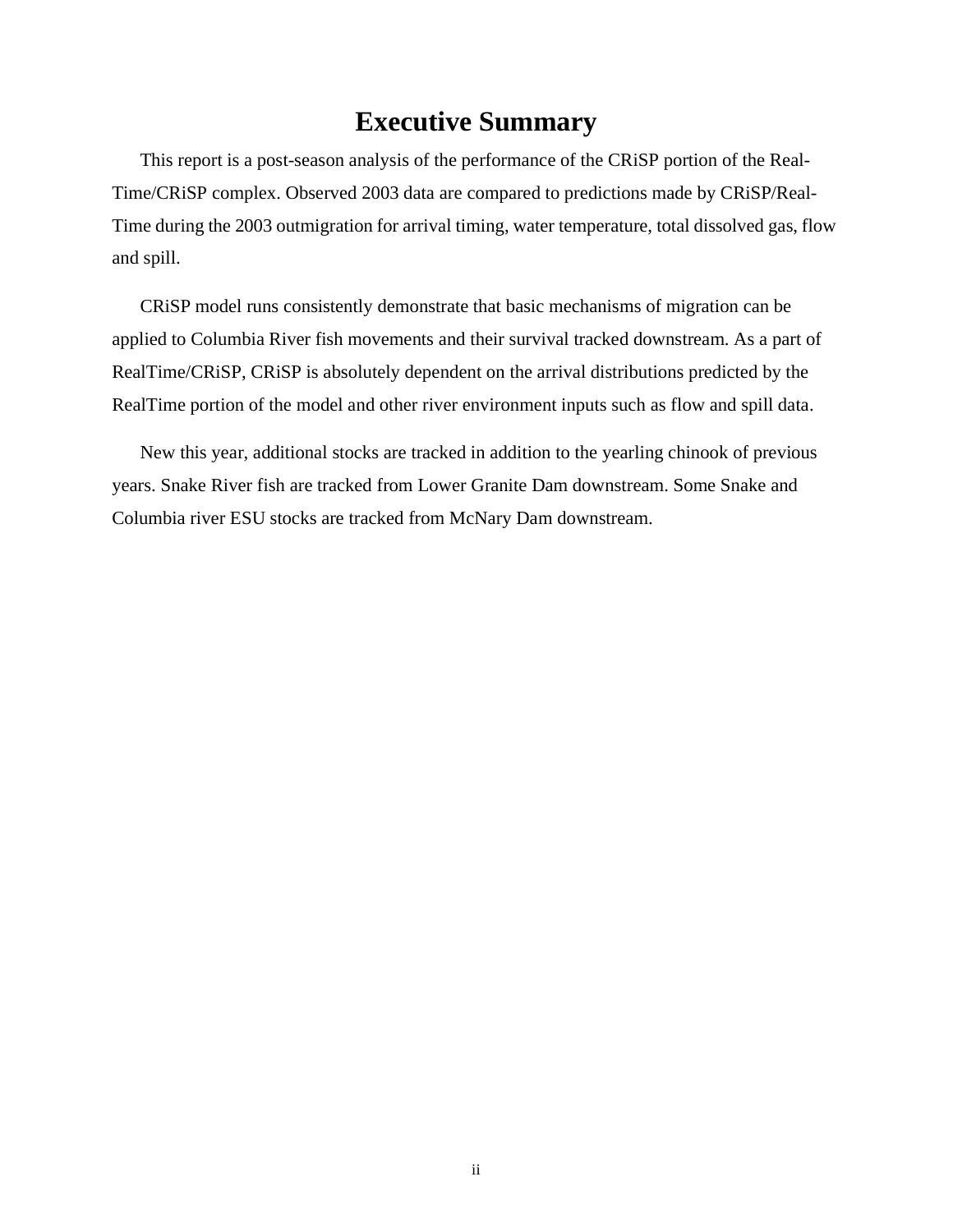# **1 Introduction**

Since 1988, wild salmon have been PIT-tagged through monitoring and research programs conducted by the Columbia River fisheries agencies and Tribes. The detection of tagged individuals at Lower Granite Dam provides a measure of the temporal and spatial distribution of the wild salmonids populations. Program RealTime was developed by researchers at the University of Washington to take advantage of this historical data to predict the proportion of a particular population that had arrived at the index site in real-time and to forecast the elapsed time to some future percentile in a migration at the site (Townsend et al. 1996, 1997; Burgess et al. 1999, 2000). The Columbia River Salmon Passage (CRiSP) model predicts downstream migration and survival of individual stocks of wild and hatchery spawned juvenile fish from the tributaries and dams of the Columbia and Snake rivers to the estuary. The model describes in detail fish movement, survival, and the effects of various river operations on these factors. Fish travel time in CRiSP has been calibrated using the PIT tag data.

During the 1996 migration season, Columbia Basin Research launched a prototype run timing system, CRiSP/RealTime, with results updated on the World Wide Web. This project was launched in an effort to provide real-time inseason projections of juvenile salmon migration to managers of the Columbia-Snake River hydrosystem to assist the managers in decisions about mitigation efforts such as flow augmentation, spill scheduling and fish transportation. CRiSP/ RealTime utilizes two separate programs to generate downstream passage distributions. The program RealTime uses an empirical pattern matching routine to predict the arrival distributions for a wide variety of wild salmon stocks at the first detection point in the migratory route, Lower Granite Dam. The CRiSP model takes the predictions from RealTime and uses hydrological, fish behavioral and dam geometry information to simulate the movement and survival of juvenile salmonids through Little Goose, Lower Monumental, and Ice Harbor dams on the Snake River and McNary Dam on the Columbia River. At the same time, CRiSP produces estimates of the fraction of the run arriving at Lower Granite dam which was subsequently transported at the four transport projects: Lower Granite, Little Goose, Lower Monumental, and McNary dams.

This report is a postseason analysis of the accuracy of the 2003 predictions from the CRiSP model as part of the CRiSP/RealTime complex. In the CRiSP model, water quality affects fish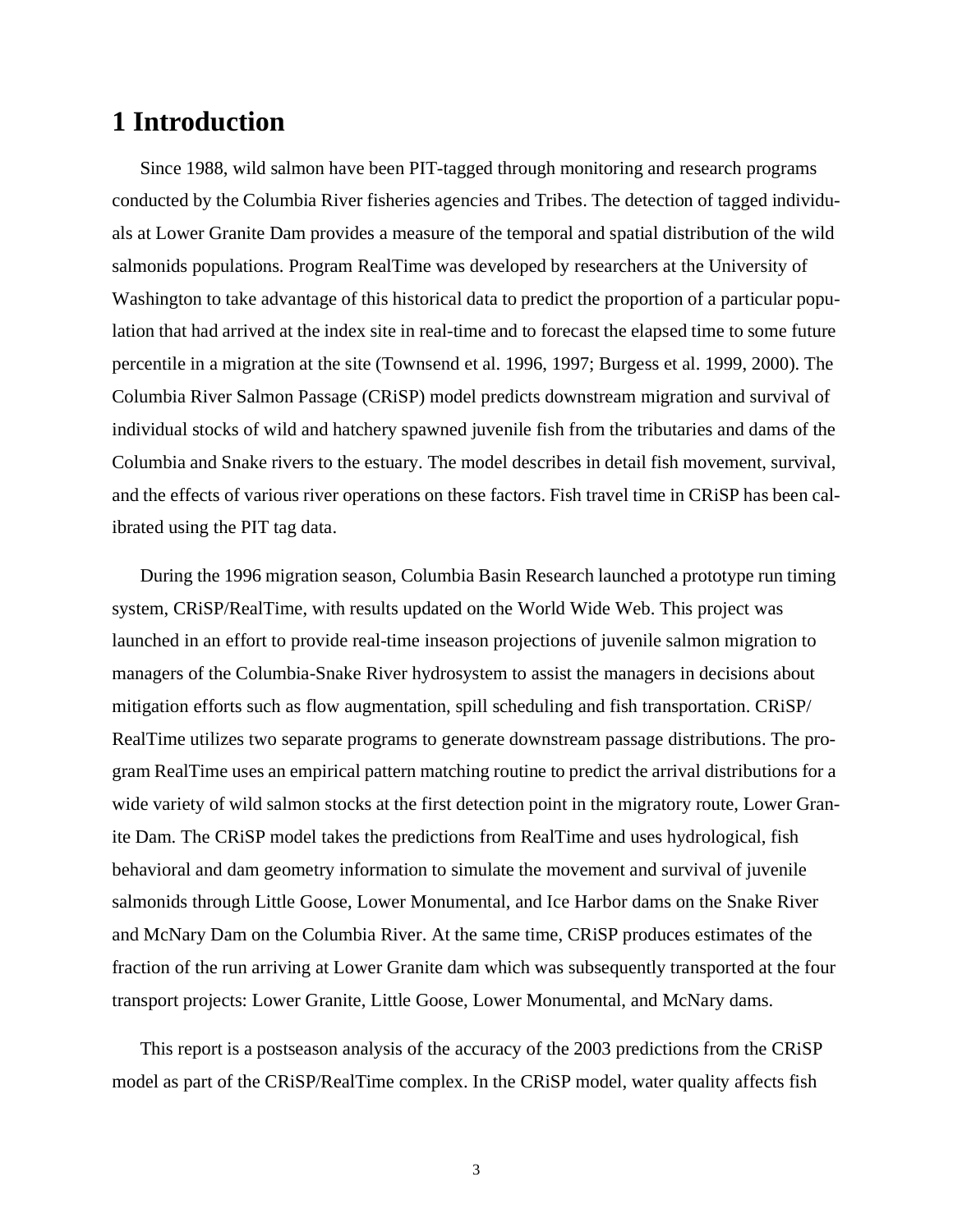migration and survival, temperature, and dissolved gas levels which are modeled from flow and spill forecasts, historical data, and year-to-date data. The effectiveness of these modeling efforts are compared to observations of passage and river conditions at the end of the season. The analyses and graphic presentations herein demonstrate changes in accuracy of the models throughout the season.



**Figure 1** Simplified schematic of RealTime and CRiSP complex. Prior to migration year 2000, model generated gas was not updated with observed values for the production of daily passage distribution forecasts. PIT Tag data courtesy of Pacific States Marine Fisheries Commission. Water Quality Data courtesy U.S. Army Corps of Engineers. Flow Forecast File provided by Bonneville Power Administration and U.S. Army Corps of Engineers.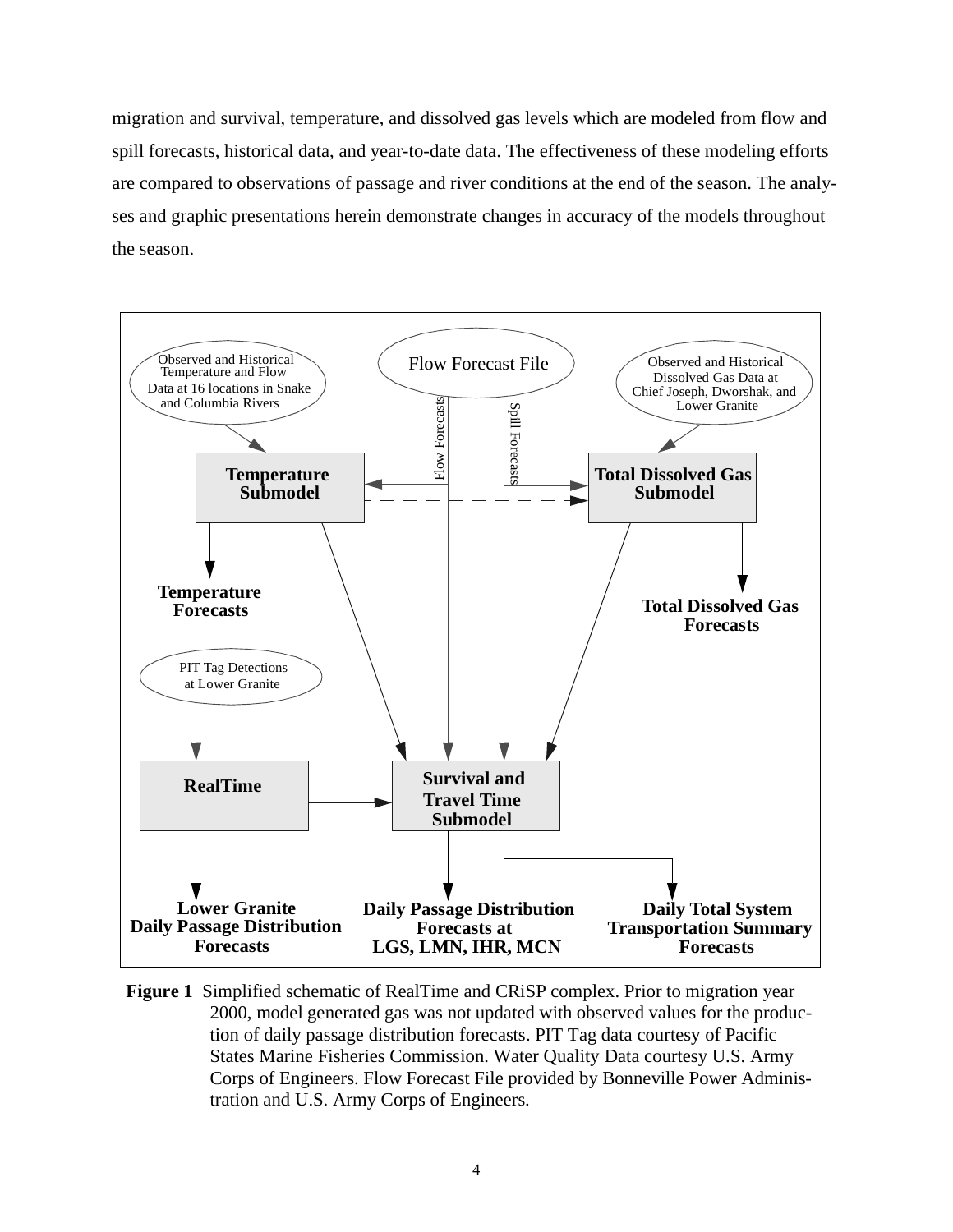# **2 Methods**

### **2.1 Data**

### **2.1.1 Travel Time Data**

The fish analyzed in this report are individual yearling chinook stocks from tributaries of the Snake River and specific populations of yearling chinook, subyearling chinook and steelhead from the Snake and the Upper Columbia rivers. Forecasts for 2003 are based on two program RealTime index sites: Lower Granite and McNary dams. Table 1 describes these stocks and shows the abbreviations we use throughout this analysis.

| <b>Stock Code</b> | Stock Description / Origin        | Species                    | <b>Index Site</b>          |
|-------------------|-----------------------------------|----------------------------|----------------------------|
| <b>COMPOSITE</b>  | Next 4 stocks taken together      | <b>Yearling Chinook</b>    | Lower Granite <sup>a</sup> |
| <b>CATHEC</b>     | Catherine Creek                   | <b>Yearling Chinook</b>    | Lower Granite              |
| <b>IMNAHR</b>     | Imnaha River                      | <b>Yearling Chinook</b>    | Lower Granite              |
| <b>SALRSF</b>     | South Fork Salmon River           | <b>Yearling Chinook</b>    | Lower Granite              |
| <b>MINAMR</b>     | Minam River                       | <b>Yearling Chinook</b>    | Lower Granite              |
| <b>SNAKER</b>     | <b>Snake River</b>                | Subyearling Chinook        | Lower Granite              |
| lgrStlhd          | <b>Snake River</b>                | Steelhead                  | Lower Granite              |
| mcnChin1S         | Snake R Spring/Summer Chinook ESU | <b>Yearling Chinook</b>    | McNary <sup>b</sup>        |
| mcnChin0S         | <b>Snake R Fall Chinook ESU</b>   | <b>Subyearling Chinook</b> | McNary                     |
| mcnChin0C         | Upper Columbia R Fall Chinook ESU | <b>Subyearling Chinook</b> | McNary                     |
| mcnStlhdS         | <b>Snake R Steelhead ESU</b>      | Steelhead                  | McNary                     |
| mcnStlhdC         | Upper Columbia R Steelhead ESU    | Steelhead                  | McNary                     |

**Table 1 Abbreviations used for stocks, their origin and description**

a. For the stocks with the Lower Granite Index Site, program RealTime forecasts passage distribution of the stock at Lower Granite and this forecast is used as input to the CRiSP model to project the run-timing of the stock at Little Goose, Lower Monumental, Ice Harbor, and McNary dams.

b. For the stocks with the McNary Index Site, program RealTime forecasts passage distribution of the stock at McNary and this forecast is used as input to the CRiSP model to project the run-timing of the stock at John Day, The Dalles, and Bonneville dams.

Previous postseason analyses generally included only the COMPOSITE stock and its component stocks. The fish were tagged in their natal streams with passive integrated transponder (PIT)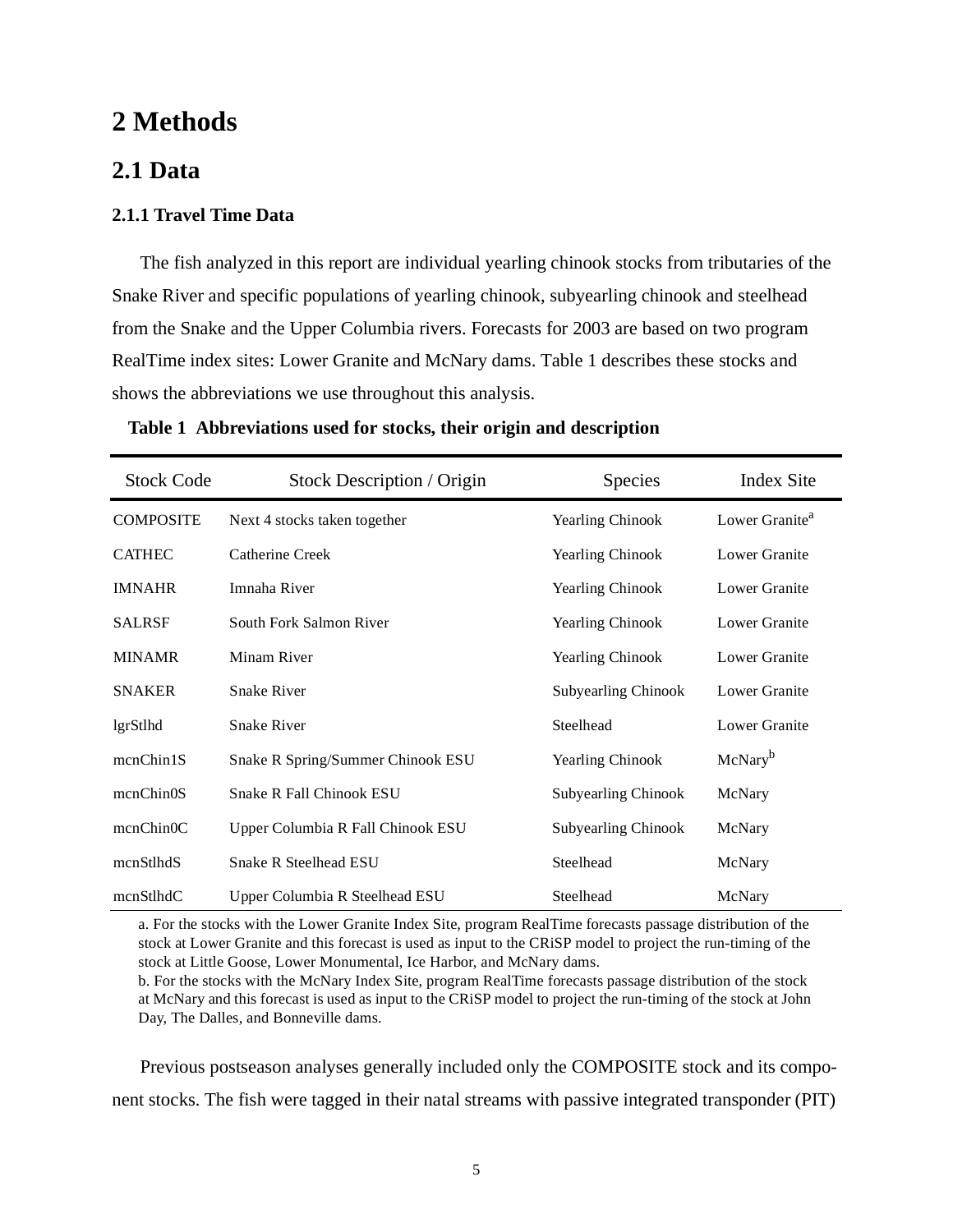tags. PIT-tagging of wild salmon is part of on-going monitoring and research programs conducted by the Columbia River fisheries agencies and Tribes. Information from PIT tag studies and other fish monitoring programs is presented in reports by the Fish Passage Center, National Marine Fisheries Service (Achord et al. 1992, 1994, 1995a, 1995b, 1996, 1997), Idaho Department of Fish and Game (Kiefer et al. 1993, 1994), Oregon Department of Fish and Game (Keefe et al. 1994; Walters et al. 1997) and the Nez Perce Tribe (Ashe et al. 1995). PIT tags provide instantaneous passage times for individual fish at interrogation sites (Prentice et al. 1990). This year, we are focusing on the passage at McNary Dam for the Lower Granite Index Site stocks and John Day Dam for McNary Index Site stocks.

For the CRiSP downstream projections, we are limited to using historical data since 1993 in order to estimate fish travel time parameters and confidence intervals. Although fish were PITtagged previous to these years, there was no provision made to return detected PIT-tagged fish to the river. Consequently, the majority of fish observed at Lower Granite Dam were removed from the river by transport operations. Too few fish were subsequently observed at downstream interrogation sites to generate passage distributions and travel time estimates. In 1993, slide gates were installed which selectively diverted PIT-tagged fish back into the river, allowing for adequate sample sizes at the downstream interrogation sites.

#### **2.1.2 Flow, Spill and Other System Operation Data**

Any forecast of fish movement relies critically on accurate forecasts of flow, spill, transportation, and other key system operations. The U.S. Army Corps of Engineers generates flow, spill, and reservoir surface elevation forecasts at all projects on the Columbia and Snake Rivers where there is fish passage. Water supply forecasts are based on a number of factors: the National Weather Service's Northwest River Forecast Center predictions, flood control requirements from the Army Corps, electrical power demand forecasts, and other criteria. The substantial uncertainty associated with springtime conditions often results in frequent and marked changes in these forecasts during April and May. Moreover, attempts to reduce the biological impacts of dissolved gas generated from high spill levels also results in a shifting of spill between projects within as well as outside the basin. Although the forecasts covered as much as 90 days into the future, it must be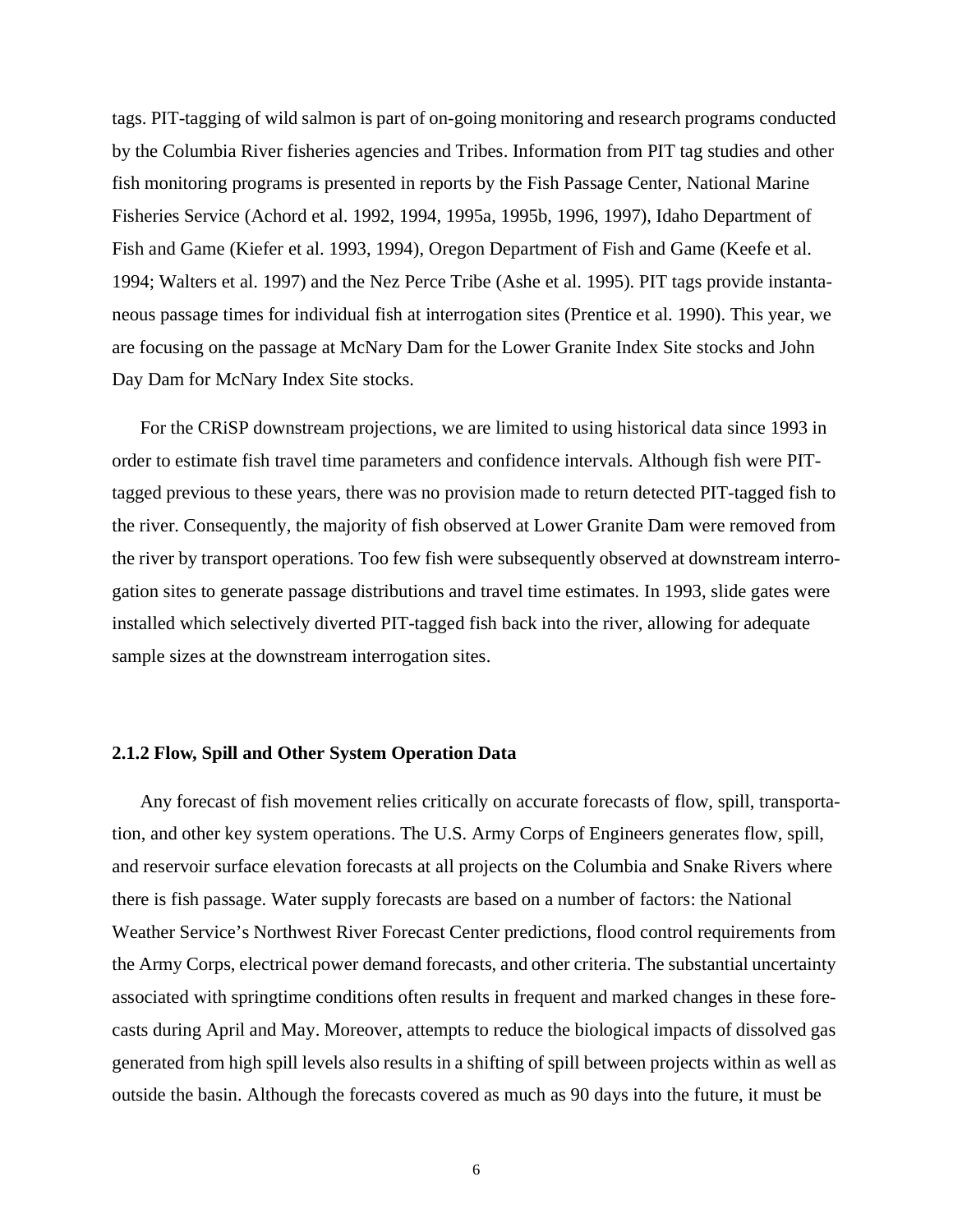<span id="page-6-0"></span>recognized that their principal use was in deciding operations for the next week. Forecast accuracy beyond even a few days was itself uncertain. Bonneville Power Administration processes the Army Corps forecasts and makes them available to CBR staff throughout the migration season.

Forecasts for flow, spill, and elevation were replaced with observations on a daily basis with a query to the Columbia River DART database, which downloads water quality data from the Army Corps for the majority of monitoring sites in the Columbia Basin. This method was begun in 2001 and was a significant improvement over the 2000 in-season forecasts that relied on the forecasts alone. Subsequent fish arrival predictions were therefore based on the forecasted values for flow and spill and the latest available observed data.

Flow and spill forecasts provided by the Army Corps did not include forecasted spill values for the Upper Columbia projects (Wanapum, Priest Rapids, Rocky Reach, Rock Island, and Wells). Fixed target spill percents were substituted as forecast values for these dams.

| dam           | PRD | WAN | RIS | <b>RRH</b> | WEL |
|---------------|-----|-----|-----|------------|-----|
| spill percent |     | 25  |     |            |     |

**Table 2 Targeted spill percents used for Upper Columbia dam spill forecasts from mid-May through mid-June.** 

#### **2.1.3 Temperature Data**

The temperature time series used in the CRiSP analysis is a combination of year-to-date temperature data and forecasted temperatures. The forecasts are based on observed year-to-date temperature and flow data, historical average temperature and flow profiles for 15 locations in the Snake and Columbia rivers, and the flow forecasts. Historic and observed year-to-date data was obtained from the DART database. Temperature predictions are made by applying a three-day moving window to fit predicted temperature time series to historical average patterns of temperature change; this method is described in detail in sectio[n 3.2](#page-17-0).

**Table 3 U.S. Army Corps of Engineers fixed monitoring sites and USGS gaging stations used by CRiSP for Temperature forecasts.**

| <b>Monitoring Locations</b> | <b>CRISP Model Input Locations</b> |
|-----------------------------|------------------------------------|
| Chief Joseph Forebay        | Columbia Headwater                 |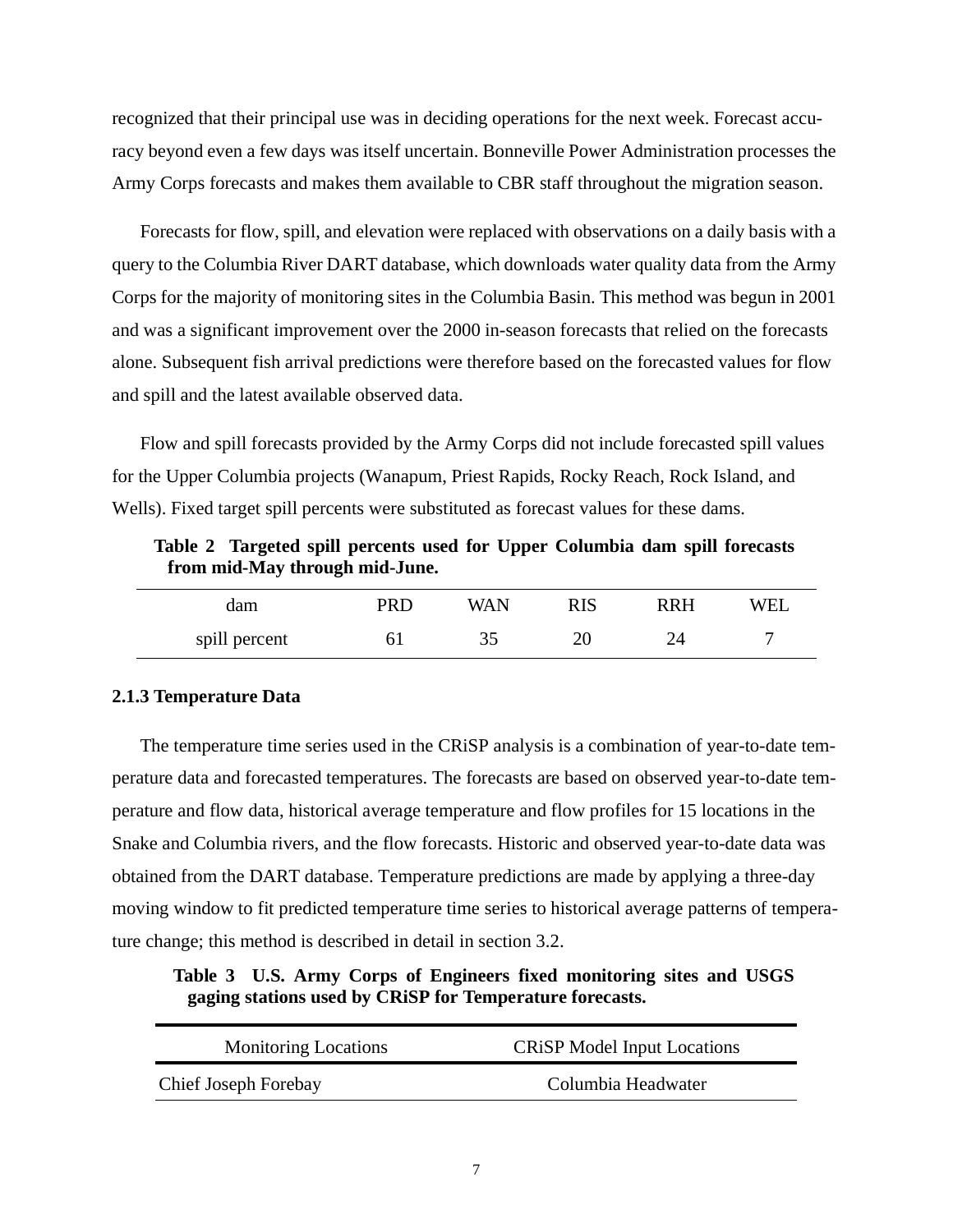| <b>Monitoring Locations</b>     | <b>CRiSP Model Input Locations</b> |
|---------------------------------|------------------------------------|
| Wells Forebay                   | <b>Methow Headwater</b>            |
| <b>Rock Island Forebay</b>      | Wenatchee Headwater                |
| The Dalles Forebay              | <b>Deschutes Headwater</b>         |
| Anatone, WA USGS                | <b>Snake Headwater</b>             |
| Peck, ID USGS                   | <b>Clearwater Headwater</b>        |
| Peck, ID USGS                   | North Fork Clearwater Headwater    |
| Peck, ID USGS                   | Middle Fork Clearwater Headwater   |
| Anatone, WA USGS                | Salmon Headwater                   |
| Wells Forebay                   | <b>Wells Pool</b>                  |
| Rocky Reach Forebay             | Rocky Reach Pool                   |
| <b>Rock Island Forebay</b>      | Rock Island Pool                   |
| Wanapum Forebay                 | Wanapum Pool                       |
| <b>Priest Rapids Forebay</b>    | Priest Rapids Pool                 |
| Lower Granite Forebay           | <b>Lower Granite Pool</b>          |
| Little Goose Forebay            | <b>Little Goose Pool</b>           |
| <b>Lower Monumental Forebay</b> | <b>Lower Monumental Pool</b>       |
| Ice Harbor Forebay              | <b>Ice Harbor Pool</b>             |
| McNary Forebay                  | <b>McNary Pool</b>                 |
| John Day Forebay                | John Day Pool                      |
| The Dalles Forebay              | The Dalles Pool                    |
| <b>Bonneville Forebay</b>       | <b>Bonneville Pool</b>             |

**Table 3 U.S. Army Corps of Engineers fixed monitoring sites and USGS gaging stations used by CRiSP for Temperature forecasts.**

### **2.1.4 Total Dissolved Gas Data**

Total dissolved gas (TDG) data are collected at Army Corps fixed monitoring sites below the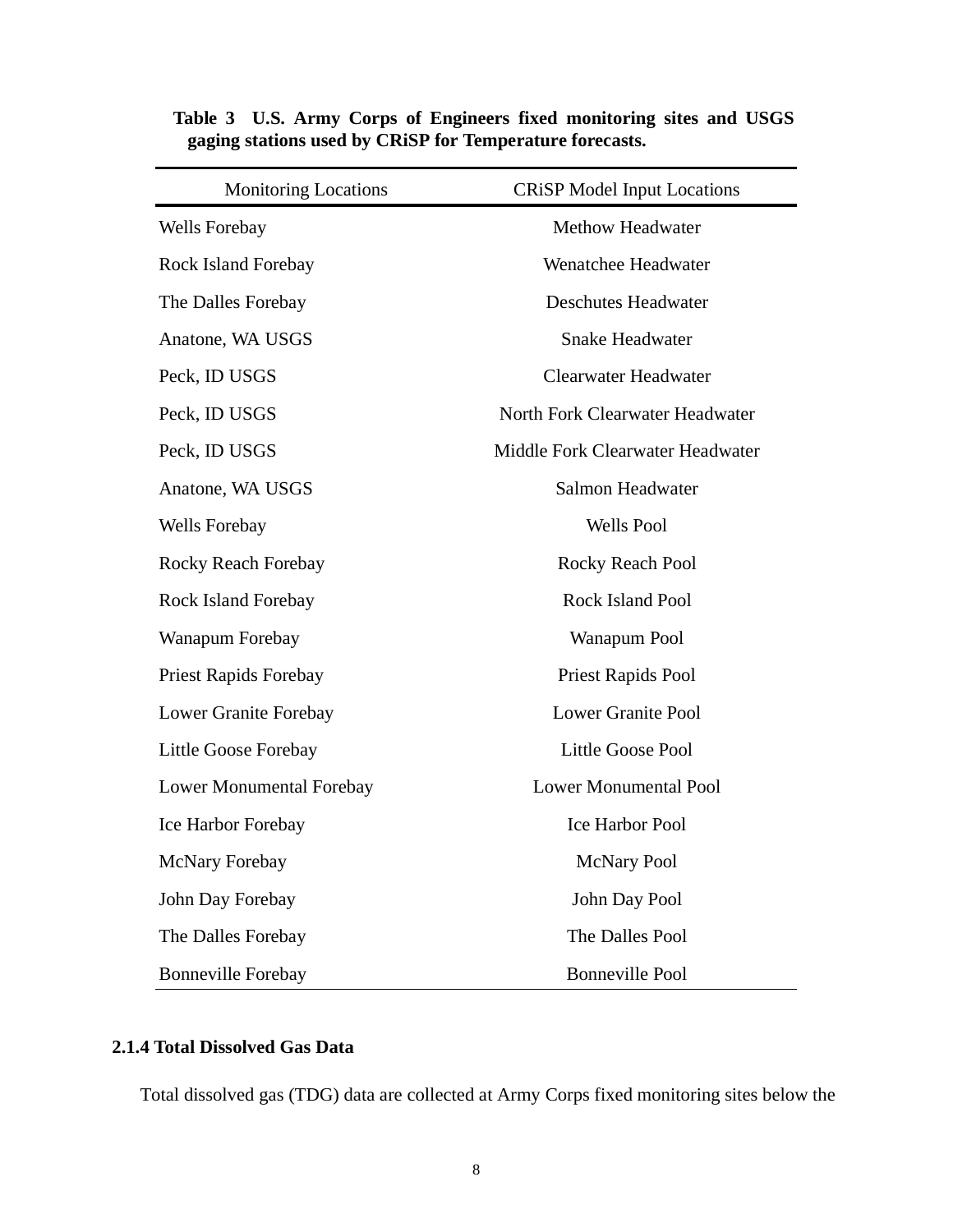Columbia and Snake River dams. The observed year-to-date TDG data for Chief Joseph, Lower Granite, and Dworshak is obtained daily by a query to the Columbia River DART database. The data is downloaded daily from the primary source, the Army Corps, and quality assurance is not always guaranteed. Anomalies in observed TDG data are indicators of suspicious data.

The modeled gas production predicts the gas observed at the Army Corps fixed monitors. For a map of the dissolved gas monitoring system, see the Water Management Division, U.S. Army Corps of Engineers web document, http://www.nwd-wc.usace.army.mil/report/pdf/gasmap.pdf. It should be noted that the nearest downstream monitor to Bonneville Dam is 6 miles downstream, so it is expected that the gas levels at this monitor (WRNO) will be lower than those generated at the dam.

| <b>Fixed Monitoring Station Name</b> | <b>Station</b><br>Code | Location<br>facing downstream |
|--------------------------------------|------------------------|-------------------------------|
| Chief Joseph Tailwater               | <b>CHQW</b>            | <b>Right Bank</b>             |
| <b>Wells Tailwater</b>               | <b>WELW</b>            | Left Bank                     |
| Rocky Reach Tailwater                | <b>RRDW</b>            | Mid Channel                   |
| <b>Rock Island Tailwater</b>         | <b>RIGW</b>            | Left Bank                     |
| Wanapum Tailwater                    | <b>WANW</b>            | Mid Channel                   |
| Priest Rapids Tailwater              | <b>PRXW</b>            | Mid Channel                   |
| Dworshak Tailwater                   | <b>DWQI</b>            | Left Bank                     |
| <b>Lower Granite Tailwater</b>       | <b>LGNW</b>            | <b>Right Bank</b>             |
| Little Goose Tailwater               | <b>LGSW</b>            | <b>Right Bank</b>             |
| Lower Monumental Tailwater           | <b>LMNW</b>            | Left Bank                     |
| <b>Ice Harbor Tailwater</b>          | <b>IDSW</b>            | <b>Right Bank</b>             |
| McNary Tailwater                     | <b>MCPW</b>            | <b>Right Bank</b>             |
| John Day Tailwater                   | <b>JHAW</b>            | <b>Right Bank</b>             |
| The Dalles Tailwater                 | <b>TDDO</b>            | Left Bank                     |

**Table 4 U.S. Army Corps of Engineers total dissolved gas fixed monitoring sites used by CRiSP for Total Dissolved Gas forecasts.**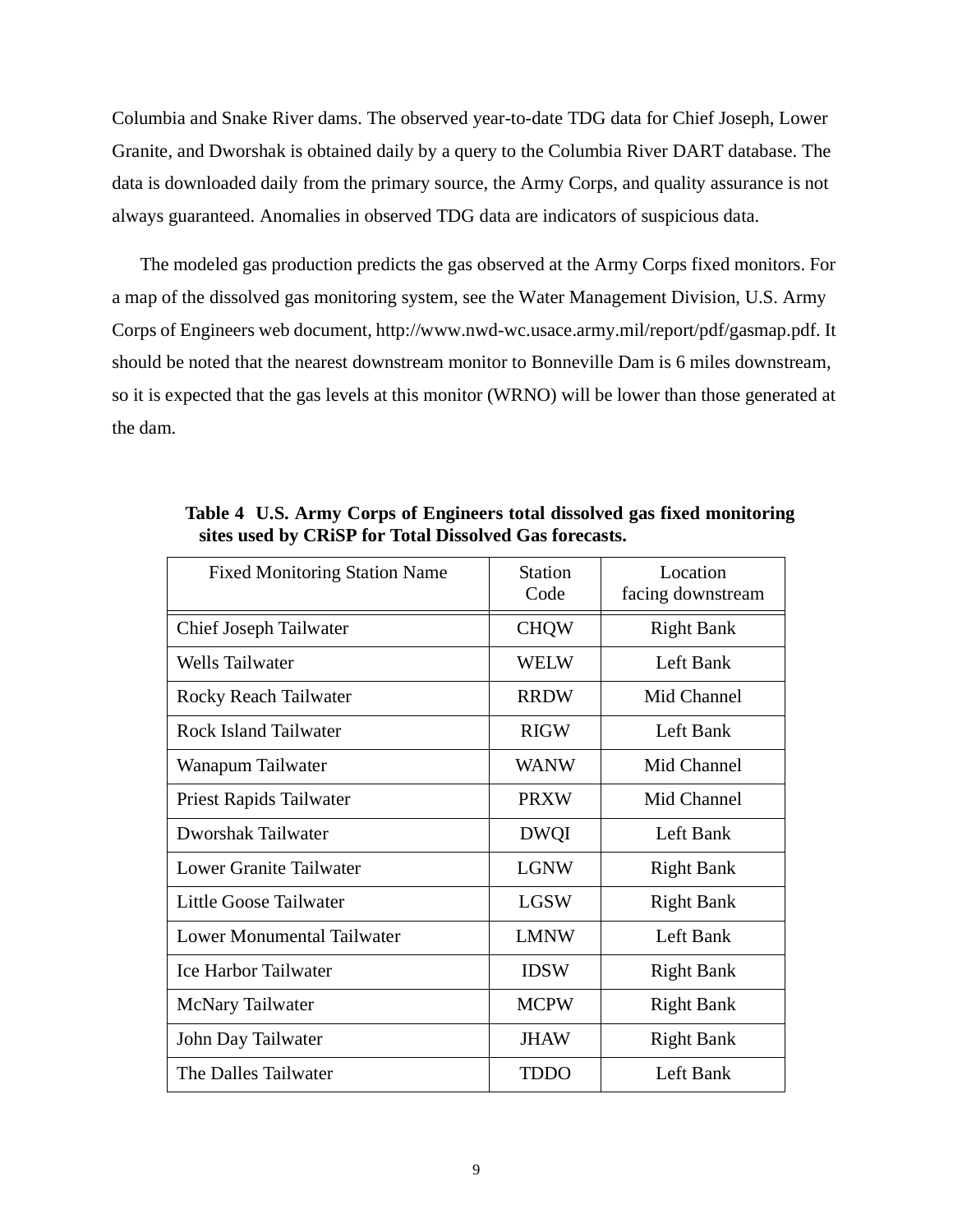| <b>Fixed Monitoring Station Name</b> | <b>Station</b><br>Code | Location<br>facing downstream |
|--------------------------------------|------------------------|-------------------------------|
| <b>Bonneville Tailwater</b>          | <b>WRNO</b>            | Left Bank                     |

#### **Table 4 U.S. Army Corps of Engineers total dissolved gas fixed monitoring sites used by CRiSP for Total Dissolved Gas forecasts.**

#### **2.1.5 Archives of Model Predictions**

The results of the RealTime and CRiSP model runs are stored on the Columbia Basin Research web site. Graphs and text reports based on the results are available through a variety of web-based query tools at http://www.cbr.washington.edu/crisprt/ . Runs are made several times per week. Archives include daily passage distribution forecasts at Lower Granite, Little Goose, Lower Monumental, Ice Harbor, and McNary dams for each stock of interest and water quality predictions for selected dams on the Columbia and Snake Rivers.

### **2.2 Models**

#### **2.2.1 CRiSP**

CRiSP is a mechanistic model that describes the movement and survival of juvenile salmon in the Columbia and Snake Rivers. The theory and calibration of the model is described in detail in Anderson et al. (2000). We include only a brief summary of the model here, but we note that it has been extremely successful in fitting all of the yearling chinook survival data collected in the Columbia Basin, from 1966 through the present day.

Modeled factors that affect survival of hatchery and wild juvenile stocks include daily flow, river temperature, predator activity and density, total dissolved gas (TDG) supersaturation, and river operations such as spill, fish transportation and bypass systems. For CRiSP model runs, flow and spill were provided by BPA. Temperature and TDG forecasts were developed based on those flow and spill estimates and year-to-date observed data. All other relevant parameters were determined at CBR, based on a variety of different sources.

Dam passage changes with fish guidance efficiency, passage mortalities, and diel passage behavior. These factors are modeled on a species and dam-specific basis. Relevant model parameters for inseason modeling of all stocks are given in [Appendix B](#page-37-0). These parameters are generally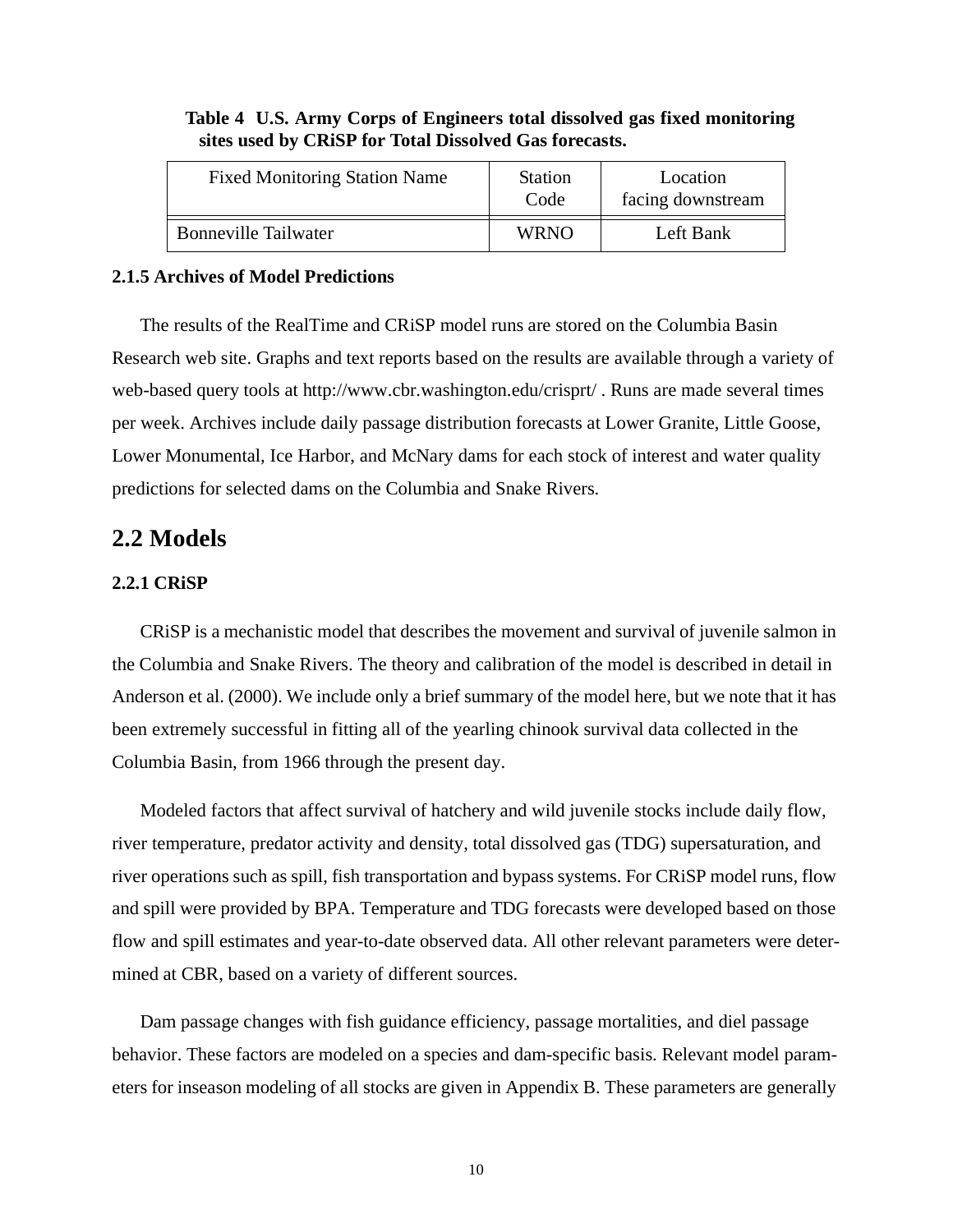drawn from the literature or are calibrated from related data (e.g. PIT tag detection rates at various projects). Reservoir mortality depends on several factors: fish travel time, predator density and activity, total dissolved gas supersaturation levels, and water temperature. Predator densities used in CRiSP were estimated from several published sources (Beamesderfer and Rieman 1991; Vigg et al. 1991; Ward et al. 1995; Zimmerman and Parker 1995; Zimmerman et al. 1997). Total dissolved gas production equations are based on research conducted by the Waterways Experiment Station (WES), U.S. Army Corps of Engineers on eight Columbia Basin dams and fitted to other dams in the Columbia Basin system by CBR (U.S. Army Corps of Engineers 1996, 1997; Anderson et al. 2000).

#### **2.2.2 Travel Time Components**

The main factors determining predicted arrival distributions of fish at the downstream dams are migration travel time and reach mortality. The river is divided into a series of reaches, and fish move through the reaches sequentially. In each reach, the travel time distribution is determined by the migration rate  $(r_t)$  and the rate of spreading  $(V_{VAR})$  (Zabel and Anderson 1997). These vary between the two reach classes defined for 2003, a new feature in CRiSP1.7. The "Lower" class includes the John Day pool on downstream. The "Upper" class includes McNary pool and upstream pools on both the Snake and the Columbia.

Migration rate varies by reach and by time step and is stock and reach class specific. The CRiSP migration rate equation takes into account fish behavior related to river velocity, seasonal effects, and fish experience in the river (Zabel et al. 1998). The full migration model is:

$$
r_t = \beta_0 + \beta_1 \left[ \frac{1}{1 + exp(-\alpha_1(t - T_{RLS}))} \right] + \beta_{FLOW} \cdot \left[ \frac{V_t}{1 + exp(-\alpha_2(t - T_{SEASON}))} \right]
$$
(1)

where:

 $r<sub>t</sub>$  = migration rate

*t* = Julian date

= Julian Date of passage at index site: Lower Granite or McNary *TRLS*

 $T_{SEASON}$  = inflection point of flow-dependent term that has the effect of shifting the flow effect through the season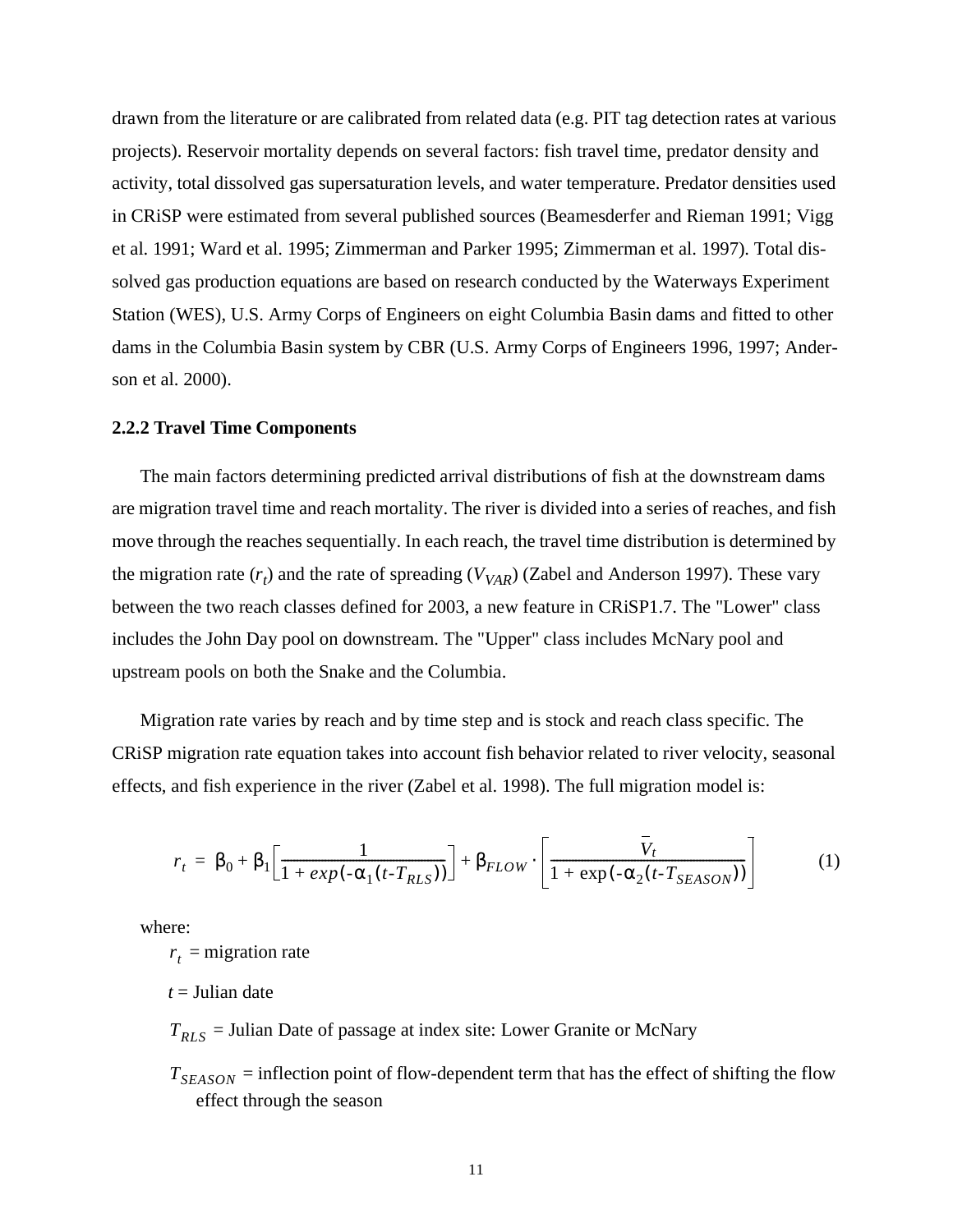$β_0$  and  $β_1$  = flow-independent parameters

- $\alpha_1$  = a slope parameter that determines the rate of change of the experience effect
- $\alpha_2$  = a slope parameter that determines how quickly the flow effects shift from earlyseason to late-season behaviors

 $\beta_{FLOW}$  = parameter that determines the proportion of river velocity used for migration

 $V_t$  = the average river velocity during the average migration period, for each reach. The flow-independent part of the equation starts fish at a minimal migration rate ( $\beta_{MIN}$  at t=T<sub>RLS</sub>) with fish increasing their flow-independent migration rate to a maximal migration rate  $(\beta_{MAX}$  as t >> T<sub>RLS</sub>). These rates are determined as follows:

$$
\beta_{MIN} = \beta_0 + \beta_1 / 2 \tag{2}
$$

$$
\beta_{MAX} = \beta_0 + \beta_1. \tag{3}
$$

The parameter  $\alpha_1$  determines the rate of change from  $\beta_{MIN}$  to  $\beta_{MAX}$ . For each stock, the rate of spreading parameter ( $V_{VAR}$ ) is estimated, along with the three migration rate parameters:  $\beta_{MIN}$ , β*MAX*, and β*FLOW*.

A reduced model eliminates the transition from  $\beta_{MIN}$  to  $\beta_{MAX}$  by setting  $\beta_1 = 0$ , which is more appropriate for fish without flow-independent terms:

$$
r_{t} = \beta_{Min} + \beta_{FLOW} \cdot \left[ \frac{\overline{V}_{t}}{1 + \exp(-\alpha_{2}(t - T_{SEASON}))} \right].
$$
 (4)

Similarly, a two parameter model suffices for some stocks where the velocity is the determining factor alone:

$$
r_t = \beta_{Min} + \beta_{FLOW} \cdot V_t. \tag{5}
$$

#### **2.2.3 Parameter Estimation**

The spread parameter (VVAR) was estimated for each stock from historical observations Migration rate parameters were estimated from the historical data using an optimization routine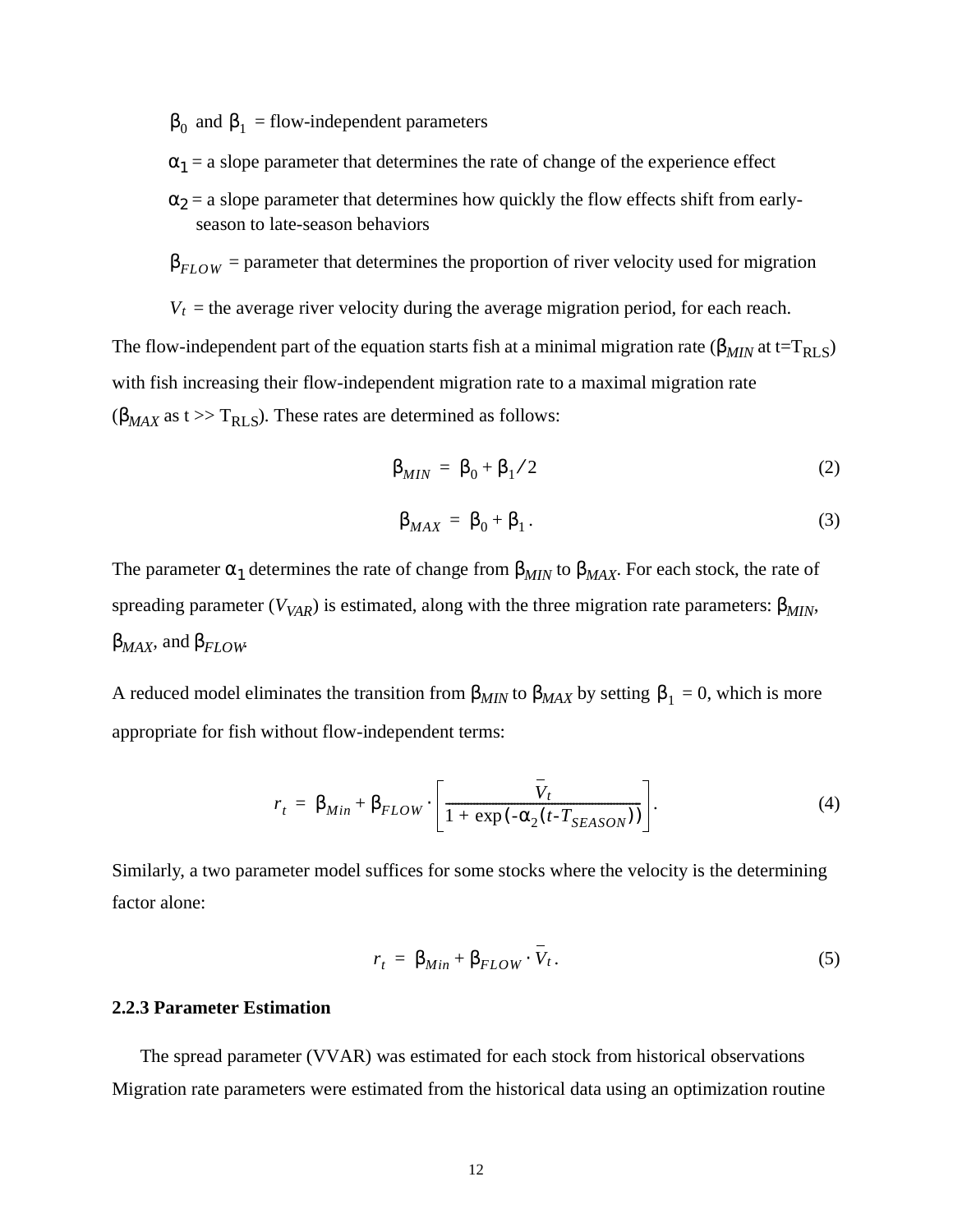<span id="page-12-0"></span>that compares model predicted passage distributions to observed ones. The first step is to use the passage distribution at Lower Granite as a release distribution in the CRiSP model. Based on an initial set of parameters, arrival distributions are generated at the downstream observation sites through McNary Dam. The model predictions are compared to the observations, and then the optimization routine selects a new set of parameters to try. This procedure iterates until the parameters are selected that minimize the difference between the observations and the predictions. Once the upper river reaches are calibrated, The lower reaches are assigned a different reach class and the migration parameters are optimized for them.

The modeled mean travel times are a function of the migration submodel chosen and the particular parameter values selected. The migration rate parameters were estimated by a least-squares minimization (with respect to the parameters) of the following equation:

$$
SS = \sum_{i=1}^{O} \sum_{k=1}^{C} (\overline{T}_{i,k} - \overline{T}_{i,k})^{2},
$$
 (6)

where:

 $Q =$  the total number of observation sites.

 $C =$  the total number of cohorts,

 $T_{i, k}$  = the modeled mean travel time to the *i*-th site by the *k*-th cohort, and  $T_{i, k}$  = the observed mean travel time to the *i*-th site by the *k*-th cohort. ˆ

Parameters used during the 2003 migration season can be found in [Appendix B](#page-37-0).

#### **2.2.4 Assessment of Predictions**

To assess the performance of the passage and other predictions, we apply the same measure used to assess RealTime predictions (Townsend et al. 1996). For each stock at each observation site, we compute the Mean Absolute Deviation (MAD) for the day (*j*) on which the prediction was made. This measure is based on the average deviation between predicted and observed cumulative passage on prediction dates during the season. MAD is computed as: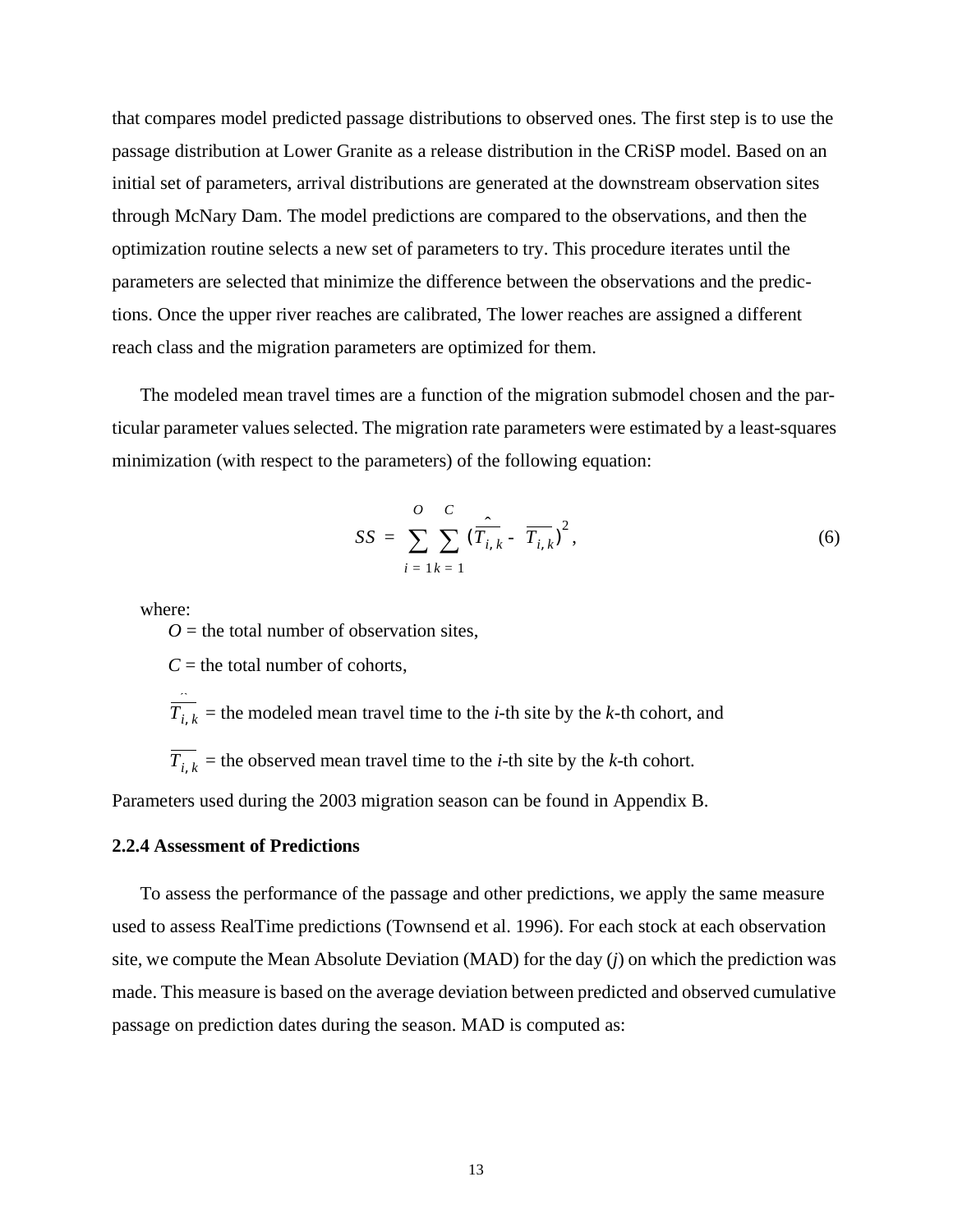$$
MAD_j = \frac{1}{N} \sum_{t=1}^{N} \left| F_{Day_t} \hat{F}_{Day_{tj}} \right| \times 100 \tag{7}
$$

<span id="page-13-0"></span>where:

 $j =$  forecast day on which MAD is calculated;

 $t =$  index of prediction day (from 1 to *N*);

- $N =$  number of days on which a prediction and observation were made for the stock at the site during the season;
- *Day* = vector of length N which identifies the Julian days from first observation of the stock at the site until two weeks past last observation (this is fixed for each site and each stock);
- $F_{Day_t}$  = observed cumulative passage on *Day<sub>t</sub>*; and

 $F_{Day_{tj}}$  = predicted cumulative passage on  $Day_{t}$ . *Daytj*

For each stock/site combination, the season length is determined as the time from when the first fish for the particular stock is observed at the site until two weeks after the last fish is observed at the site. This arbitrary "tail" of the distribution accounts for the possibility that fish may subsequently pass without being detected; the same two-week tail is used to generate MADs for RealTime.

The summation in Equation (7) is performed over each of the dates on which model predictions were implemented – approximately every day during the season. This provides a snapshot of how well the model performs as the season progresses based on the final, "true" data. Ideally, there would be general decrease in MAD as *j* goes from 1 to *N* because the true distribution of the run should be better known and the true state of the flow and spill profiles should be known.

#### **2.2.5 Temperature Algorithm**

A temperature forecasting algorithm was developed to predict the current year's water temperatures on the Snake and Columbia Rivers based on historical data, year-to-date data, and the flow forecast file. The forecasted river temperatures in the near future are based on the current trend in temperature; however, far into the future, the algorithm relies on mean temperature profiles and adjusts this mean according to the amount of flow. Mean temperature and flow profiles were computed for all locations found in [Table 5](#page-15-0) using data from 1976 to the present. We queried the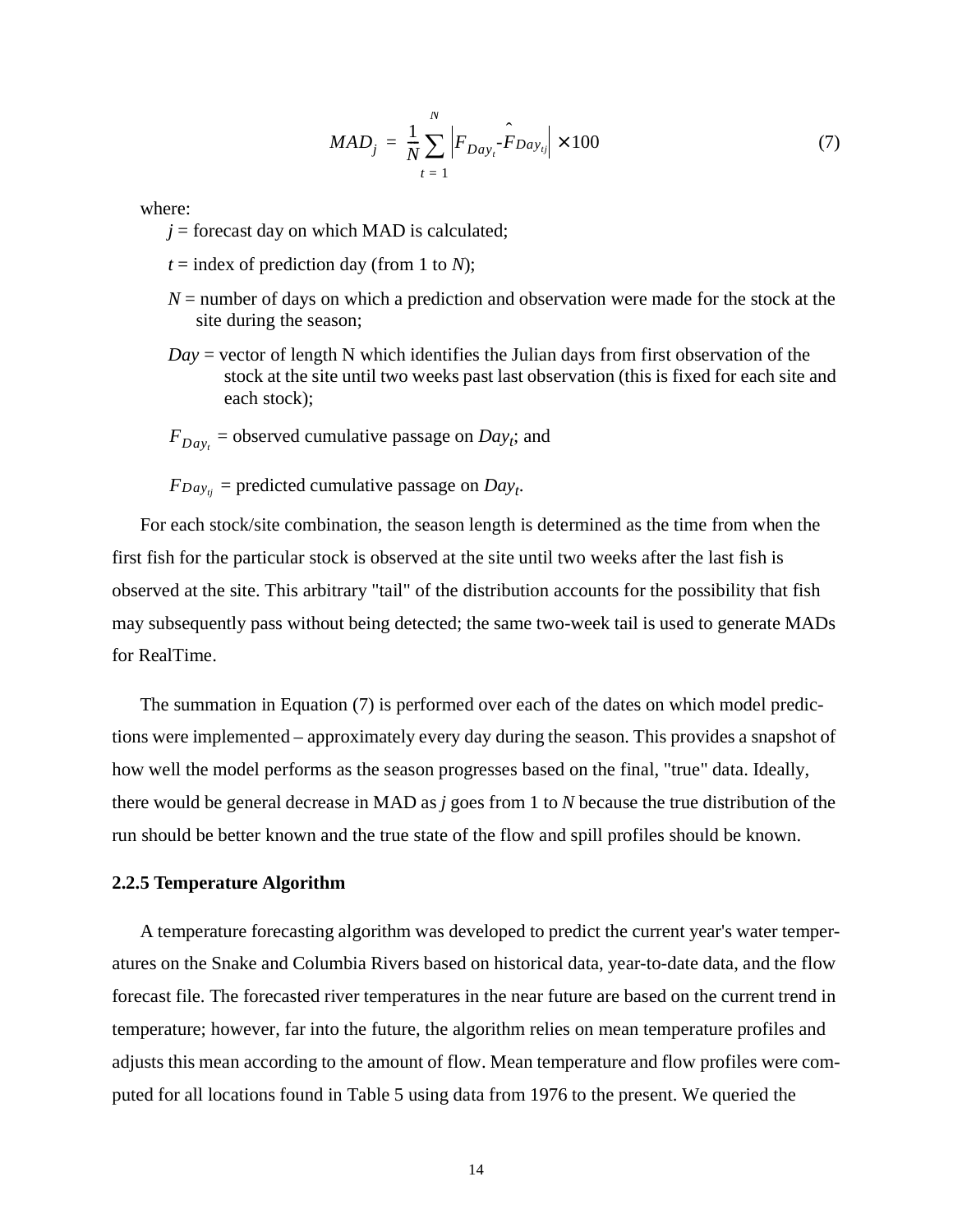Columbia River DART database for current year-to-date temperature and flow data each time a prediction was made. CRiSP used the temperature forecasts at the locations listed in [Table 3](#page-6-0) for the generation of total dissolved gas forecasts and passage distribution forecasts. Temperature forecasts at Lower Granite (LWG), Priest Rapids (PRD), and The Dalles (TDA) are published on the web site as representative of the Snake, Mid-Columbia and Lower Columbia temperatures, respectively.

The forecast algorithm begins by setting the daily temperature to the mean for that day and then replacing the mean temperatures where year-to-date information is available. The last 3 days of available temperatures are looked at to predict the next day's temperature. Averaging over the last three days is an attempt to smooth out some of the day to day variation and to provide a safeguard against bad data giving the algorithm a faulty starting point. Given the averaged starting point, the next 4 weeks of temperatures are calculated by taking the previous day's temperature and adding to it the average daily temperature increment for that day.

Over time, the current trend of temperature becomes less and less useful and eventually uncorrelated with future temperatures. Thus after four weeks, this predictor is phased out of the calculation. This is when the flow forecast information enters into the algorithm. The flow forecast together with the mean profiles of flow and temperature predict what temperatures a month or more from reliable data will be. The relationship between flow and temperature is the following:

$$
T_i = \text{temperature}_{i} + B_0 + B_1 \cdot (F_i - \text{flowmean}_{i}) \tag{8}
$$

where:

 $T_i$  = temperature prediction value for day *i*,

 $tempmean_i$  = mean temperature on day  $i$  from mean temperature profile,

 $B_0$  and  $B_1$  = flow coefficients,

 $F_i$  = flow forecast value for day *i*,

*flowmean*<sup>i</sup> = mean flow on day *i* from mean flow profile.

Temperature was measured in Celsius and flow in kcfs. A separate analysis for the flow coefficients was conducted early in 2002 and the results are presented in [Table 5](#page-15-0).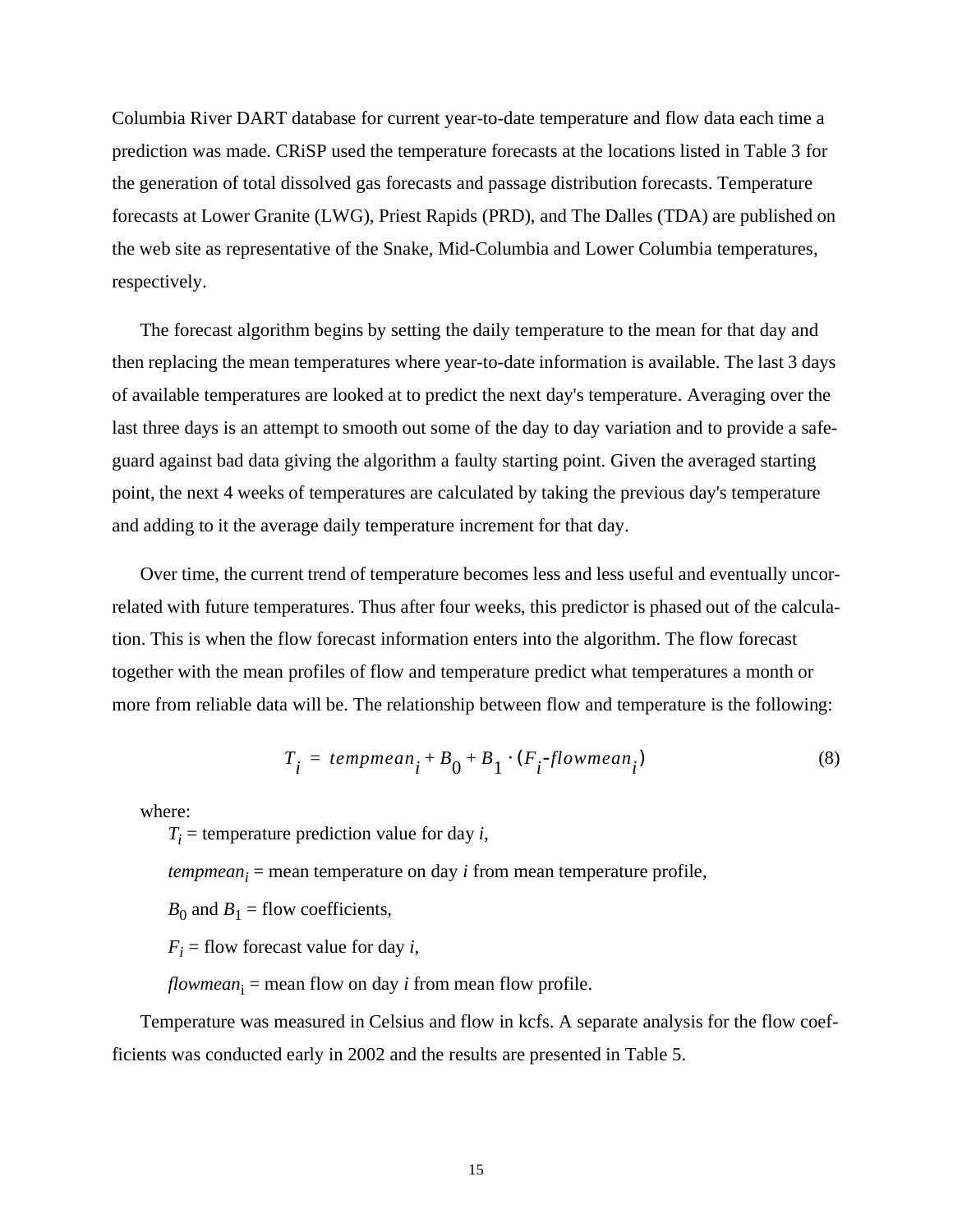| Location               | $B_1$            |
|------------------------|------------------|
| Bonneville             | $-0.0043770060$  |
| The Dalles             | $-0.0015191452$  |
| John Day               | $-0.0055892750$  |
| McNary                 | $-0.0076976137$  |
| <b>Ice Harbor</b>      | $-0.0145351785$  |
| Lower Monumental       | $-0.0099626503$  |
| Little Goose           | $-0.0160505825$  |
| Lower Granite          | -0.0152362973    |
| <b>Priest Rapids</b>   | $-0.0085965643$  |
| Wanapum                | $-0.0025145659$  |
| Rocky Reach            | $-0.0102809333$  |
| Rock Island            | $-0.0079651068$  |
| Wells                  | $-0.0009238544$  |
| <b>Chief Joseph</b>    | 0.00187884532    |
| Anatone, WA (13334300) | $-0.00001908619$ |
| Peck, ID (13341050)    | $-0.00007100836$ |

<span id="page-15-0"></span>Table 5 Values used for the flow coefficient  $B_1$  during the 2003 migration season were the same for 2002. The flow coefficient  $B_0$ **was set to 0 at all locations.**

#### **2.2.6 Total Dissolved Gas Modeling**

The gas production equations are an empirical fit of spill data collected by the Army Corps (ACOE). These equations were modified as necessary to accommodate CRiSP function formats and the curves generated by CRiSP compatible functions were adjusted to minimize the difference with the ACOE's curves. The percent of total dissolved gas (TDG) exiting the tailrace of a dam is predicted as a function of the amount of discharge in kcfs. This level of TDG is not necessarily the highest level of gas reached, but rather the level of gas in the spill water after some of the more turbulent processes have stabilized. The calibration for each dam was fit to the nearest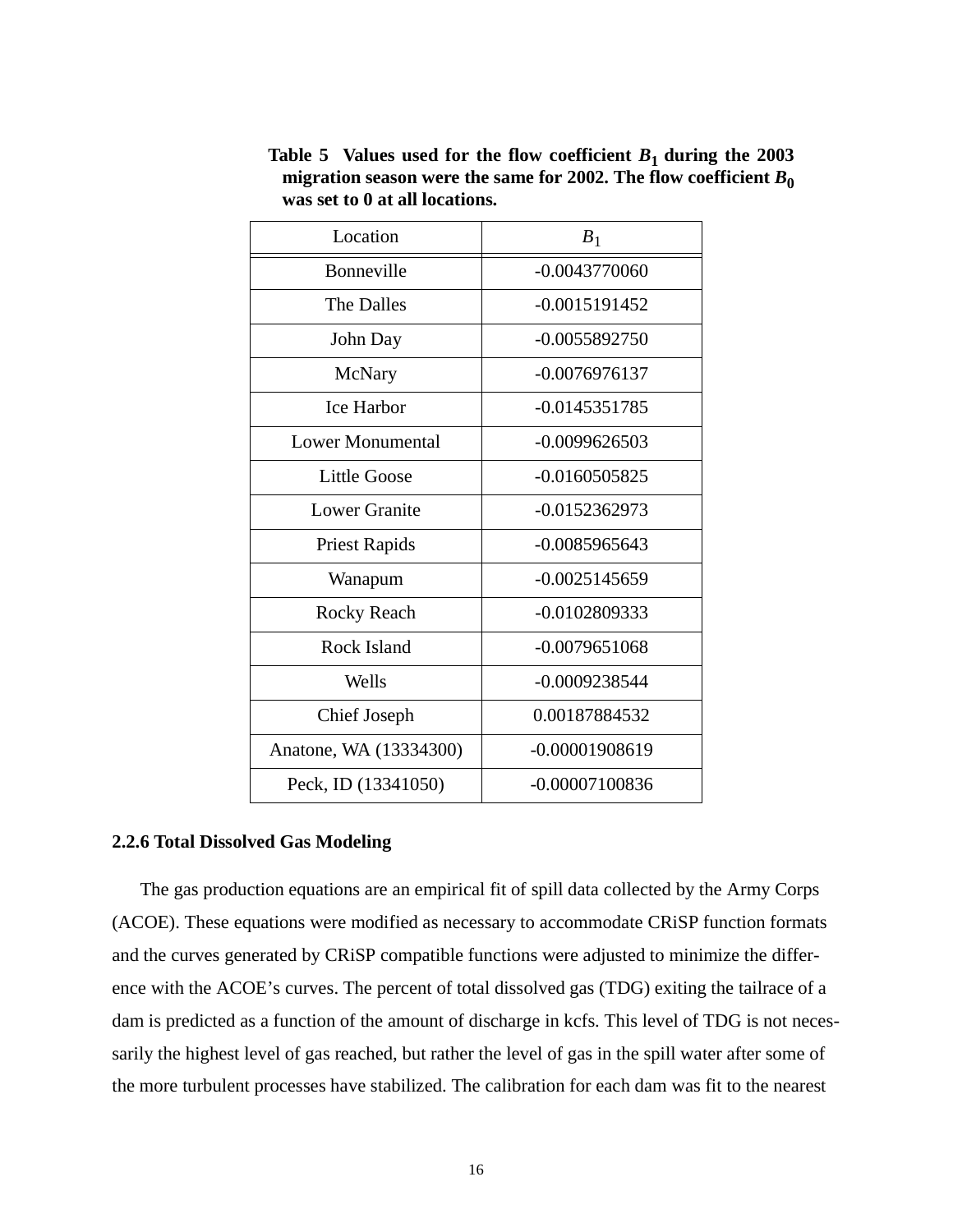downstream monitor. These are typically about a mile downstream of the dam.

In the past CRiSP has been formulated to accommodate any one of several TDG production models. Currently, all dams are modeled with a bounded exponential model requiring three parameters.

$$
\% TDG = a + b \cdot \exp(c \cdot Q_s) \tag{9}
$$

The TDG production parameters are shown in Table 6. The MAD value refers to the mean absolute deviation of all the available data to the prediction of the the equation. The parameter set that minimized MAD is the equation we utilize.

| sites      | <b>MAD</b> | a    | b       | $\mathbf{C}$ | low              | high |
|------------|------------|------|---------|--------------|------------------|------|
| <b>BON</b> | 3.060      | 17.2 | $-30.9$ | $-0.03070$   | $\overline{0}$   | 400  |
| <b>TDA</b> | 1.140      | 19.9 | $-19.1$ | $-0.01850$   | $\overline{0}$   | 400  |
| <b>JDA</b> | 1.390      | 24.1 | $-21.4$ | $-0.01350$   | $\overline{0}$   | 400  |
| <b>MCN</b> | 1.230      | 23.8 | $-17.8$ | $-0.00987$   | $\overline{0}$   | 400  |
| <b>IHR</b> | 1.000      | 36.3 | $-36.3$ | $-0.00837$   | $\boldsymbol{0}$ | 200  |
| <b>LMN</b> | 1.270      | 57.0 | $-48.6$ | $-0.00589$   | $\boldsymbol{0}$ | 200  |
| <b>LGS</b> | 0.931      | 33.1 | $-26.2$ | $-0.01260$   | $\boldsymbol{0}$ | 200  |
| <b>LWG</b> | 1.270      | 38.8 | $-37.2$ | $-0.01220$   | $\overline{0}$   | 200  |
| <b>PRD</b> | 1.610      | 22.3 | $-20.4$ | $-0.01960$   | $\overline{0}$   | 200  |
| <b>RIS</b> | 3.100      | 19.4 | $-19.4$ | $-0.07750$   | $\overline{0}$   | 200  |
| <b>RRH</b> | 3.520      | 20.2 | $-20.2$ | $-0.03780$   | $\overline{0}$   | 200  |
| WAN        | 1.380      | 26.6 | $-21.8$ | $-0.01140$   | $\overline{0}$   | 200  |
| <b>WEL</b> | 1.820      | 47.6 | $-40.0$ | $-0.00642$   | $\overline{0}$   | 200  |
| <b>CHJ</b> | 4.420      | 21.4 | $-21.4$ | $-0.09130$   | $\overline{0}$   | 100  |
| <b>DWR</b> | 2.330      | 51.5 | $-51.5$ | $-0.04110$   | $\overline{0}$   | 100  |

**Table 6 Calibrated spill production parameters for 14 sites based on 2000, 2001, and 2002 observed TDG. Columns "low" and "high" are the bounds of applicable spills.**

#### **2.2.7 Assessment of Temperature and TDG Predictions**

Similar to the passage prediction assessment, we computed MAD between predicted tempera-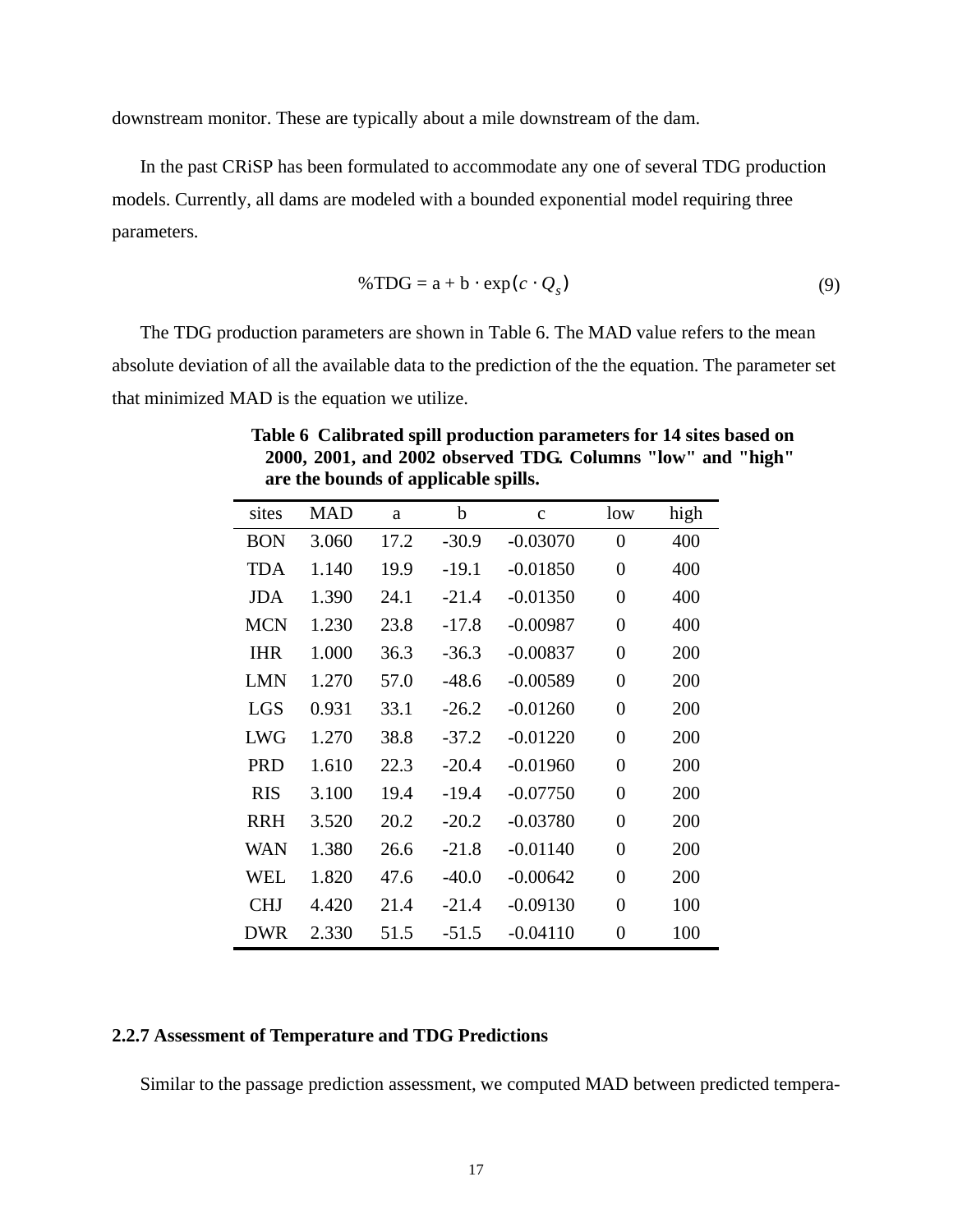<span id="page-17-0"></span>ture or TDG values and the observed values for each observation site. Hindcasts may change throughout the prediction period as observations were corrected and updated information was used.

# **3 Results**

The joint effort of RealTime and CRiSP produced many inseason forecasts products, including:

- Daily Fish Passage (joint product)
- Passage and Transport Summary (joint product)
- Smolt Passage Predictions w/Historical Timing Plots (RealTime only product)
- Total Dissolved Gas (TDG) Forecasts (CRiSP only product)
- Temperature Forecasts (CRiSP only product).

These products are presented graphically via the World Wide Web at

http://www.cbr.washington.edu/crisprt/. In this report, selected CRiSP/Realtime predictions are analyzed and graphic presentation of these results follow in the various appendices.

# **3.1 Flow and Spill Forecasts**

Forecasts of flow and spill were made available approximately every two weeks during the season and affected the accuracy of passage predictions. The timing of the updated flow and spill forecast files sometimes corresponds with sudden changes in the passage predictions and hence MAD values. In the past, these files have been made available more frequently. Forecasted flows and spills for April 7, June 9 and Aug 6 at LWG, PRD, TDA, and BON are shown in [Appendix C](#page-42-0).

Early forecasts of daily-averaged flow over the entire season at LWG were moderately accurate. Since migration year 2001, the flow forecast files no longer contain spill forecasts at the Upper Columbia dams operated by the PUDs. For the 2003 season as in years past, we used a target spill percent value of 61% at PRD [\(Table 2](#page-6-0) contains the target spill values for these Upper Columbia dams). The trend for the last three years is in [Appendix D](#page-51-0). Flow and spill forecasts affect fish passage, total dissolved gas, and temperature. Errors in these forecasts have to be propagated through the model and do affect model results.

# **3.2 Temperature Prediction**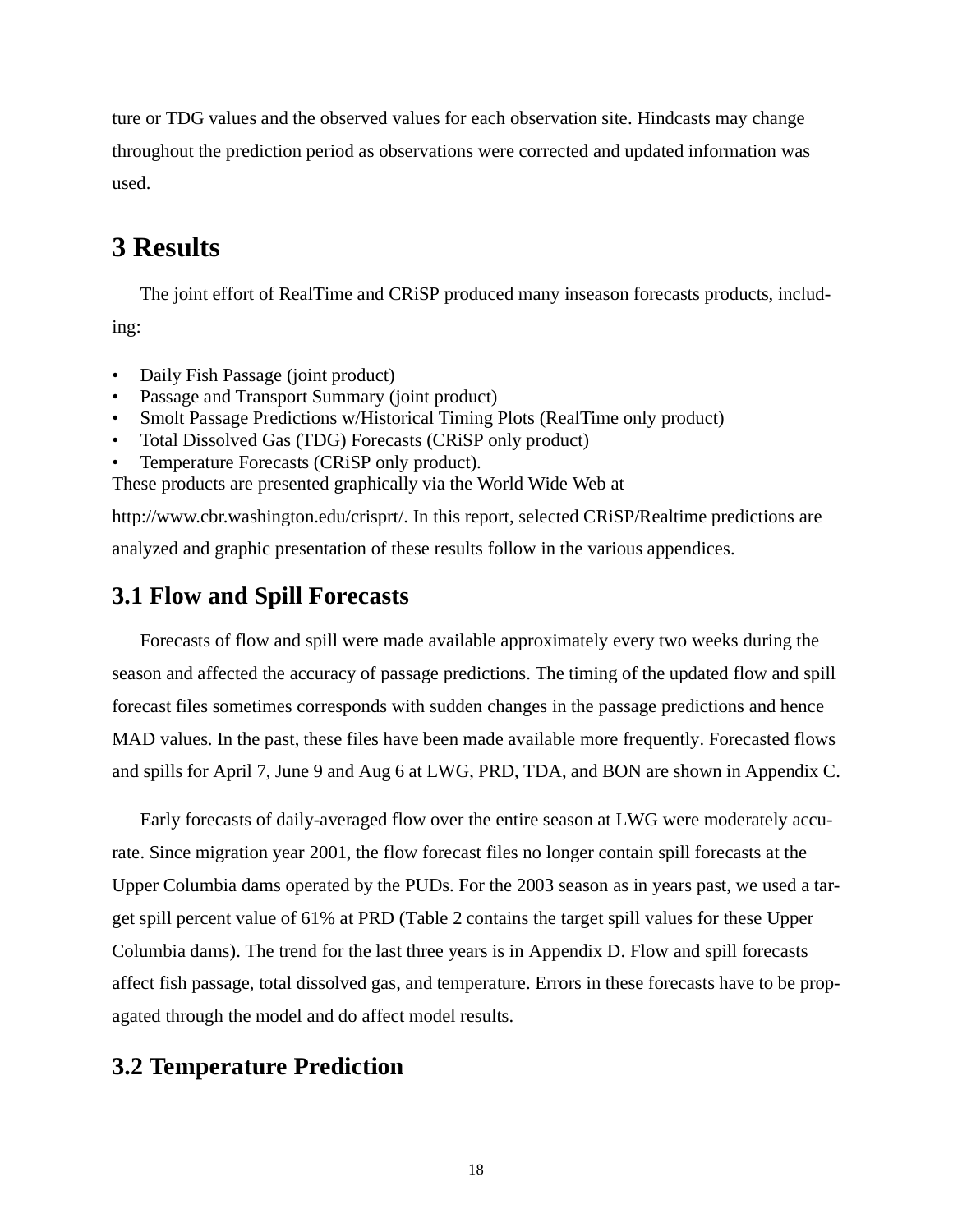The temperature prediction algorithm begins by setting the daily temperature to the historical mean value for that day and then replacing the mean temperatures where year-to-date information is available. Given an averaged starting point from the previous few days of current data, the next four weeks of temperatures are calculated by taking the previous day's temperature and adding to it the historically averaged daily temperature increment for that day. Over the forecast period, the current trend of temperature becomes less and less useful and eventually uncorrelated with future temperatures. Thus for the long term forecaster (over four weeks), this predictor is phased out of the calculation. At this point, a simple linear regression against predicted flow is used to predict temperatures a month or more away from reliable data.

A general trend of negative correlation between flow and water temperature can be seen in data from the Snake and Columbia Rivers. Years with higher (lower) than average flows have lower (higher) than average water temperatures. Using a flow forecast file for the current year, a prediction of temperature can be made using the flow/temperature relationship (see [2.2.5](#page-13-0) for details). It should be noted that water temperature data are very noisy and are influenced by several variables: air temperature and other weather conditions, water volume and reservoir geometry, snowpack, upstream water releases, etc. Consequently, the flow/temperature relationship only explains a small amount of the variation of water temperature within a year and between years. As a result, averaged historical data plays a large part in the predictions made, with the flow/temperature relationship only predicting a small amount of variation about the mean.

The algorithm developed for temperature has many desirable features. It concurs with the most up-to-date data, it is consistent with historical seasonal patterns in temperature, and it uses predicted flows to make moderate adjustments. Temperature predictions were generated about every three weeks during the migration season, coinciding with the generation of a new flow forecast file.

Sample predictions versus the 2003 observed temperatures for three reservoirs are shown in [Appendix E](#page-54-0). For all three reservoirs, the predictions became more accurate as the season went on and more observed data for 2003 became available. Initially, the forecasts looked smooth, anticipating a change in temperature that roughly corresponded to the natural annual cycles of flow and air temperatures. However, there was a great deal of variability in the observed temperatures that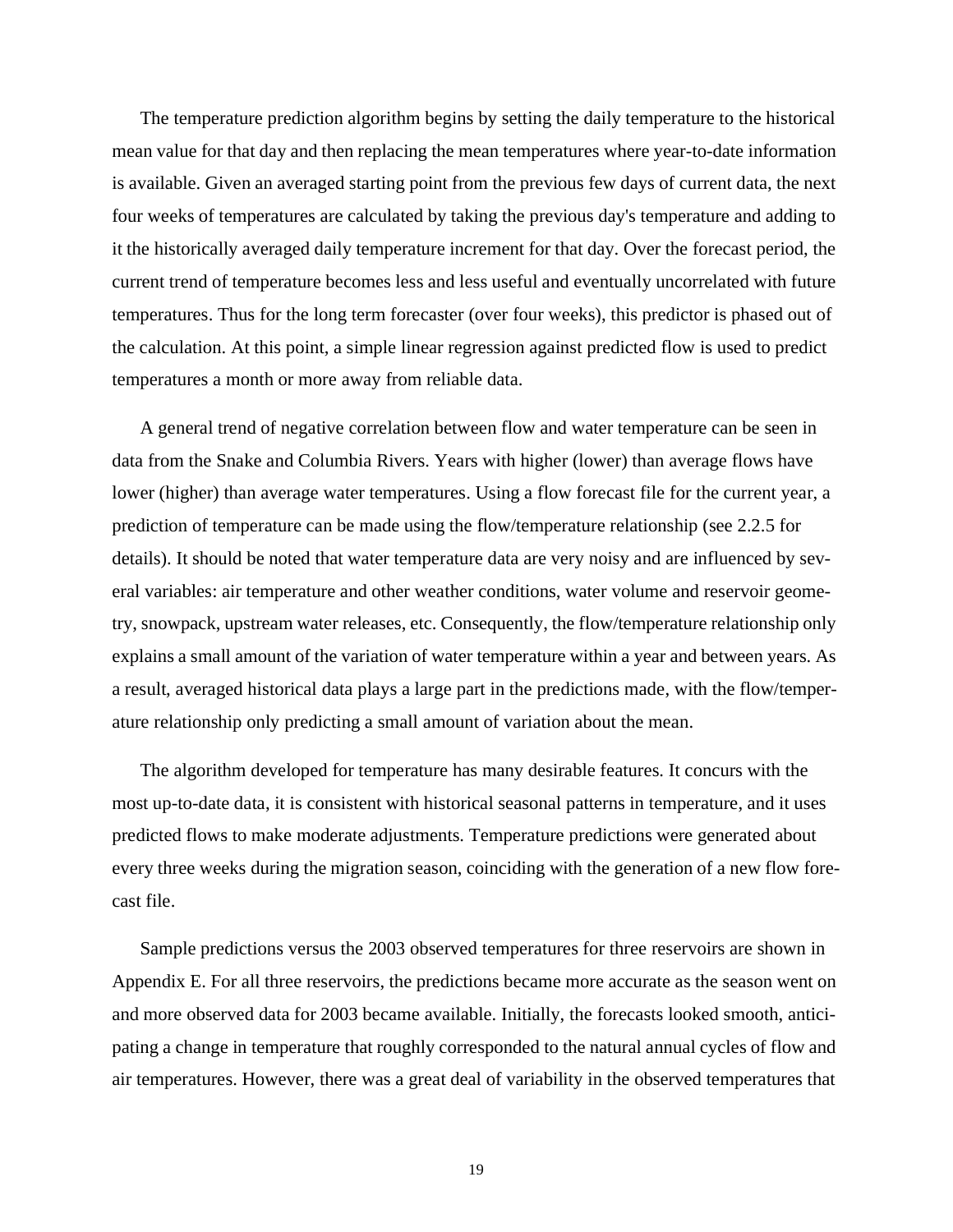<span id="page-19-0"></span>the forecaster could not anticipate.

[Appendix F](#page-57-0) shows, for each of the three dams, a time series of how accurate the predictions were on each day. In each of the plots, MAD is plotted for the forecast made on that day compared to the data (see ['2.2.4 Assessment of Predictions'](#page-12-0)).

In general, short-term predictions (i.e. for the next week) are no better than long-term predictions (for the next several weeks); this is a consequence of lack of quality assurance for year-todate temperature data. Since predicted temperatures take as their starting point the most recent "observed" temperatures, any inaccuracy in recent temperature records will be reflected in the short-term predictions of temperature. CRiSP, while sensitive to temperature variation, does not produce strongly different results for differences of a few °C, and these inaccuracies are unlikely to have contributed significantly to any model error.

### **3.3 Total Dissolved Gas Prediction**

The Total Dissolved Gas (TDG) predictions used observed dissolved gas data, predicted spill at upstream dam(s), and temperature profile output from the temperature algorithm to anticipate dissolved gas concentrations. Predictions begin with querying the Columbia River DART database for dissolved gas percentage data for Chief Joseph (CHJ), Lower Granite (LWG), and Dworshak (DWR) dams, and observed spill data for DWR. This observed data is used in conjunction with historical monthly TDG mean values at CHJ, LWG and DWR to produce output gas profiles for each of these dams for the whole year. Missing or invalid data points at the beginning of the series are filled in using the first valid data point; holes between valid data points are linearly interpolated between the two surrounding data points; and missing data after the last valid data point are filled in with historical mean values. The output gas profiles are used as direct input to the CRiSP model of dissolved gas at several headwater locations: Columbia Headwater, Lower Granite Pool, and North Fork Clearwater Headwater. The TDG forecasts rely on the results of the temperature predictions for temperature data and the flow forecast files for the flow and spill. The TDG forecasts in particular are sensitive to predicted flows and planned spill. The TDG forecasts are produced for each dam by running CRiSP and generating gas production at all the dams in the basin.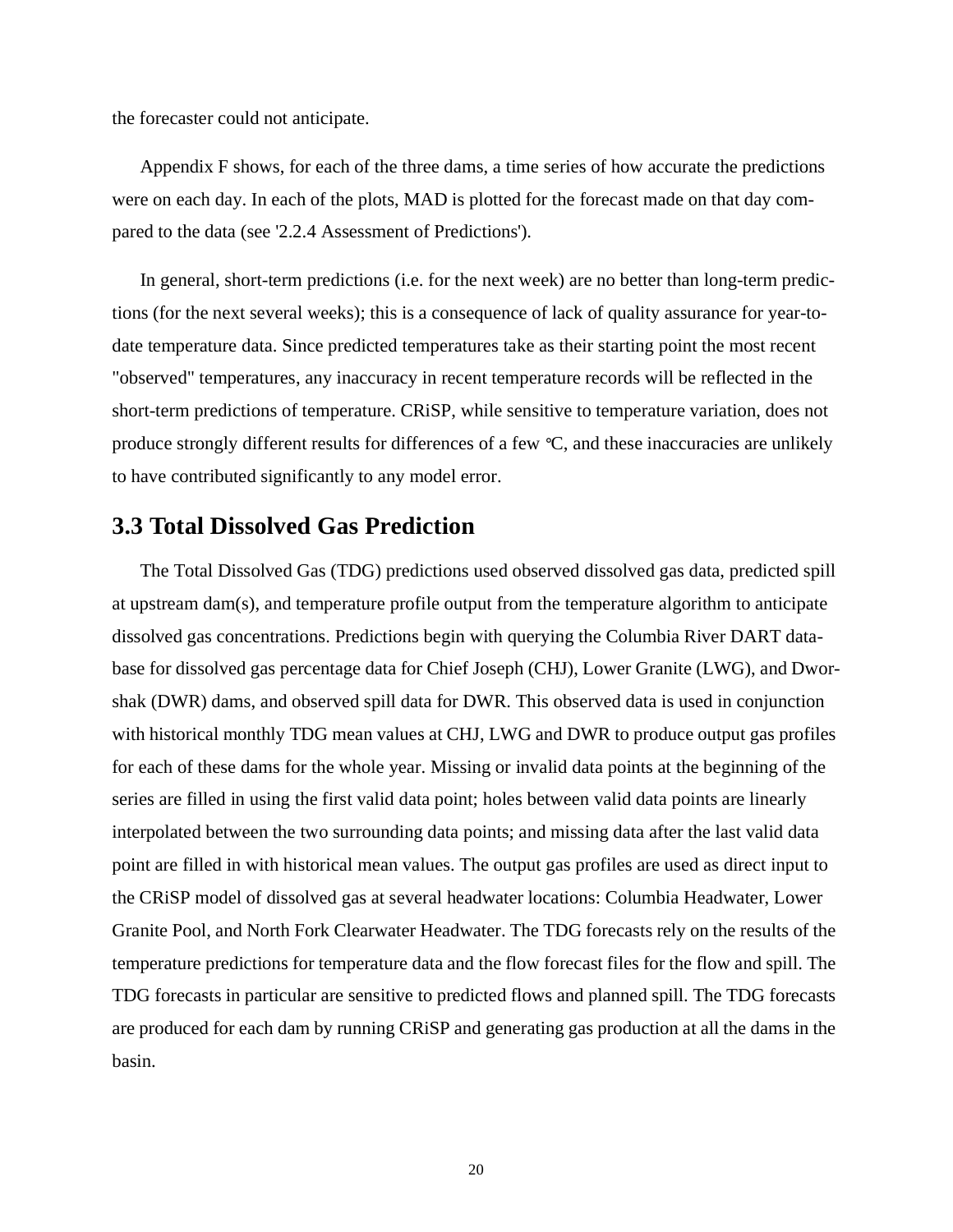TDG forecasts were made each time a new flow forecast file was made available to CBR. Sample predictions versus the 2003 observed total dissolved gas data for five monitoring sites are shown in [Appendix G](#page-59-0). The gas levels in the Columbia are higher than in the Snake River. Below the confluence with the Snake mixing serves to help equilibrate these dynamics.



Generally, the predictions became more accurate as the season progressed and more observed data became available. The five sites shown are typical with predictions generally all with less than 3% TDG error. This is shown by the plots in [Appendix H](#page-63-0) that are analogous to the prediction success plots shown for temperature.

### **3.4 Passage Distribution Prediction**

Plots of predicted passage distributions compared to the observations of PIT-tagged fish are provided in [Appendix I](#page-65-0). The entire passage distribution predictions are presented for three representative dates: April 27, May 15, and June 17 to span the early, middle and late portions of the run. Previous to the date of prediction (vertical line) the model predictions are based on hindcast passage for the best available river conditions. Ahead of the prediction date is the forecast passage based on anticipated river conditions (discussed in other sections: see [3.1](#page-17-0), [3.2](#page-17-0), [3.3](#page-19-0)). Complete plots showing the current forecast with historic conditions are available on our web site at http:// www.cbr.washington.edu/crisprt/.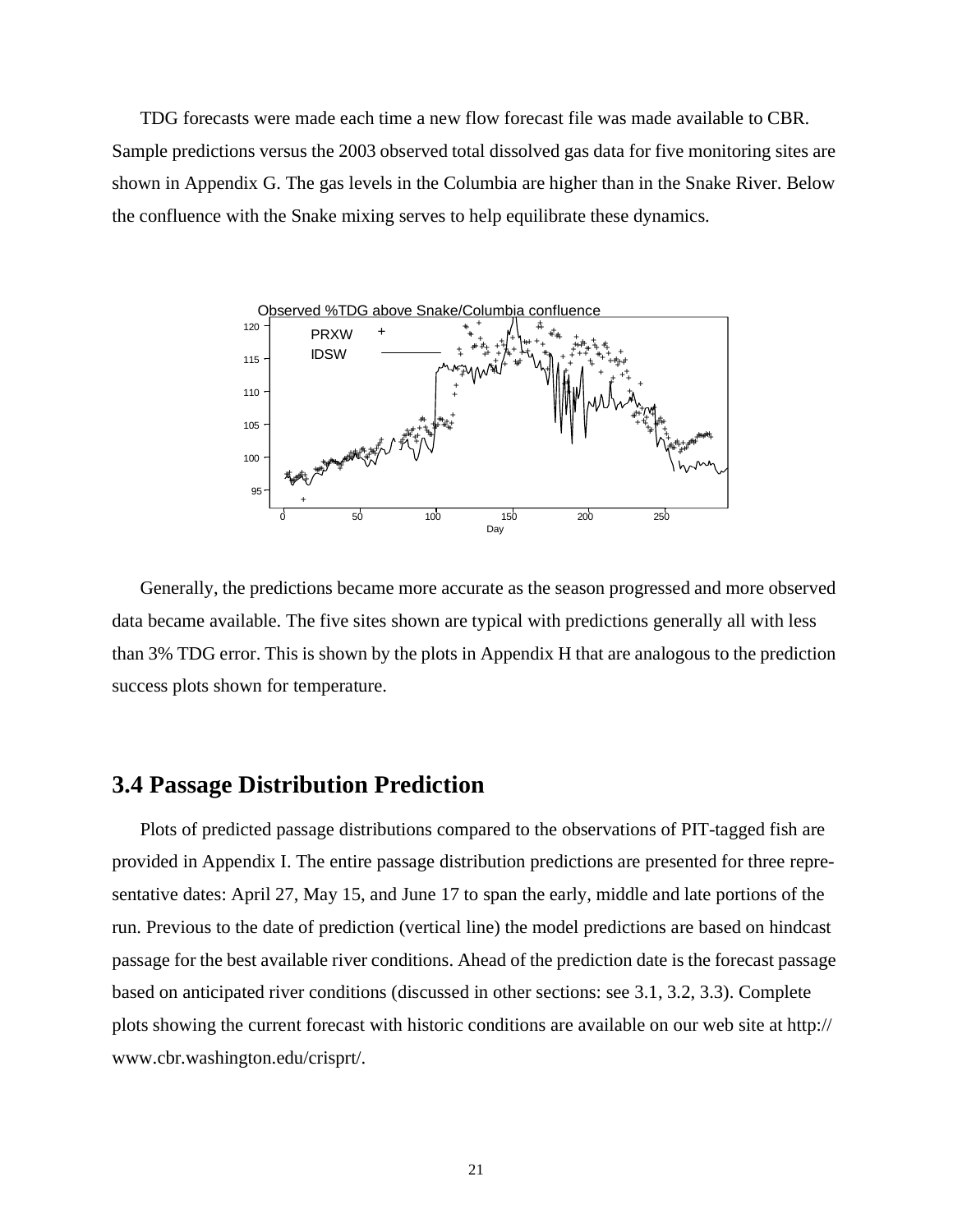|                  | Number of fish with PIT tags observed at: |              |                   |        |          |            |  |
|------------------|-------------------------------------------|--------------|-------------------|--------|----------|------------|--|
| <b>Stock</b>     | Lower<br>Granite                          | Little Goose | Lower<br>Monument | McNary | John Day | Bonneville |  |
| <b>COMPOSITE</b> | 232                                       | 182          | 96                | 142    | 85       | 82         |  |
| <b>CATHEC</b>    | 99                                        | 80           | 46                | 49     | 34       | 36         |  |
| <b>IMNAHR</b>    | 43                                        | 35           | 27                | 38     | 23       | 14         |  |
| <b>SALRSF</b>    | 12                                        | 12           | $\overline{4}$    | 10     | 8        | 3          |  |
| <b>MINAMR</b>    | 78                                        | 55           | 19                | 45     | 20       | 29         |  |
| <b>SNAKER</b>    | 316                                       | 340          | 159               | 205    | 48       | 33         |  |
| lgrStlhd         | 5717                                      | $20995^{b}$  | 9264              | 3980   | 2183     | 3602       |  |
| mcnChin1S        | NA                                        | NA           | NA                | 16123  | 7987     | 6660       |  |
| mcnChin0S        | NA                                        | NA           | NA                | 625    | 153      | 88         |  |
| mcnChin0C        | NA                                        | NA           | NA                | 1311   | 291      | 183        |  |
| mcnStlhdS        | NA                                        | NA           | NA                | 4035   | 2200     | 3634       |  |
| mcnStlhdC        | NA                                        | NA           | NA                | 18835  | 22724    | 15590      |  |

**Table 7 Number of PIT-tagged fish<sup>a</sup> used for RealTime and CRiSP modeling at selected observation sites.**

a. The RealTime/CRiSP complex uses a subset of all available PIT-tagged fish for the stocks of interest. b. From April 10 to June 7, 31538 PIT-tagged wild summer steelhead were released at LGRRRR, which is defined as release below the PIT-Tag Diversion System Gate at Lower Granite with subsequent return to the river. These fish are not included in the detections at Lower Granite nor the program RealTime arrival distribution forecast.

In the plots in [Appendix I](#page-65-0), the predictions at McNary and John Day are based on CRiSP projected passage of program RealTime forecasted arrival distributions at Lower Granite and McNary Dam, respectively. Any error in the prediction at the index site is propagated to the downstream sites. Failure to detect, or report all PIT-tagged fish passing the detectors at Lower Granite Dam meant that their continued downstream movement could not be modeled accurately. Obviously, some fish escaped detection at one site only to be observed at another site downstream as is illustrated with the cumulative returns of some stocks at some dams as shown by the plots in Appendix J and by the counts shown in Table 7. Thus the apparent arrival time distributions do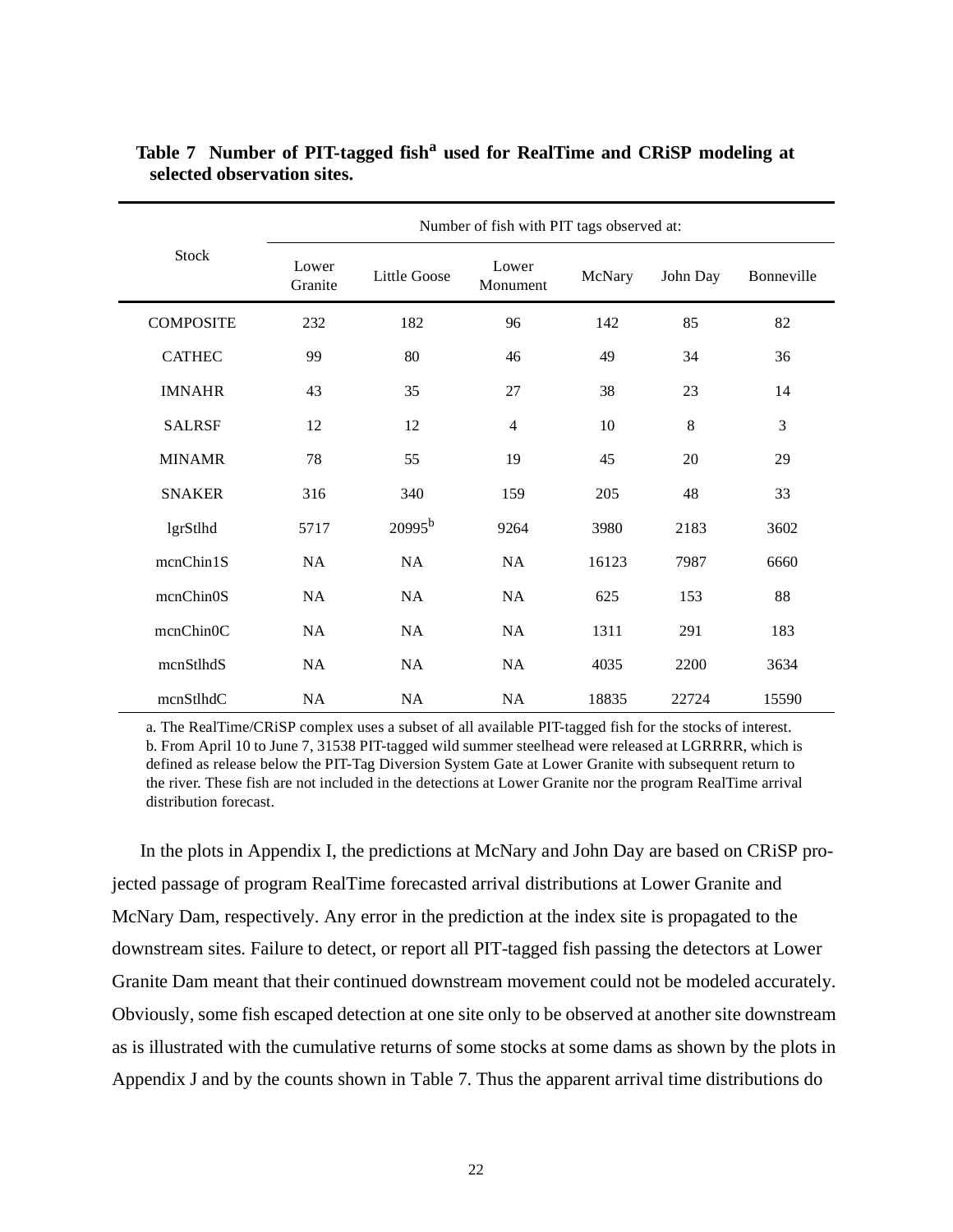<span id="page-22-0"></span>not match the population's observed distribution simply because they are counting overlapping but different groups of fish. The simple fact that more fish are observed downstream distorts the ability of CRiSP to predict downstream travel.

The MAD results for RealTime and the downstream predictions are presented in Table 8 for the end of the season. For example, the model predicted 50% passage of CATHEC fish at MCN on day 148 but the observed day of 50% passage was day 143, so the error is -5 days.

| 5 % Passage      | LWG            | LGS              | LMN            | <b>MCN</b>       | JDA            | <b>BON</b>       |
|------------------|----------------|------------------|----------------|------------------|----------------|------------------|
| <b>CATHEC</b>    | $-1$           | $-2$             | $\overline{c}$ | $-6$             | $\overline{4}$ | $-3$             |
| <b>IMNAHR</b>    | $\overline{0}$ | $\mathbf{1}$     | $\mathbf{1}$   | $-5$             | $-4$           | $-7$             |
| <b>MINAMR</b>    | $\overline{0}$ | $\overline{2}$   | $-3$           | 5                | 3              | $\overline{2}$   |
| <b>SALRSF</b>    | $\theta$       | $-1$             | 32             | $\overline{2}$   | 24             | 33               |
| <b>COMPOSITE</b> | $-6$           | $-1$             | $\mathbf{1}$   | $\overline{0}$   | $\overline{0}$ | $\boldsymbol{0}$ |
| <b>SNAKER</b>    | 3              | $-2$             | $-6$           | $-6$             | $-17$          | $-20$            |
| mcnChin0S        | <b>NA</b>      | <b>NA</b>        | <b>NA</b>      | $\overline{3}$   | $\mathbf{1}$   | $\overline{4}$   |
| mcnChin0C        | <b>NA</b>      | NA               | NA             | $\overline{0}$   | $-2$           | $-8$             |
| mcnStlhdS        | <b>NA</b>      | <b>NA</b>        | <b>NA</b>      | 1                | 6              | 5                |
| mcnStlhdC        | <b>NA</b>      | <b>NA</b>        | <b>NA</b>      | 5                | $\overline{7}$ | 5                |
| mcnChin1S        | <b>NA</b>      | <b>NA</b>        | <b>NA</b>      | $\overline{0}$   | $\overline{7}$ | 9                |
| lgrStlhd         | 1              | $\overline{4}$   | 5              | $\overline{3}$   | 8              | $\overline{7}$   |
| 50%              | <b>LWG</b>     | LGS              | <b>LMN</b>     | <b>MCN</b>       | <b>JDA</b>     | <b>BON</b>       |
| <b>CATHEC</b>    | $-1$           | $\overline{c}$   | $\overline{c}$ | $-5$             | 8              | 9                |
| <b>IMNAHR</b>    | $\theta$       | 5                | 11             | $-4$             | 6              | $\overline{c}$   |
| <b>MINAMR</b>    | $\theta$       | $-2$             | 26             | $\mathbf{1}$     | $-2$           | $-2$             |
| <b>SALRSF</b>    | $\theta$       | $-2$             | $\overline{0}$ | 1                | 14             | 27               |
| <b>COMPOSITE</b> | $-1$           | 5                | 14             | $\overline{0}$   | 14             | 6                |
| <b>SNAKER</b>    | $\overline{3}$ | $-4$             | $-1$           | $-10$            | $-4$           | $-25$            |
| mcnChin0S        | <b>NA</b>      | <b>NA</b>        | <b>NA</b>      | $\overline{7}$   | 17             | 3                |
| mcnChin0C        | <b>NA</b>      | <b>NA</b>        | <b>NA</b>      | $\overline{0}$   | 5              | $-18$            |
| mcnStlhdS        | <b>NA</b>      | NA               | <b>NA</b>      | $\theta$         | $\overline{2}$ | $\overline{c}$   |
| mcnStlhdC        | <b>NA</b>      | NA               | <b>NA</b>      | 9                | 10             | 9                |
| mcnChin1S        | <b>NA</b>      | <b>NA</b>        | <b>NA</b>      | $\overline{0}$   | 15             | 11               |
| lgrStlhd         | $\overline{c}$ | 11               | 11             | 9                | 12             | 13               |
| 95%LWG           | LGS            | <b>LMN</b>       | <b>MCN</b>     | <b>JDA</b>       | <b>BON</b>     |                  |
| <b>CATHEC</b>    | $-1$           | $-1$             | $\overline{4}$ | $\overline{4}$   | $-5$           | $-1$             |
| <b>IMNAHR</b>    | $-2$           | $\mathbf{1}$     | $\overline{c}$ | $\boldsymbol{0}$ | $-3$           | $-1$             |
| <b>MINAMR</b>    | $-2$           | $\boldsymbol{0}$ | 5              | $\boldsymbol{0}$ | $-3$           | 6                |
| <b>SALRSF</b>    | $-9$           | $-17$            | $-16$          | $-4$             | $-8$           | $\overline{2}$   |
| <b>COMPOSITE</b> | $-2$           | $-2$             | $\overline{0}$ | $\overline{4}$   | $-5$           | $\overline{3}$   |
| <b>SNAKER</b>    | $\overline{0}$ | $-7$             | $\overline{2}$ | $-3$             | $-9$           | $-31$            |
| mcnChin0S        | <b>NA</b>      | <b>NA</b>        | <b>NA</b>      | $-2$             | $\mathbf{1}$   | $-19$            |
| mcnChin0C        | <b>NA</b>      | <b>NA</b>        | <b>NA</b>      | $-2$             | $-10$          | $-13$            |
| mcnStlhdS        | <b>NA</b>      | <b>NA</b>        | <b>NA</b>      | 3                | $\overline{0}$ | 5                |
| mcnStlhdC        | NA             | NA               | <b>NA</b>      | $\overline{3}$   | $\overline{0}$ | $\overline{3}$   |

**Table 8 Difference of observed passage - predicted passage times for designated percentages of stocks at six different dams at the end of the season. Negative numbers mean that the prediction is late. Positive numbers mean the prediction is early.**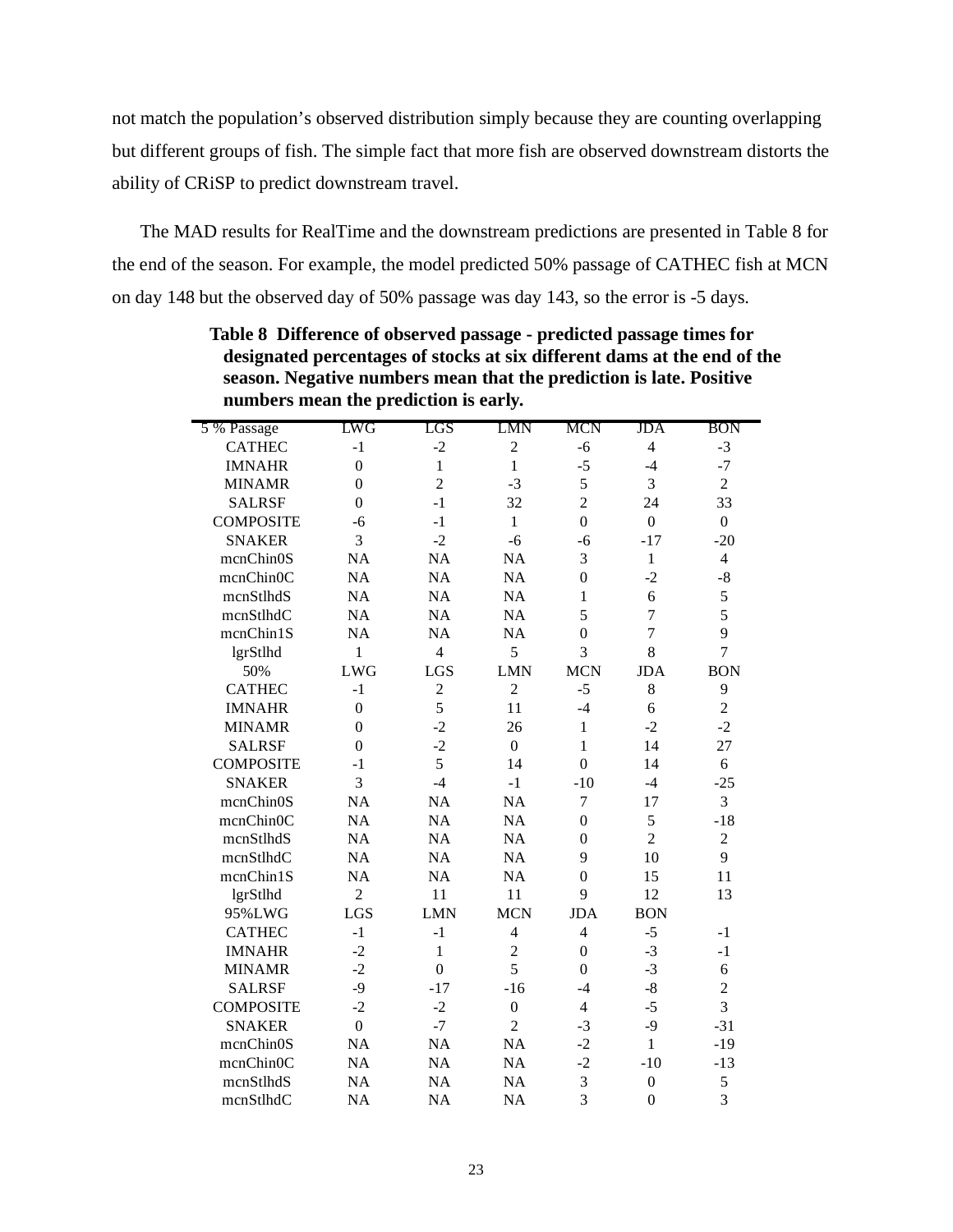**Table 8 Difference of observed passage - predicted passage times for designated percentages of stocks at six different dams at the end of the season. Negative numbers mean that the prediction is late. Positive numbers mean the prediction is early.**

| 5 % Passage | _WG | LGS. | MN | MCN | IDA | RON |
|-------------|-----|------|----|-----|-----|-----|
| mcnChin1S   | NA  | NΑ   |    |     | -7  |     |
| lgrStlhd    |     |      |    |     |     |     |

# **4 Discussion**

### **4.1 Accuracy of Predictions**

#### **4.1.1 Flow/Spill Predictions**

Flow and spill forecasts provided by Army Corps improved in accuracy as the season progressed; however, the accuracy of early predictions is always problematic. Early season forecasts are potentially very poor (see [Appendix D](#page-51-0) for comparison of early-season predictions in 2001, 2002 and 2003 to observed data). The more anomalous the season, the more difficult it is to create accurate predictions the more difficult is the task of predicting the movements of the fish.

Estimates of the fraction of fish transported at Snake River projects will be sensitive to estimated spill fractions: fish that are "spilled" are not collected for transportation. For accurate longterm projections of transport fractions, more accurate long-term projections of spill fraction will be required. Even when spill fraction is accurately measured, variability in spill efficiency and FGE can produce errors in estimated transport fractions.

#### **4.1.2 Temperature Prediction**

The temperature forecasting algorithm was successful in creating an appropriate temperature profile for each of the reservoirs. The MAD values decreased throughout the season as shown in the figures in [Appendix F](#page-57-0).

Because yearling chinook migrate in the spring and early summer, they are not particularly vulnerable to temperature extremes. Subyearling fish are the most vulnerable to temperature effects since in-river temperatures can exceed their preferences and often fall within the optimal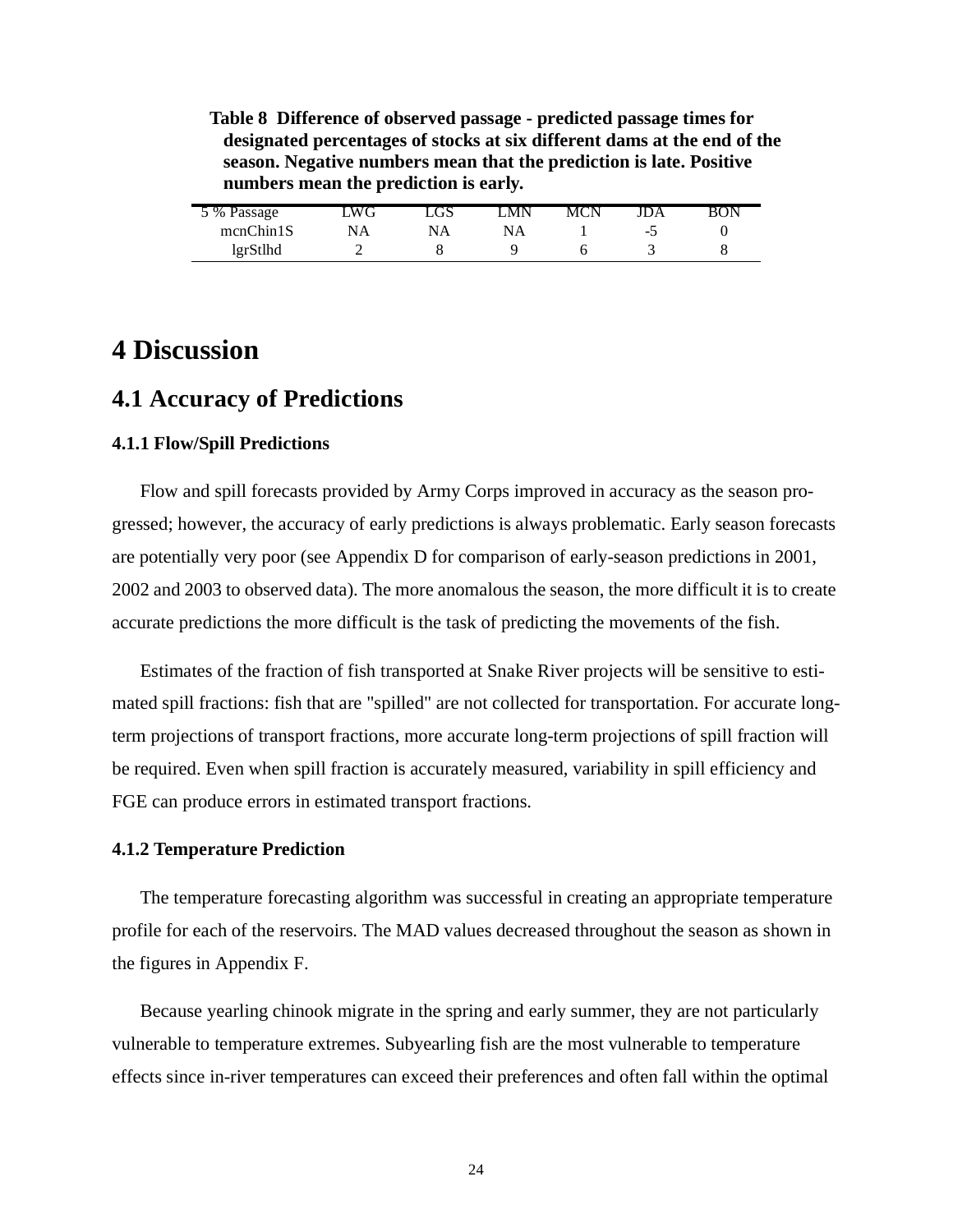temperatures for predators such as Northern pikeminnow. At 18°C chinook feeding efficiency drops precipitously from its optimal temperature range near 12-16°C while the pikeminnow's consumption rates (of smolts) reaches within 10% of its maximum.

In CRiSP, although predation and gas saturation dynamics are somewhat temperature-dependent, the difference in estimated survival resulting from temperature variations of one or two °C are minimal. The overwhelming majority of temperature predictions fell well within the twodegree window, and thus we do not believe that inaccuracies in temperature forecasts contributed significantly to errors in projections of fish passage.

#### **4.1.3 Total Dissolved Gas Predictions**

The MAD results for total dissolved gas (TDG) predictions are shown in [Appendix H](#page-63-0). The trend toward improvements in MAD are obvious as the season progresses. There are small differences between the data and the predictions in hind-casts. Most MAD values are below 3.0 percentage points with a few exceptions of early season predictions especially at LGS. There are many sources and sinks of TDG that are unmodeled including major tributaries between modeled confluences.

#### **4.1.4 Passage Timing Predictions**

The RealTime MAD is calculated from RealTime output files at the end of the season. The reported 2003 "run" and "prediction" percentages are used according to the method in Equation [\(7\).](#page-13-0) The downstream MAD values are based on CRiSP output files for PIT-tagged fish.

The "Composite" stock is processed differently than the individual stocks. Program RealTime produces run predictions for the Composite stock as if it were an individual stock. There is no corresponding CRiSP run for the Composite stock. The values for the downstream dams are derived by a post-processing script that averages the run results for the four individual stocks into one stock. In principle, the composite stock is easier to predict than individual stocks, as the composite stock represents a substantially larger number of fish; however, their distribution is least likely to be statistically normal. There are differences between stocks in how well CRiSP/RealTime performed. Some examples of these are shown in more detail in graphs i[n Appendix](#page-65-0) I on a stock-bystock basis.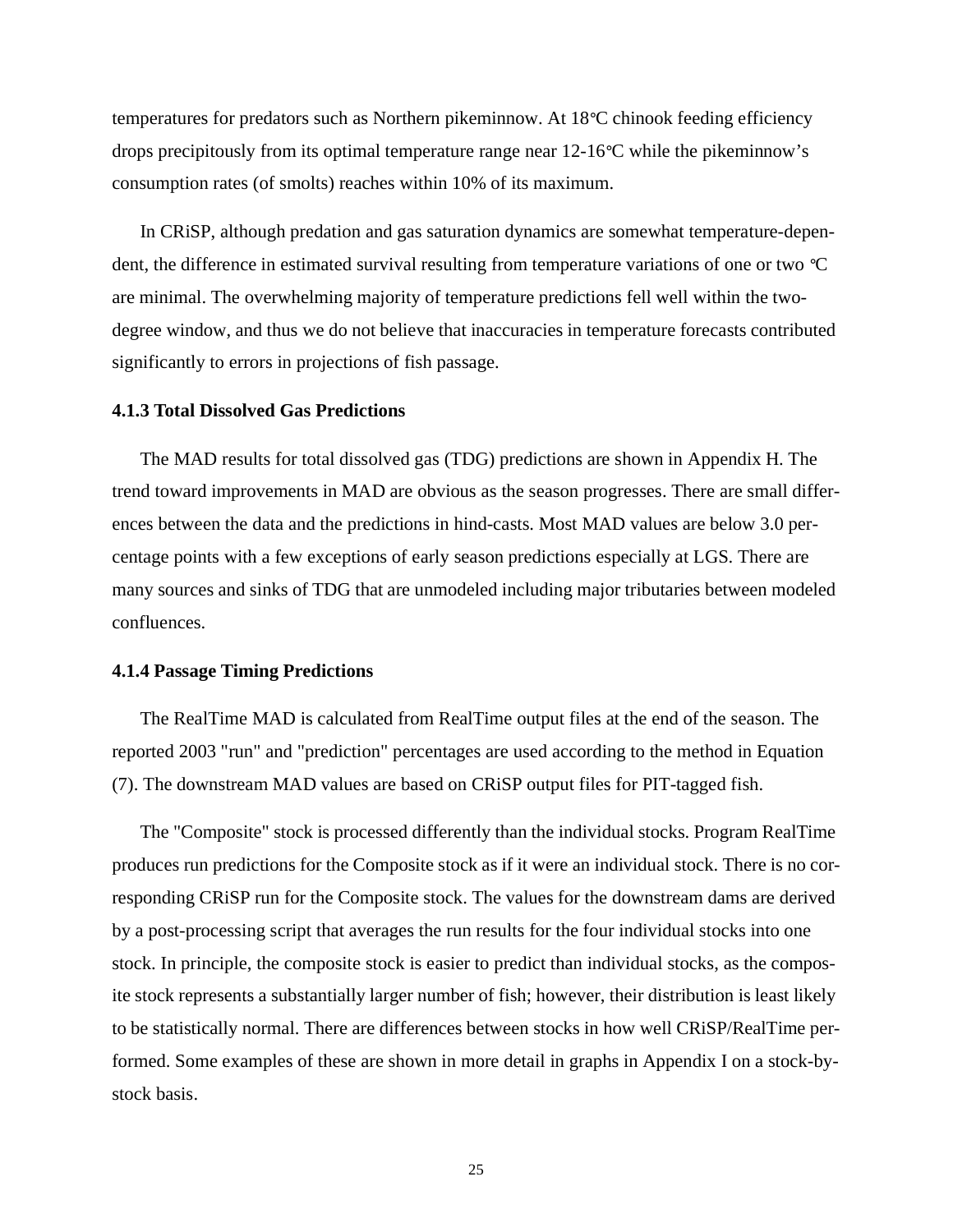Seasonal variation in MAD values are plotted for select sites and stocks i[n Appendix K](#page-85-0). It is readily apparent that upstream prediction errors are "propagated" downstream. Note how the patterns of MAD (though not necessarily the values) move in step through the season.

Another measure of success in predicting stock travel time is to examine the differences in the number of days between the observed passage of a certain proportion of the run (10%, 50% or 90%) and the predicted passage of that same proportion of the run. [Table 8](#page-22-0) shows those differences for the stocks at six dams. Perfect correspondence would result in 0 in all cells. Consistent errors in modeling would result in a bias either advancing or retarding all predictions, but that does not seem to be the case for this year. Observed cumulative passage is potentially biased late (especially for low numbers) because fish passage is a discrete process.

More interesting is the differences in travel times between the stocks in a given reach of the river. Sudden shifts in the numbers as the population moves downstream suggest an intervening cause for their delay or acceleration between two dams. Differences of passage for the stocks at various dams can be seen in Appendix J which shows some of the anomalies that give rise to prediction problems. For example, cumulative passage of IMNAHR fish at MCN begins almost simultaneously with LMN observations and both precedes and exceeds it all season. When there are only 40 fish total, the timing of observations of even a few of them can dramatically alter the perceived distribution of the population.

Here is a summary of the causes of errors between the observations and predictions.

1) Actively migrating fish have migration parameters that are calibrated to their historical travel time between LWG and downstream dams. These parameters give fish the best possible "running start" given that they have been migrating for days or weeks prior to arrival at Lower Granite. Fish are increasing in speed with their "experience" in the river as the season proceeds. These migration parameters are updated annually. It is not feasible to have separate parameters for each reach even though there are significant between-reach differences in velocity.

2) RealTime does not provide absolutely accurate estimates of arrival timing at Lower Granite Dam or McNary Dam; to the extent that there are errors in RealTime predictions, those errors are propagated downstream by CRiSP.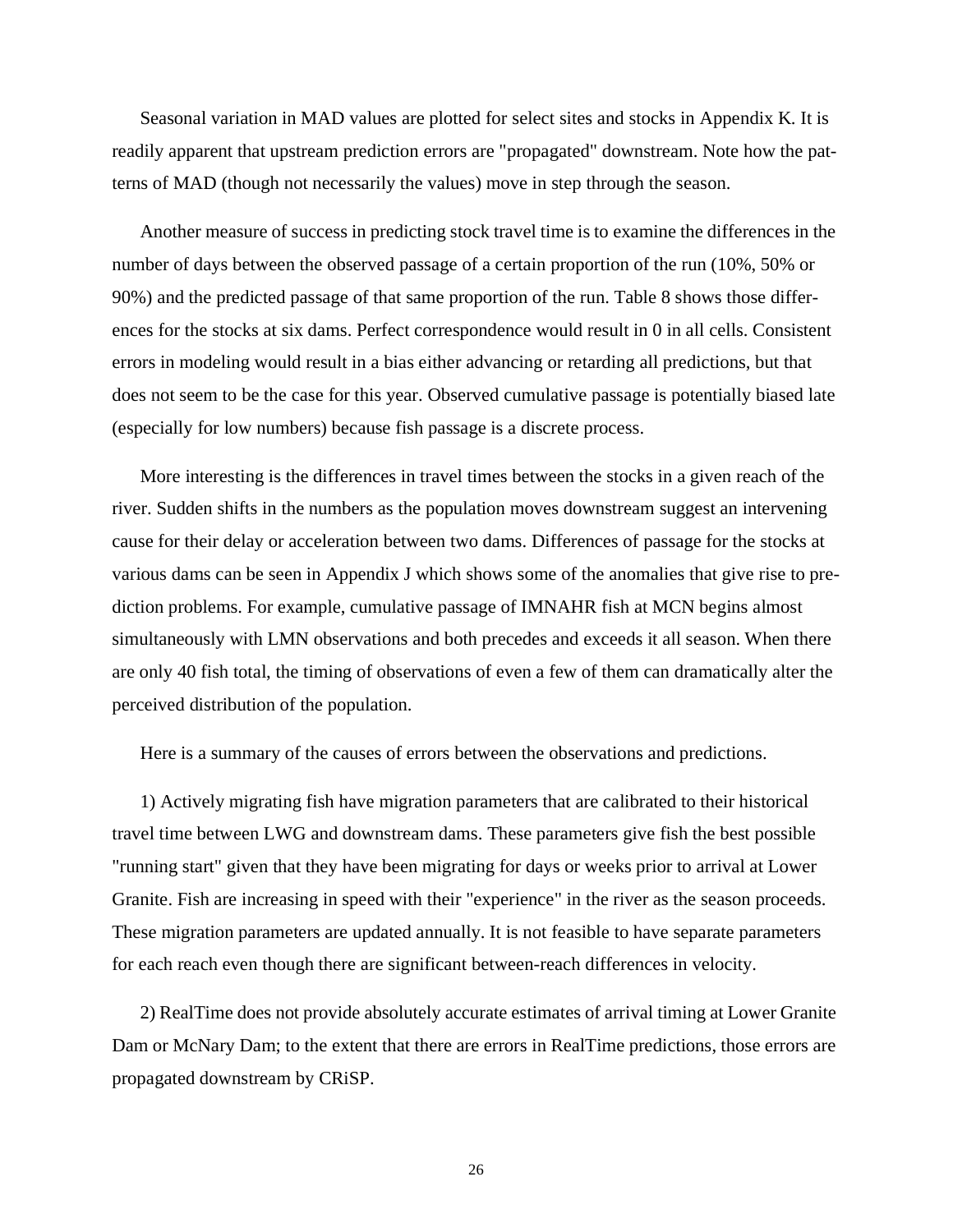3) RealTime is a statistical procedure, and there is some degree of variation from the particular conditions observed in any given year. There is no reason to expect predictions made on any particular date to perfectly fit the arrival distribution preceding that date, because the final arrival distribution is contingent on arrivals through the entire system. If the run is 50% complete but RealTime estimates only 40% completion, for example, that will necessarily produce error both before the prediction date (underestimating) and after it (overestimating, to catch up).

4) RealTime uses a conversion factor to estimate the true passage of PIT-tagged fish. This is based on spill efficiency and FGE (Burgess et al. 1999). The conversion is supposed to account for unobserved fish that pass the PIT-tag detectors. It does not attempt to make a correction for fish passing the dam through the turbines and ignores any transported fish that may be inadvertently removed from the river. This may be the cause of anomalies in the release dam predictions.

5) Some data is missing and is never updated because data records are missing. Most likely this is due to fish passing the dam without triggering a detector. The observed passage at a downstream dam is then skewed because the fish that escape the detectors at an upstream dam may not be random selections from the population of all fish in that stock that pass the dam. Changes in dam operations, hydrologic conditions and mortality can skew the counts by either increasing or decreasing the detections even under the best conditions because of biases in mortality coupled with low numbers of passing smolts. This can have an impact on the results of the analysis because all downstream modeling efforts are going to be dependent on the initial "release" of fish at the first dam and the data collected at downstream dams.

Ideally, we would limit the analysis of downstream passage ONLY to fish that were observed at the uppermost dam and would then have a better estiamte of the travel time and survival between dams. This has been a particular problem in the past with LGS observed passage exceeding LWG passage. This year, it is acute for several locations and stocks. Appendix J illustrates the problem with upstream cumulative numbers much lower than downstream passage for certain stocks and locations.

6) CRiSP travel time parameters are based on historical conditions. A strong deviation from the migratory behavior of their predecessors means that these migrants will not be modeled as accurately. Once the fish have entered the system, the model is mostly able to track their move-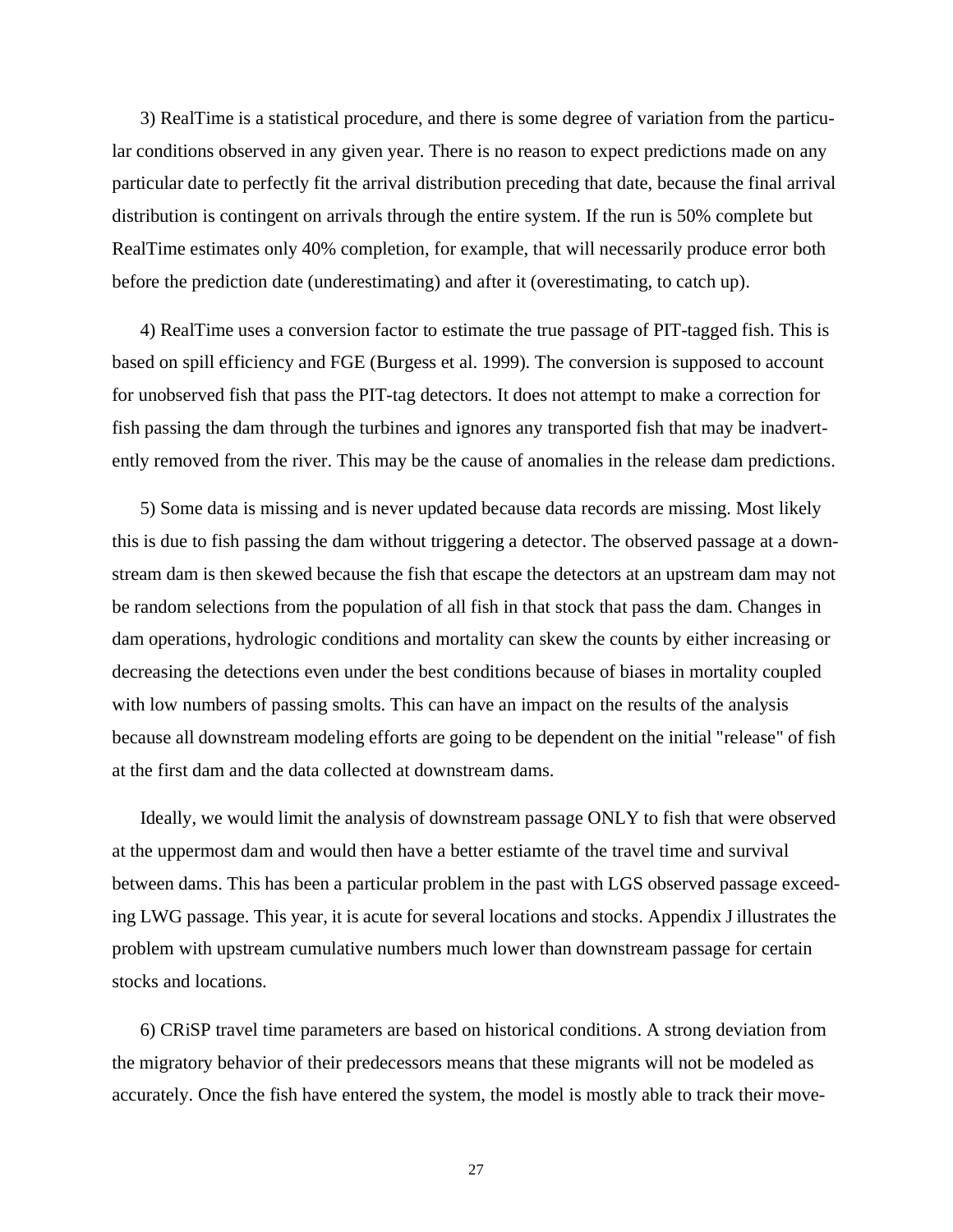ments but the errors are propagated downstream. Based on the differential mortality and passage times, there may be significant inter-dam differences in travel time and survival.

7) Some errors are a fundamental result of using a model and relying on parameters to describe basic relationships. The two main functions of CRiSP in this application are to move fish downstream and to keep track of survival and passage routes of fish. The primary model inputs are forecasts of flow and spill fractions. Flow is an important input because it influences the downstream migration rate of the fish. Behavior-dependent migration rate parameters are based on data and the downstream passage distributions are based on modeled numbers of fish passing the PIT tag detectors. Diversion of migrating fish into sampling systems that detect PIT-tagged fish depends upon the efficiency of spillways and fish diversion screens. The accuracy of CRiSP also depends upon our correctly estimating the values of these parameters. In recent years, we had to rely more and more on forecast data of flow and spill, but in 2003, this information was updated as often as weekly and included historical data from DART when it was available. Some of the sudden jumps and changes in the MAD profiles can be attributed to changes in the forecasts; however, this is a considerable improvement over recent years. Table 9 shows the number of flow/spill archive files used during each year since 1996.

| Year | Number of flow/spill<br>archive files |
|------|---------------------------------------|
| 1996 | 18                                    |
| 1997 | 19                                    |
| 1998 | 22                                    |
| 1999 | 14                                    |
| 2000 | 6                                     |
| 2001 | 8                                     |
| 2002 | 8                                     |
| 2003 | 18                                    |
|      |                                       |

**Table 9 Counts of flow/spill archive files available for use in predicting smolt passage from 1996 through 2003.**

Spill has several effects on model output. First, it affects the passage routes of the fish – with higher spills, fewer fish pass through the bypass system where PIT-tagged fish can be detected. Survival of migrating fish is also affected by spill: high levels of spill lead to high dissolved gas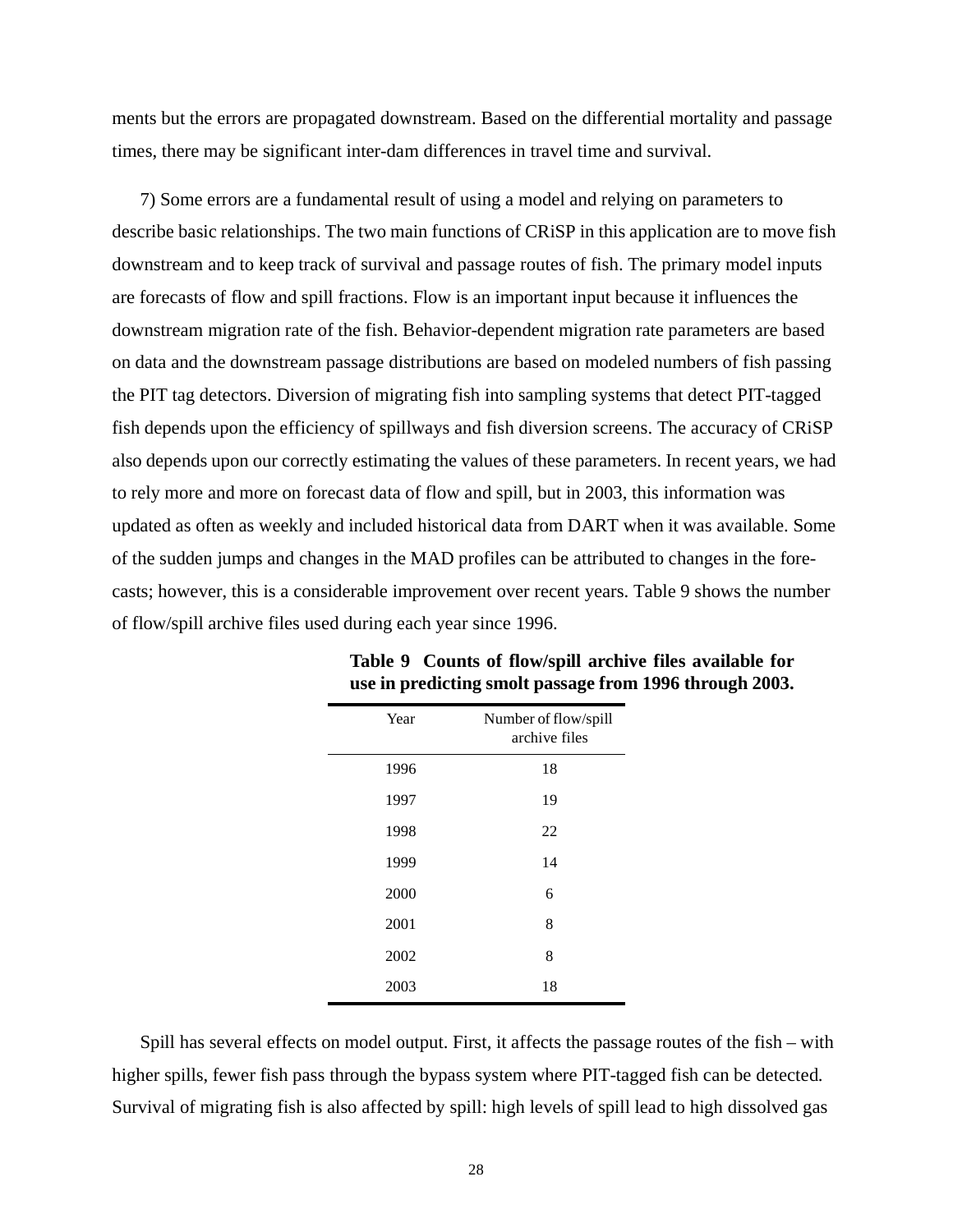levels, causing potentially lethal gas bubble trauma, behavioral alteration, and vulnerability to predation. This problem has been addressed to a certain extent with structural changes to the dams over the last 10 years that limit the entrainment of air in the tailrace during spill operations. Gas levels over 120% are fairly rare. Snake and Columbia River TDG levels were more typically near 115% at Priest Rapids Dam (PRXW) during the higher-spill season, and somewhat less below Ice Harbor Dam (IDSW).

8) There are some unmodeled effects that influence the passage of the fish through the system. At the end of 2001, we performed several comparisons of different predictions under the assumptions of various in-season knowledge (Beer et al. 2002). We concluded:

> "Overall there is little to be gained from such efforts except to demonstrate that even with perfect knowledge of the travel-time parameters and environmental conditions, the model can not account for the variability in travel time from un-modeled causes... it means that the overall evaluation of model performance should allow for at least this much error (2.-13.3 % in this evaluation). In practice, a calibration of travel-time parameters within a season is difficult and speculative. Prediction of environmental variables is best accomplished by having up-to-date observations whenever possible and using CRiSP's internal modeling mechanisms for future dates."

### **4.2 Utility of CRiSP/RealTime Predictions in Management**

CRiSP has been continuously evolving to accommodate new data, and meet river managers needs by including sub-models of previously un-modeled processes. CRiSP1.7 was used in 2003 which allows for "reach classes" in which parameters distinguished between certain reach environments. For example, the variation in travel velocity is distinct for yearling chinook above and below McNary Dam which separates the lower river class from the upper river class. On-going developments such as tracking the exposure of fish to environmental conditions will allow the user to assess the exposure of fish populations to various environmental conditions such as temperature, turbidity, total dissolved gas, etc. Currently, the CBR web site allows certain types of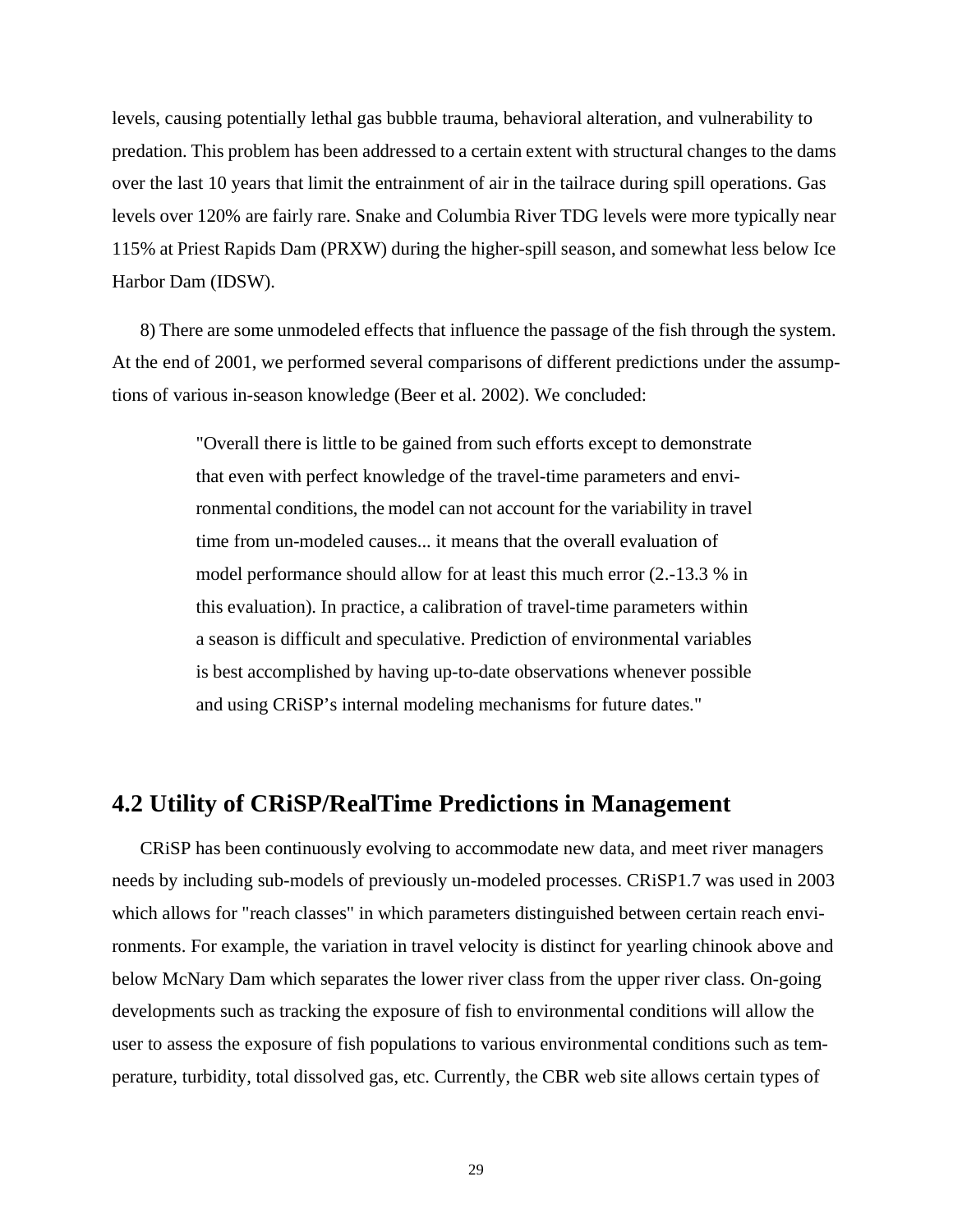queries to the data. The inclusion of data queries and fish exposure tracking processes into the downstream passage model will allow an user to generate detailed output of the processes as a result of any scenario they design.

Flow augmentation for control of discharge, temperature, spill timing and fraction, transportation operations, etc. are some of the many examples of how managers can adjust the hydrosystem for the benefit of salmon. However, this requires accurate assessments of the status of salmon outmigration and planned responses to various contingencies. For example, one might elect to transport juvenile chinook at collection facilities, but separate fish when flows fall below some target value until the run has reached 80%. This policy requires an accurate assessment of when that 80% level is reached. Similarly, a policy that seeks to transport a given fraction of the run, say 50%, can only be done if one has estimates of the state of the run and the fraction transported to date.

The cumulative passage forecasts provide managers with estimates of the fraction of a given run that will be exposed to expected spill, flow, dissolved gas levels, and transportation during a given period of interest - generally the next one to two weeks. This allows both quantitative and qualitative assessment of the exposure these fish will experience to the conditions. Within limits, the managers can choose to modify operational conditions. If spill is to be targeted for particular stocks, the CRiSP/RealTime estimates of arrival distributions would allow managers to direct spill at the projects where the bulk of the run is passing and reduce spill at projects where few fish are passing, in order to control dissolved gas levels.

Since in-season calibrations would be difficult and not necessarily helpful (Beer et al. 2002), we are continuing to seek improvements in model predictions by focusing our efforts on improving environmental data and clarifying the role of various river environments in characterizing the survival and movements of the fish.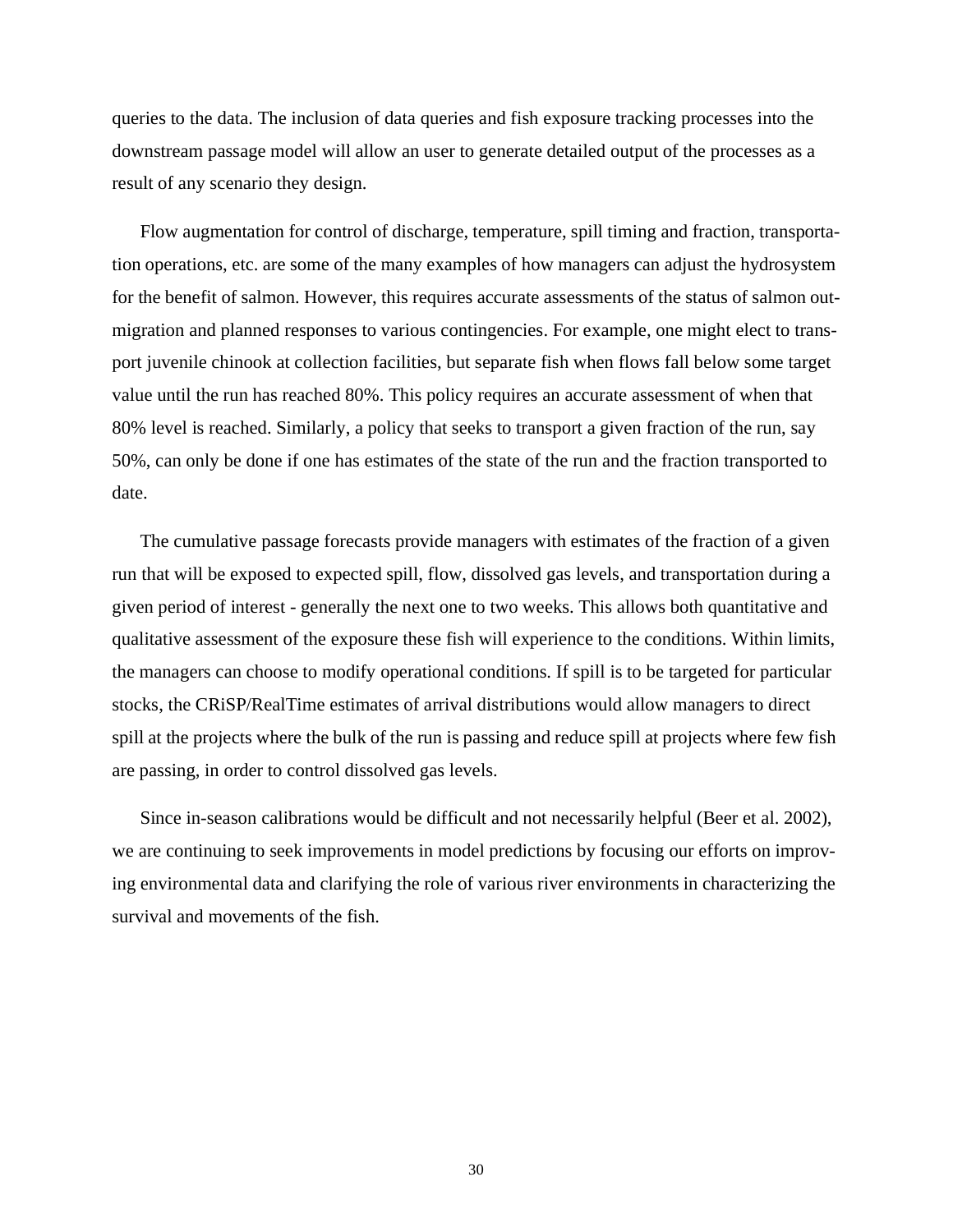# **5 References**

- Achord, S., J. Harmon, D. Marsh, B. Sandford, K. McIntyre, K. Thomas, N. Paasch, and G. Matthews. 1992. Research Related to Transportation of Juvenile Salmonids on the Columbia and Snake Rivers, 1991. National Marine Fisheries Service. Seattle, WA.
- Achord, S., G. Matthews, D. Marsh, B. Sandford, and D. Kamikawa. 1994. Monitoring the Migrations of Wild Snake River Spring and Summer Chinook Salmon Smolts, 1992. Annual Report 1992. National Marine Fisheries Service. DOE/BP-18800-1. Bonneville Power Administration. Portland, OR. 73 pp.
- Achord, S., D. Kamikawa, B. Sanford, and G. Matthews. 1995a. Monitoring the Migrations of Wild Snake River Spring/Summer Chinook Salmon Smolts, 1993. Annual Report 1993. National Marine Fisheries Service. DOE/BP-18800-2. Bonneville Power Administration. Portland, OR. 88 pp.

\_\_\_\_\_\_\_\_\_\_\_\_\_\_\_\_. 1995b. Monitoring the Migrations of Wild Snake River Spring/Summer Chinook Salmon Smolts, 1994. Annual Report 1994. National Marine Fisheries Service. DOE/BP-18800-3. Bonneville Power Administration. Portland, OR.100 pp.

- Achord, S., M. Eppard, B. Sanford, and G. Matthews. 1996. Monitoring the Migrations of Wild Snake River Spring/Summer Chinook Salmon Smolts, 1995. Annual Report 1995. National Marine Fisheries Service. DOE/BP-18800-5. Bonneville Power Administration. Portland, OR.
- Achord, S., M. Eppard, E. Hockersmith, B. Sanford, and G. Matthews. 1997. Monitoring the Migrations of Wild Snake River Spring/Summer Chinook Salmon Smolts, 1996. Annual Report 1996. National Marine Fisheries Service. DOE/BP-18800-6. Bonneville Power Administration. Portland, OR.
- Anderson, J., W. Beer, J. Hayes, S. Iltis, M. Moore, D. Salinger, P. Shaw, C. Van Holmes, and R. Zabel. 2000. Columbia River Salmon Passage Model, CRiSP.1.6: Theory and Calibration. Columbia Basin Research, University of Washington. Seattle, WA. 238 pp.

Ashe, B., A. Miller, P. Kucera, and M. Blenden. 1995. Spring Outmigration of Wild and Hatchery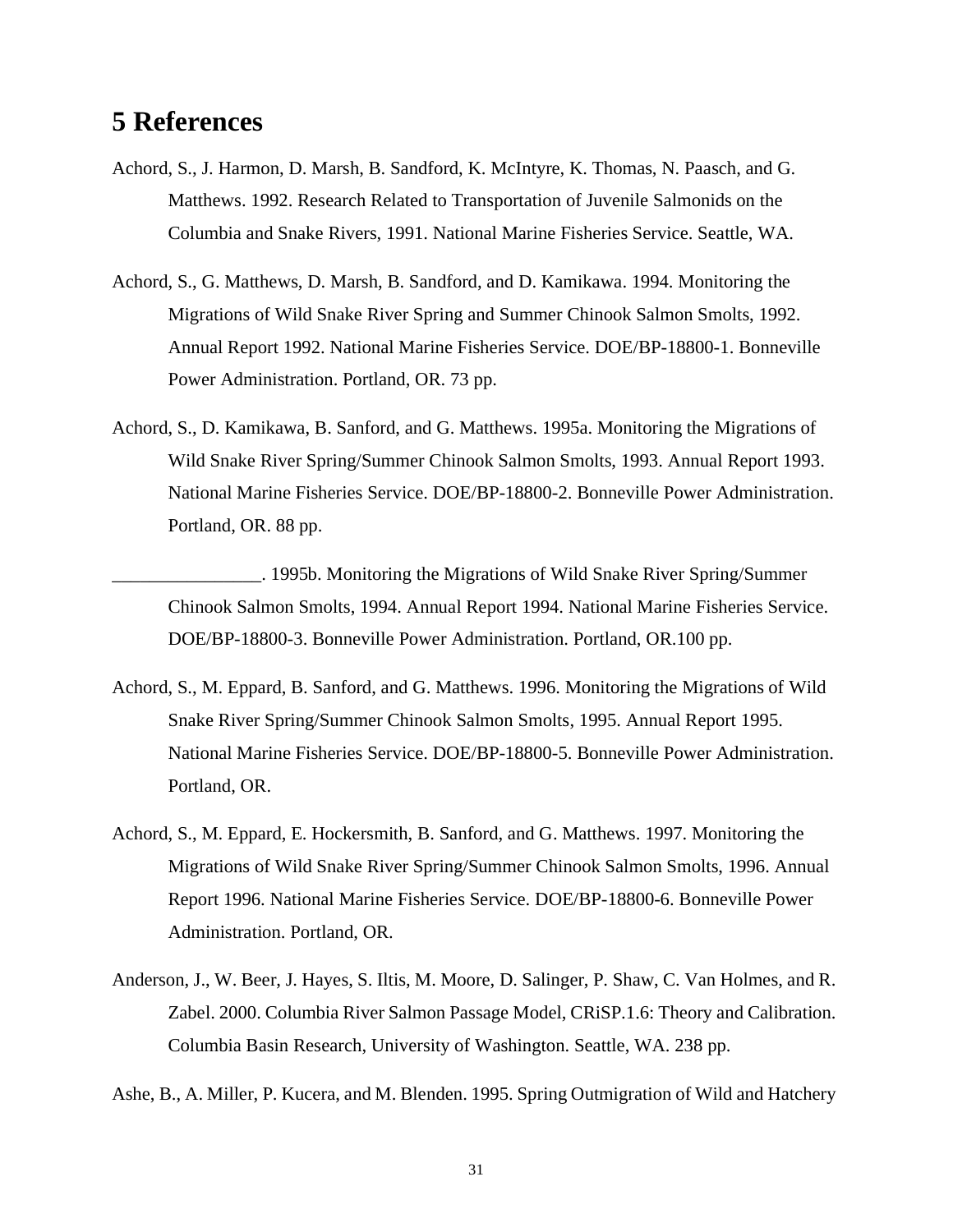Chinook Salmon and Steelhead Trout Smolts from Imnaha River, March 1 - June 15, 1994. Nez Perce Tribe, Department of Fisheries Resources Management, Lapwai, Idaho. DOE/BP-38906-4. Bonneville Power Administration. Portland, OR. 76 pp.

- Beamesderfer R.C. and B.E. Rieman. 1991. Abundance and distribution of northern squawfish, walleye and smallmouth bass in John Day Reservoir, Columbia River. *Transactions of the American Fisheries Society* 120:439-447.
- Beer, W.N. S. Iltis, C. VanHolmes, and J.J. Anderson. 2002. Evaluation of the 2001 Predictions of the Run-Timing of Wild Migrant Yearling Chinook and Water Quality at Multiple Locations on the Snake and AColumbia Rivers using CRiSP/RealTime. Columbia Basin Reasearch, UW School of Aquatic and Fisheries Science. Box 358218 Seattle, WA 98195.
- Burgess, C., R. Townsend, J. Skalski, and D. Yasuda. 1999. Monitoring and Evaluation of Smolt Migration in the Columbia Basin, Volume III: Evaluation of the 1998 Prediction of the Run-Timing of Wild Migrant Yearling and Subyearling Chinook and Steelhead, and Hatchery Sockeye in the Snake River Basin using Program RealTime. Columbia Basin Research, University of Washington. Seattle, WA.
- Cramer, Steven P. 1996. Seasonal Changes During 1996 in Survival of Yearling Chinook Smolts Through the Snake River as Estimated from Detections of PIT Tags. Report prepared for Direct Services Industries.
- Fish Passage Center of the Columbia Basin Fish and Wildlife Authority. Annual Report. Portland, OR.
- Hayes, J., P. Shaw, R. Zabel, and J. Anderson. 1996. Evaluation of the 1996 Predictions of the Run-timing of Wild Migrant Yearling Chinook in the Snake River Basin Using CRiSP/ RT. University of Washington, Columbia Basin Research. Seattle, WA.
- Keefe, M., R. Carmichael, B. Jonasson, R. Messmer, and T. Whitesel. 1994. Fish Research Project Oregon-Investigations into the Life History of Spring Chinook in the Grande Ronde River Basin. Annual Report 1994. Oregon Department of Fish and Wildlife. DOE/ BP-33299-1A. Bonneville Power Administration. Portland, OR.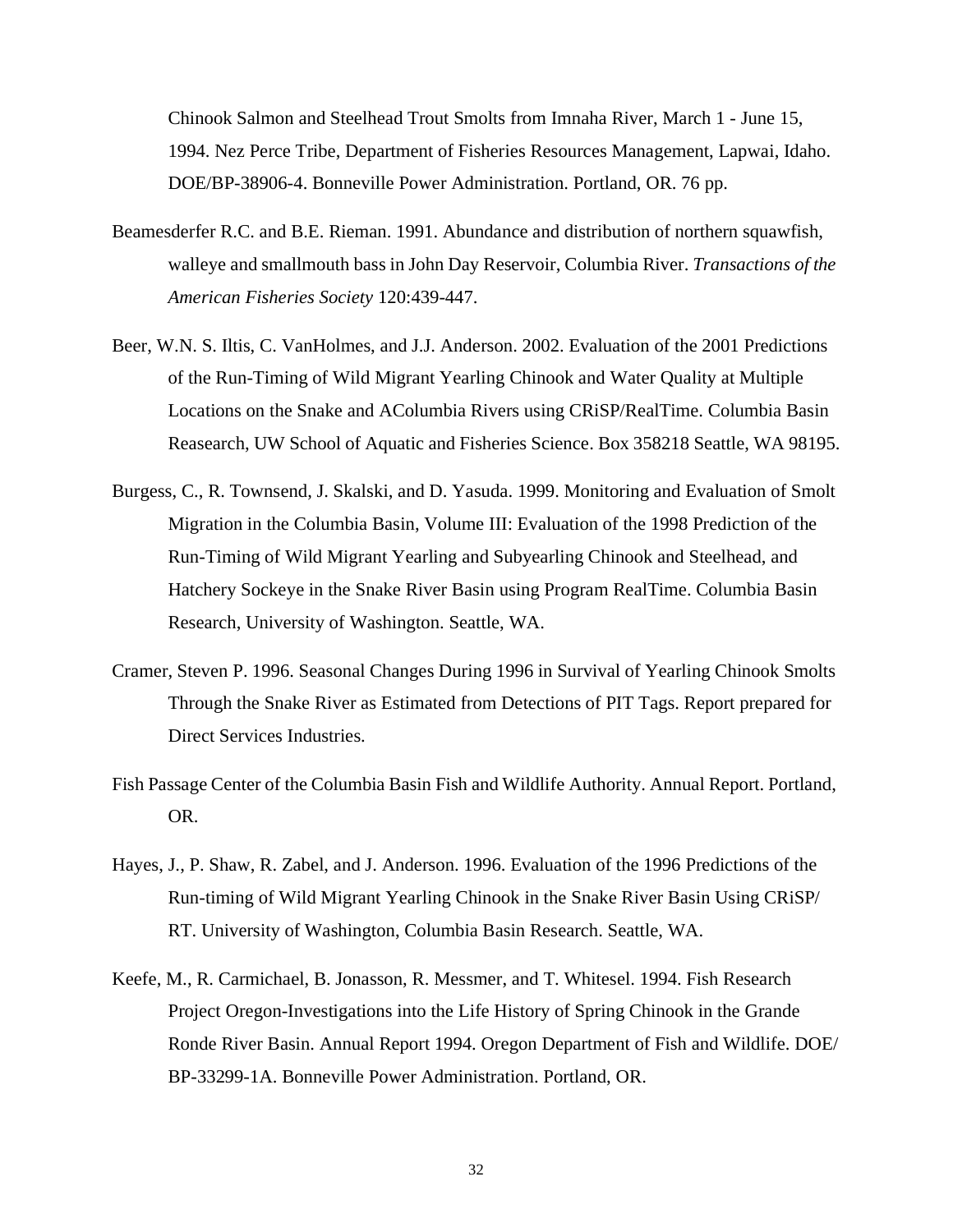Kiefer, R. and J. Lockhart. 1993. Idaho Habitat and Natural Production Monitoring: Part II. Idaho Department of Fish and Game. DOE/BP-21182-2. Bonneville Power Administration. Portland, OR. 67 pp.

\_\_\_\_\_\_\_\_\_\_\_\_\_\_\_\_\_. 1994. Intensive Evaluation and Monitoring of Chinook Salmon and Steelhead Trout Production, Crooked River and Upper Salmon River Sites. Idaho Department Fish and Game. Annual Report. DOE/BP-21182-5. Bonneville Power Administration. Portland, OR. 70 pp.

- Parker, R., M. Zimmerman, and D. Ward. 1994. Report G. Development of a System Wide Program: Indexing and Fisheries Evaluation. In Nigro (ed.): Development of a System Wide Program: Stepwise Implementation of a Predation Index, Predator Control Fisheries, and Evaluation Plan in the Columbia River Basin, Volume II. Annual Report 1992. DOE/BP-07084-4. Bonneville Power Administration. Portland, OR.
- Prentice, E., T. Flagg, and C. McCutcheon. 1990. Feasibility of Using Implantable Passive Integrated Transponder (PIT) Tags in Salmonids. *American Fisheries Society Symposium*. 7:317-322.
- Townsend, R., P. Westhagen, D. Yasuda, J. Skalski, and K. Ryding. 1996. Evaluation of the 1995 Predictions of the Run-timing of Wild Migrant Yearling Chinook in the Snake River Basin Using Program RealTime. DOE/BP-35885-9. Bonneville Power Administration. Portland, OR.
- Townsend, R., D. Yasuda, and J. Skalski. 1997. Evaluation of the 1996 Predictions of the Runtiming of Wild Migrant Yearling Chinook in the Snake River Basin Using Program RealTime. DOE/BP-91572-1. Bonneville Power Administration. Portland, OR.
- U.S. Army Corps of Engineers. 1996. Appendix K: Evaluation and Analysis of Historical Dissolved Gas Data from the Snake and Columbia Rivers. In: Dissolved Gas Abatement Study, Phase I, Technical Report. U.S. Army Corps of Engineers. Portland, OR.
- U.S. Army Corps of Engineers. 1997. Total Dissolved Gas Production at Spillways on the Snake and Lower Columbia Rivers: Memorandum for Record, Waterways Experiment Station.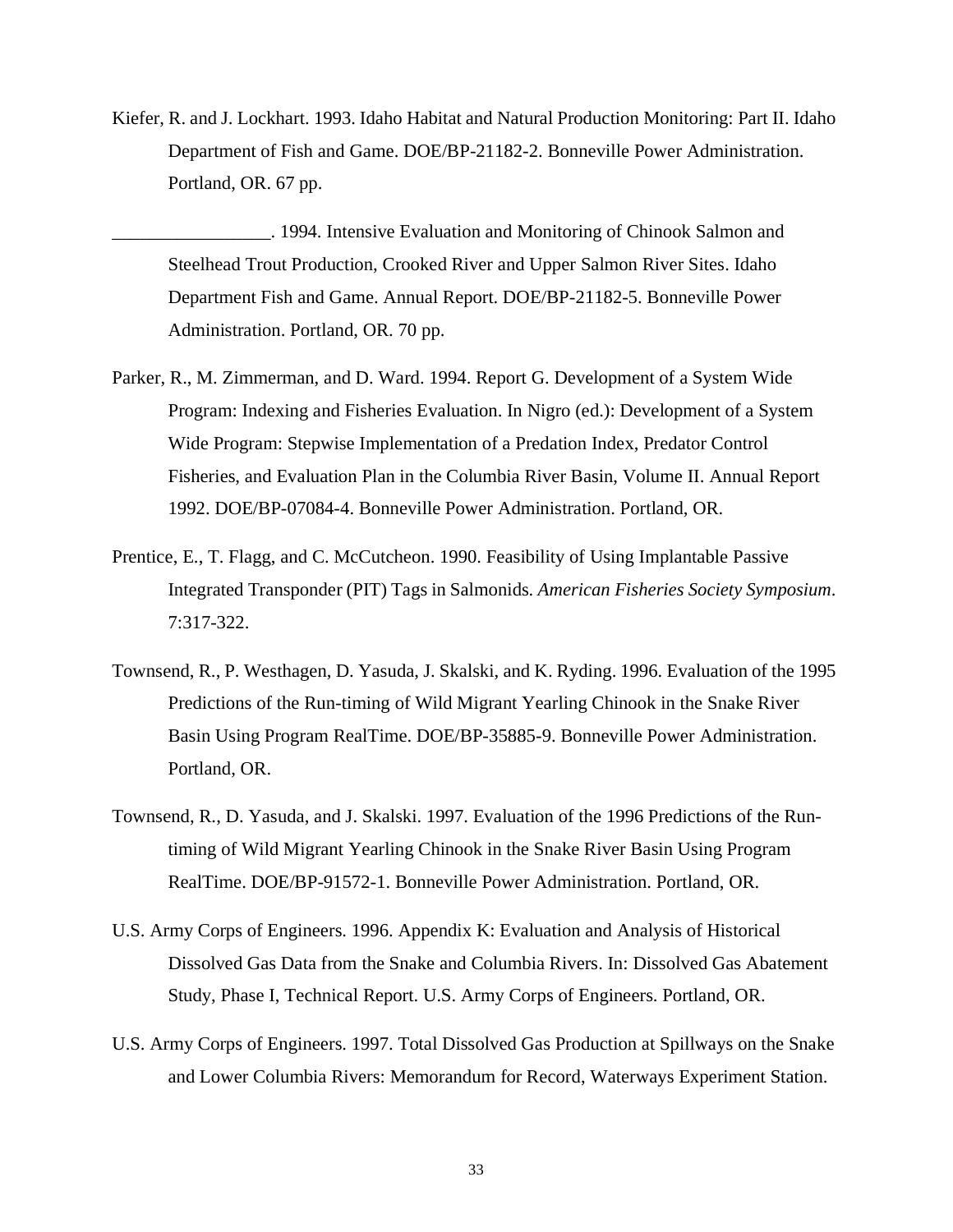In: Dissolved Gas Abatement Study, Phase II, Technical Report. U.S. Army Corps of Engineers. Portland, OR.

- Vigg, S. and C. Burley. 1991. Temperature dependent maximum daily consumption of juvenile salmonids by norther squawfish (*Ptychocheilus Oregonensis*) from the Columbia River. *Canadian Journal of Fisheries and Aquatic Sciences* 48: 2491-2498.
- Vigg S., T. Poe, L. Pendergast and H. Hansel. 1991. Rates of consumption of juvenile salmonids and alternative prey fishes by northern squawfish, walleyes, smallmouth bass and channel catfish in John Day Reservoir, Columbia River. *Transactions of the American Fisheries Society* 120:421-438.
- Walters, T., R. Carmichael, and M. Keefe. 1997. Fish Research Project Oregon-Smolt Migration Characteristics and Mainstem Snake and Columbia River Detection Rates of Grande Ronde and Imnaha River Naturally Produced Spring Chinook Salmon. Annual Reports 1993-1995. Oregon Department of Fish and Wildlife. DOE/BP-38906-8. Bonneville Power Administration. Portland, OR.
- Ward, D., J. Peterson, and J. Loch. 1995. Index of Predation of Juvenile Salmonids by Northern Squawfish in the Lower Columbia and Snake Rivers. *Transactions of the American Fisheries Society.* 124:321-334.
- Zabel, R. and J. Anderson. 1997. A Model of the Travel Time of Migrating Juvenile Salmon, with an Application to Snake River Spring Chinook. *N. Amer. J. Fish. Manag*.17:93-100.
- Zabel, R. and J. Anderson, and P. Shaw. 1998. A Multiple Reach Model to Describe the Migratory Behavior of Snake River Yearling Chinook Salmon (*Oncorhynchus tshawytscha*). *Can. J. Fish. Aquat. Sci*. 55: 658-667.
- Zimmerman, M., and R. Parker. 1995. Relative density and distribution of smallmouth bass, channel catfish, and walleye in the Lower Columbia and Snake Rivers. *Northwest Science* 69:19-28.
- Zimmerman, M., D. Ward, T. Friesen, and C. Knutsen. 1997. Development of a Systemwide Predator Control Program: Indexing and Fisheries Evaluation. In F. R. Young (ed.)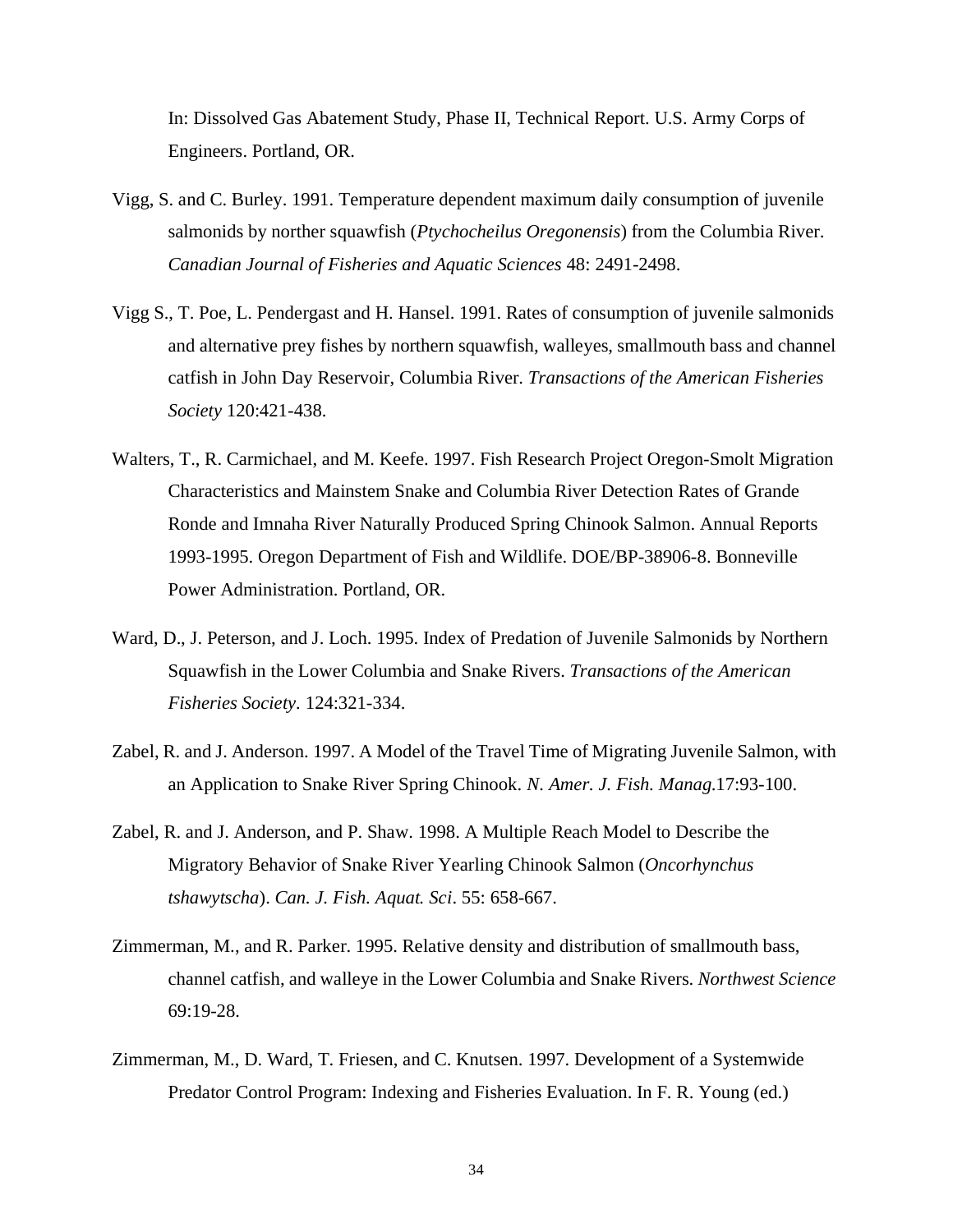Development of a Systemwide Predator Control Program: Stepwise Implementation of a Predation Index, Predator Control Fisheries, and Evaluation Plan in the Columbia River Basin, Section II: Evaluation. 1995 Annual Report. DOE/BP-24514-4. Bonneville Power Administration. Portland, OR.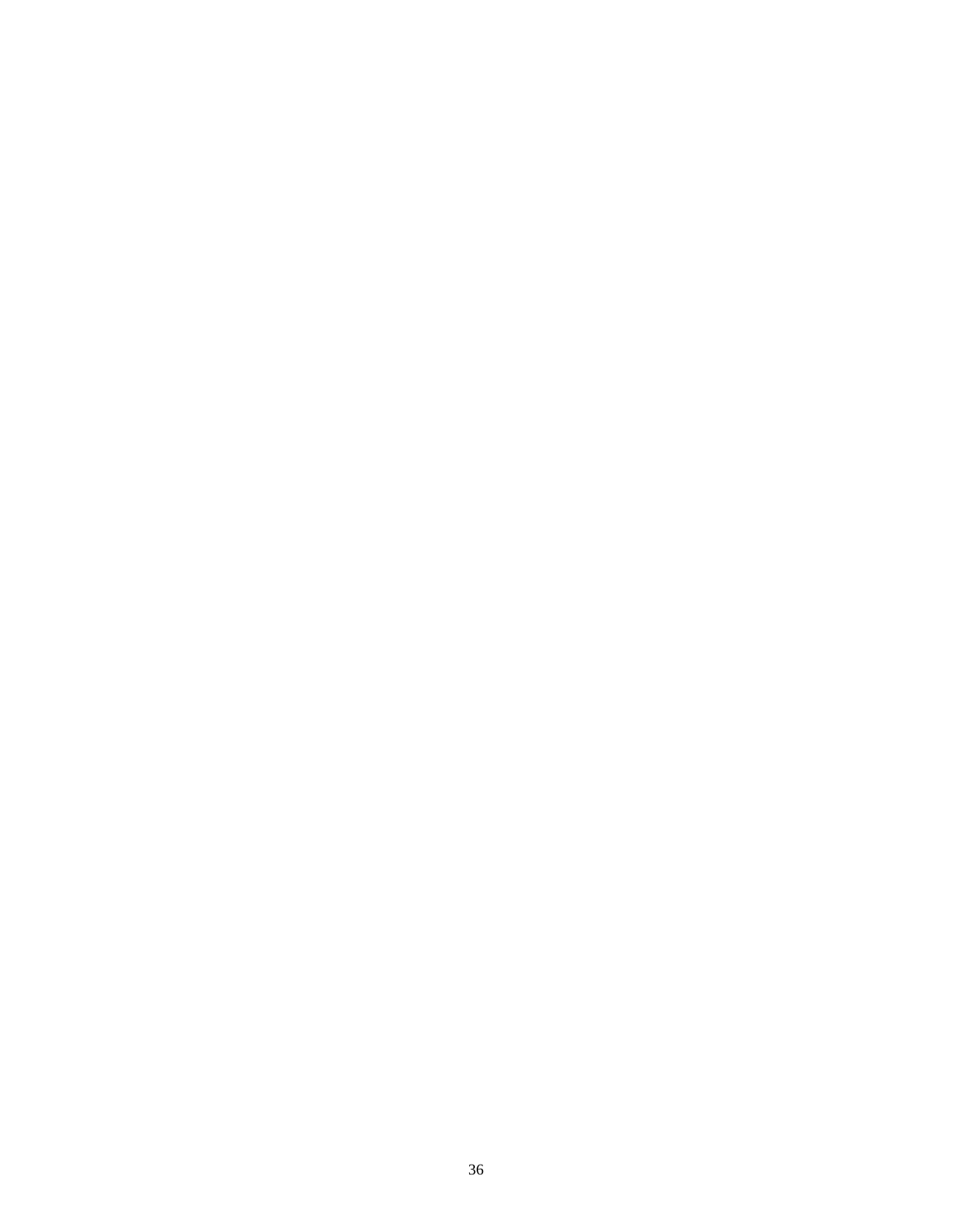**Appendix A Map of Columbia and Snake River Locations**



 **Figure A-1** Map of CRiSP locations

The stars are dam locations, and some are labeled with their three character code. Spill, elevation and flow predictions are made by BPA at *all* shown dams. Temperature predictions are made at Lower Granite (LWG), Priest Rapids (PRD) and The Dalles (TDA). Total dissolved gas is monitored at sites downstream of all dams shown and analyzed for sites below Lower Granite-LWG (LGNW), Little Goose-LGS (LGSW), McNary-MCN (MCPW), Ice Harbor-IHR (IDSW), and John Day-JDA (JHAW). The stocks analyzed in this report pass Lower Granite Dam or McNary Dam (their arrivals predicted by RealTime) and CRiSP results are presented for their arrivals at downstream locations.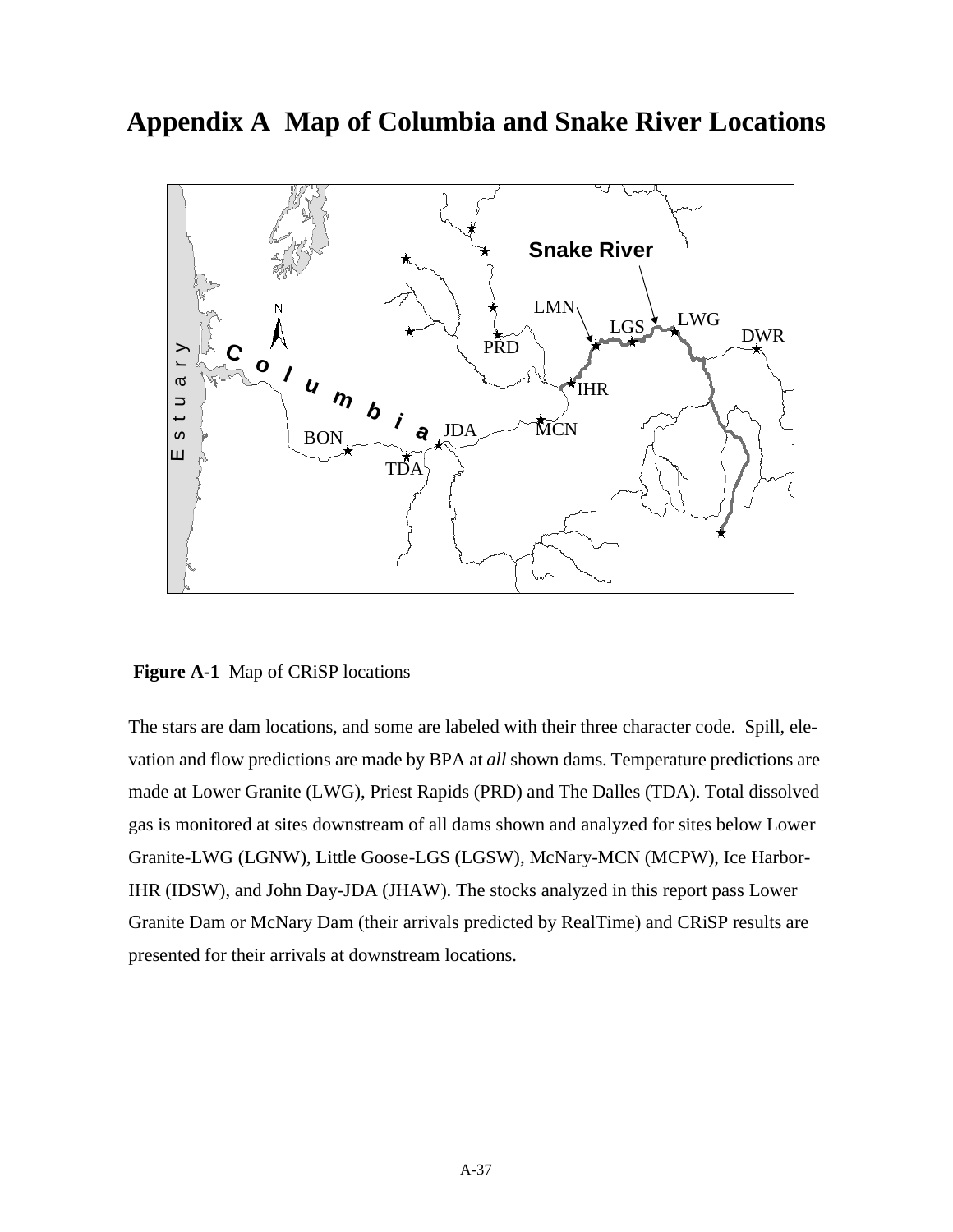## **Appendix B CRiSP Parameters**

This is a selection of parameters used for passage and travel time modeling. The full characterization of the model could result in tens of thousands of lines of input.

| Dam                        | FGE       | FGE       | FGE       |
|----------------------------|-----------|-----------|-----------|
|                            | Chinook 0 | Chinook 1 | Steelhead |
| Bonneville                 | 0.09      | 0.39      | 0.41      |
| Bonneville II              | 0.28      | 0.48      | 0.48      |
| The Dalles                 | 0.10      | 0.12      | 0.03      |
| John Day                   | 0.32      | 0.73      | 0.85      |
| McNary                     | 0.62      | 0.83      | 0.89      |
| <b>Ice Harbor</b>          | 0.54      | 0.54      | 0.93      |
| Lower Monumental           | 0.49      | 0.49      | 0.82      |
| Little Goose               | 0.53      | 0.78      | 0.81      |
| Lower Granite <sup>a</sup> | 1.0       | 1.0       | 1.0       |

**Table B-1** Dam Specific Parameters used for CRiSP runs.

a. CRiSP uses output from the RealTime program for passage at Lower Granite Dam, which in effect has already accounted for FGE.

Table B-2 Species Specific Parameters used for CRiSP runs

.

| <b>Species</b> | Reach       | Forebay     | Tailrace    |
|----------------|-------------|-------------|-------------|
|                | Predation   | Predation   | Predation   |
|                | Coefficient | Coefficient | Coefficient |
| ΑN             | 12.70       | 15.60       | J 00        |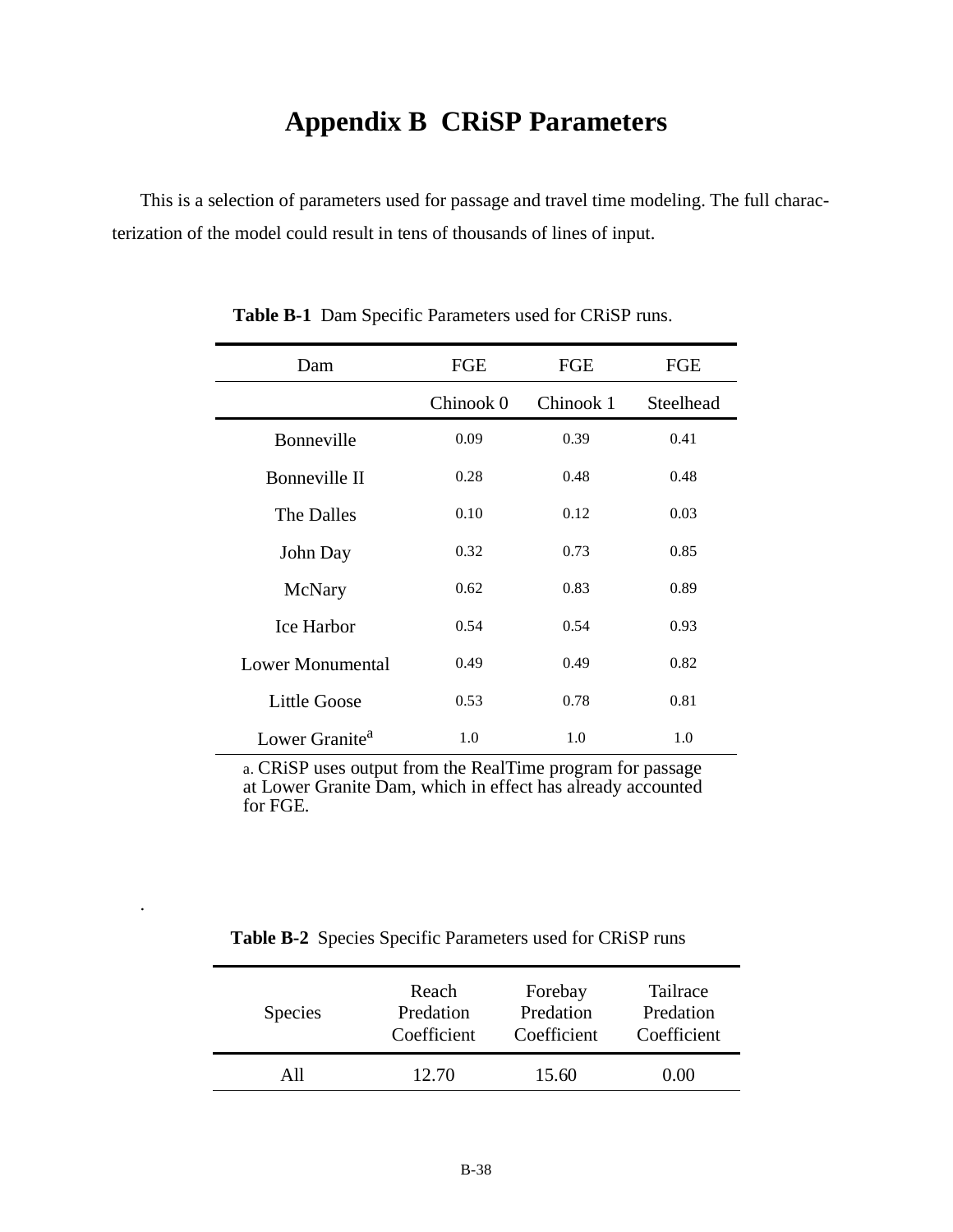| Dam                     | Species   | Spill<br>Mortality | <b>Bypass</b><br>Mortality | Turbine<br>Mortality |
|-------------------------|-----------|--------------------|----------------------------|----------------------|
| Bonneville              | Chinook 0 | 0.02               | 0.18                       | 0.10                 |
|                         | Chinook 1 | 0.02               | 0.10                       | 0.10                 |
|                         | Steelhead | 0.02               | 0.10                       | 0.10                 |
| Bonneville II           | Chinook 0 | 0.00               | 0.02                       | 0.06                 |
|                         | Chinook 1 | 0.00               | 0.02                       | 0.10                 |
|                         | Steelhead | 0.00               | 0.02                       | 0.10                 |
| The Dalles              | Chinook 0 | 0.06               | 0.07                       | 0.16                 |
|                         | Chinook 1 | 0.05               | 0.04                       | 0.19                 |
|                         | Steelhead | 0.05               | 0.05                       | 0.19                 |
| John Day                | Chinook 0 | 0.02               | 0.02                       | 0.10                 |
|                         | Chinook 1 | 0.02               | 0.02                       | 0.10                 |
|                         | Steelhead | 0.02               | 0.02                       | 0.10                 |
| McNary                  | Chinook 0 | 0.02               | 0.03                       | 0.10                 |
|                         | Chinook 1 | 0.02               | 0.02                       | 0.10                 |
|                         | Steelhead | 0.02               | 0.02                       | 0.10                 |
| Ice Harbor              | Chinook 0 | 0.05               | 0.02                       | 0.10                 |
|                         | Chinook 1 | 0.02               | 0.02                       | 0.10                 |
|                         | Steelhead | 0.02               | 0.02                       | 0.10                 |
| <b>Lower Monumental</b> | Chinook 0 | 0.02               | 0.02                       | 0.10                 |
|                         | Chinook 1 | 0.03               | 0.05                       | 0.08                 |
|                         | Steelhead | 0.03               | 0.07                       | 0.07                 |
| <b>Little Goose</b>     | Chinook 0 | 0.02               | 0.02                       | 0.10                 |
|                         | Chinook 1 | 0.00               | 0.01                       | 0.08                 |
|                         | Steelhead | 0.00               | 0.05                       | 0.08                 |
| <b>Lower Granite</b>    | Chinook 0 | 0.02               | 0.02                       | 0.10                 |
|                         | Chinook 1 | 0.02               | 0.02                       | 0.07                 |
|                         | Steelhead | 0.02               | 0.02                       | 0.07                 |

**Table B-3** Dam and Species Specific Parameters used for CRiSP runs: Spill Mortality, Bypass Mortality, and Turbine Mortality as determined by the 2000 NMFS BiOp.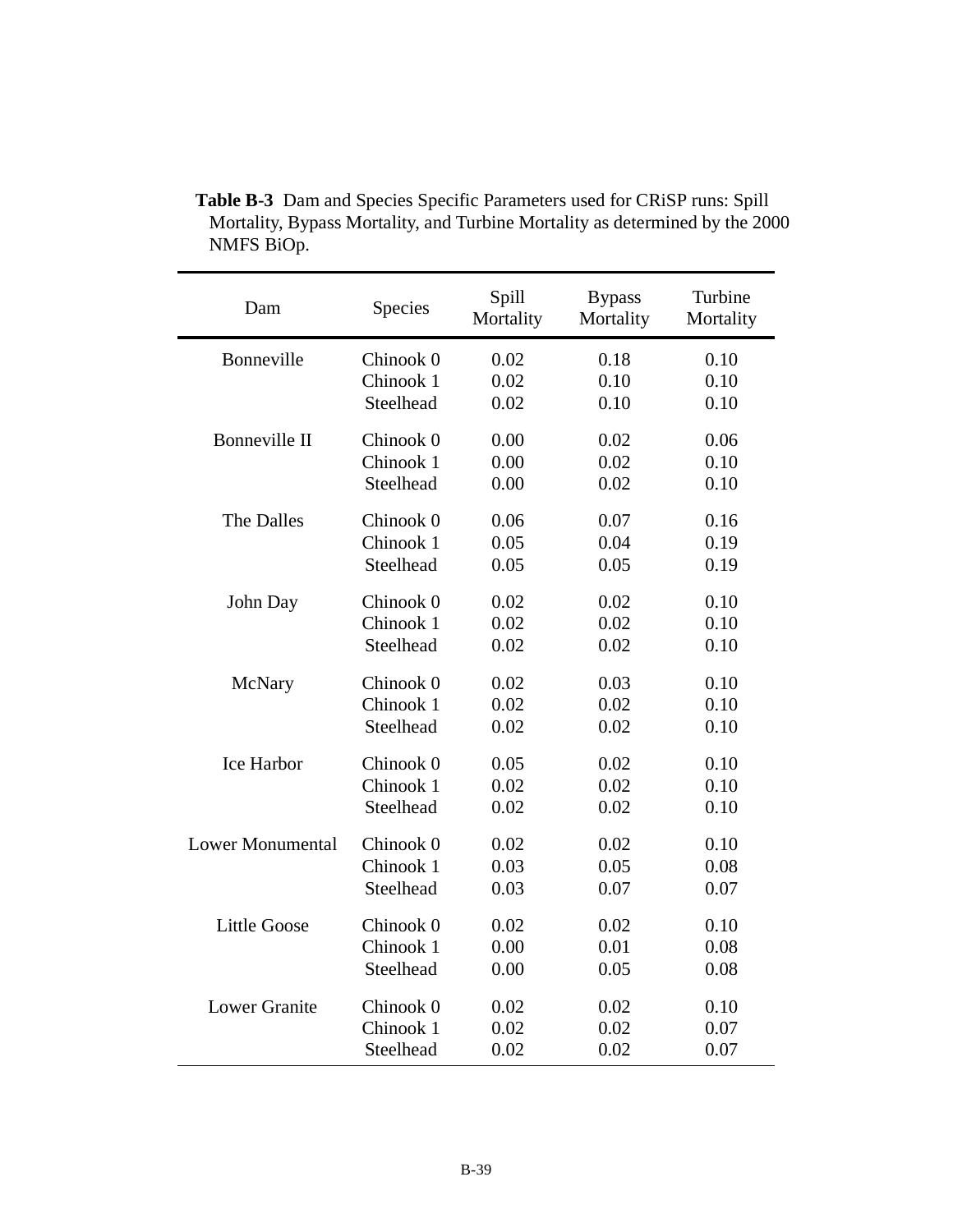| Reservoir                    | <b>Predator Density</b><br>Chinook 0 | <b>Predator Density</b><br>Chinook 1 | <b>Predator Density</b><br>Steelhead |
|------------------------------|--------------------------------------|--------------------------------------|--------------------------------------|
| Estuary                      | 3079                                 | 1950                                 | 1950                                 |
| Jones Beach                  | 2966                                 | 1950                                 | 1950                                 |
| Columbia Gorge               | 2815                                 | 1950                                 | 1950                                 |
| <b>Bonneville Tailrace</b>   | 7367                                 | 1950                                 | 1950                                 |
| <b>Bonneville Pool</b>       | 3254                                 | 1014                                 | 1014                                 |
| The Dalles Pool              | 2074                                 | 1014                                 | 1014                                 |
| <b>Deschutes Confluence</b>  | 2074                                 | 1014                                 | 1014                                 |
| John Day Pool                | 611                                  | 1014                                 | 1014                                 |
| <b>McNary Pool</b>           | 899                                  | 1014                                 | 1014                                 |
| <b>Lower Snake River</b>     | 1344                                 | 809                                  | 809                                  |
| Ice Harbor Pool              | 877                                  | 809                                  | 809                                  |
| <b>Lower Monumental Pool</b> | 1455                                 | 809                                  | 809                                  |
| Little Goose Pool            | 1137                                 | 809                                  | 809                                  |
| <b>Lower Granite Pool</b>    | 2590                                 | 809                                  | 809                                  |

**Table B-4** Reservoir and Species Specific Parameters used for CRiSP runs.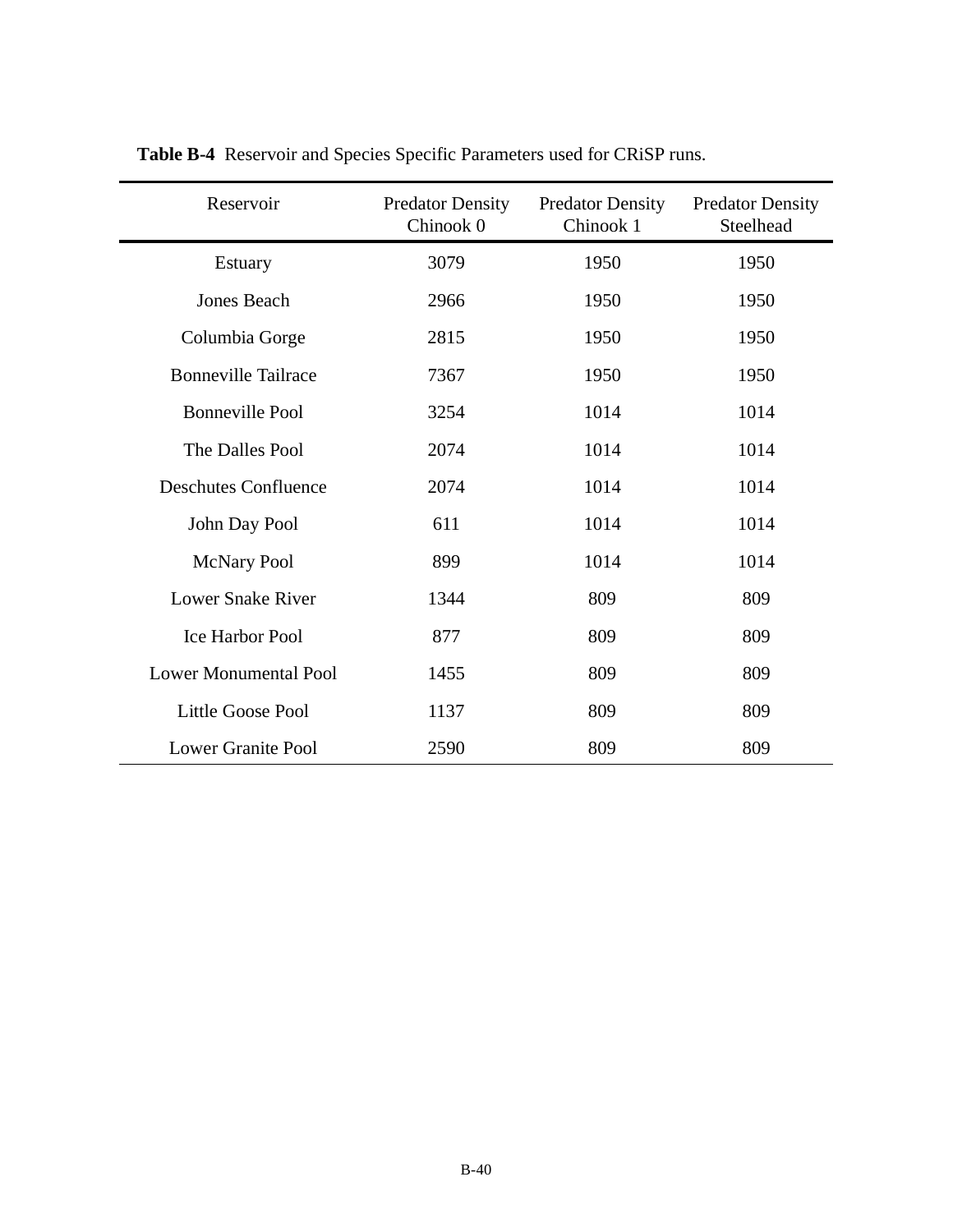| <b>Stock</b>  | Reach                                    | Eqn $(\#)$                           | <b>Parameters</b>                               |                          |                                                    |            |                                   |                                               |
|---------------|------------------------------------------|--------------------------------------|-------------------------------------------------|--------------------------|----------------------------------------------------|------------|-----------------------------------|-----------------------------------------------|
|               |                                          | Full $(1)$<br>Reduced (4)<br>Flow(5) | $\beta_{MIN}$<br>$\beta_{MIN}$<br>$\beta_{MIN}$ | $\beta_{MAX}$<br>--      | $\beta_{FLOW}$<br>$\beta_{FLOW}$<br>$\beta_{FLOW}$ | $\alpha_1$ | $T_{seas}$<br>$T_{seas}$<br>$- -$ | $\alpha_2$<br>$\alpha_2$<br>$\qquad \qquad -$ |
| <b>CATHEC</b> | <b>B</b> oth                             | Reduced                              | $-3.5351$                                       |                          | 1.756                                              |            | 104.70                            | 0.1992                                        |
| <b>IMNAHR</b> | <b>B</b> oth                             | Reduced                              | 1.9479                                          | --                       | 1.1874                                             | --         | 106.43                            | 0.1573                                        |
| <b>SALRSF</b> | <b>B</b> oth                             | <b>Full</b>                          | 0.1991                                          | 2.9322                   | 1.0176                                             | 0.1992     | 90.00                             | 0.1969                                        |
| <b>MINAMR</b> | <b>Both</b>                              | Reduced                              | $-2.696$                                        |                          | 1.442                                              | --         | 87.26                             | 0.1118                                        |
| <b>SNAKER</b> | <b>B</b> oth                             | Full                                 | 0.1218                                          | 0.2032                   | 1.9345                                             | 0.0861     | 182.1                             | 0.618                                         |
| lgrStlhd      | Upper <sup>a</sup><br>Lower <sup>b</sup> | Reduced<br>Flow                      | $-8.262$<br>0.1601                              | --                       | 2.8579<br>3.5729                                   | --         | 72.544                            | 0.234                                         |
| mcnChin0S     | Lower                                    | Flow                                 | $-5.0161$                                       |                          | 3.931                                              | --         |                                   |                                               |
| mcnChin0C     | Lower                                    | Reduced                              | 0.0993                                          | $\overline{\phantom{a}}$ | 2.2192                                             | --         | 173.2                             | 0.0669                                        |
| mcnStlhdS     | Lower                                    | Flow                                 | 0.1601                                          |                          | 3.5729                                             | --         |                                   |                                               |
| mcnStlhdC     | Lower                                    | Full                                 | 0.031                                           | 23.146                   | 3.262                                              | 0.4531     | 120.92                            | 0.7838                                        |
| mcnChin1S     | Lower                                    | Reduced                              | 0.6891                                          | $\qquad \qquad -$        | 1.5871                                             | $-$        | 99.11                             | 0.1645                                        |

**Table B-5** Stock Specific Migration Parameters used for CRiSP runs

a. The "Upper" reach class is assigned to all CRiSP defined reaches above McNary Dam, including McNary Pool.

b. The "Lower" reach class is assigned to all CRiSP defined reaches below McNary Dam.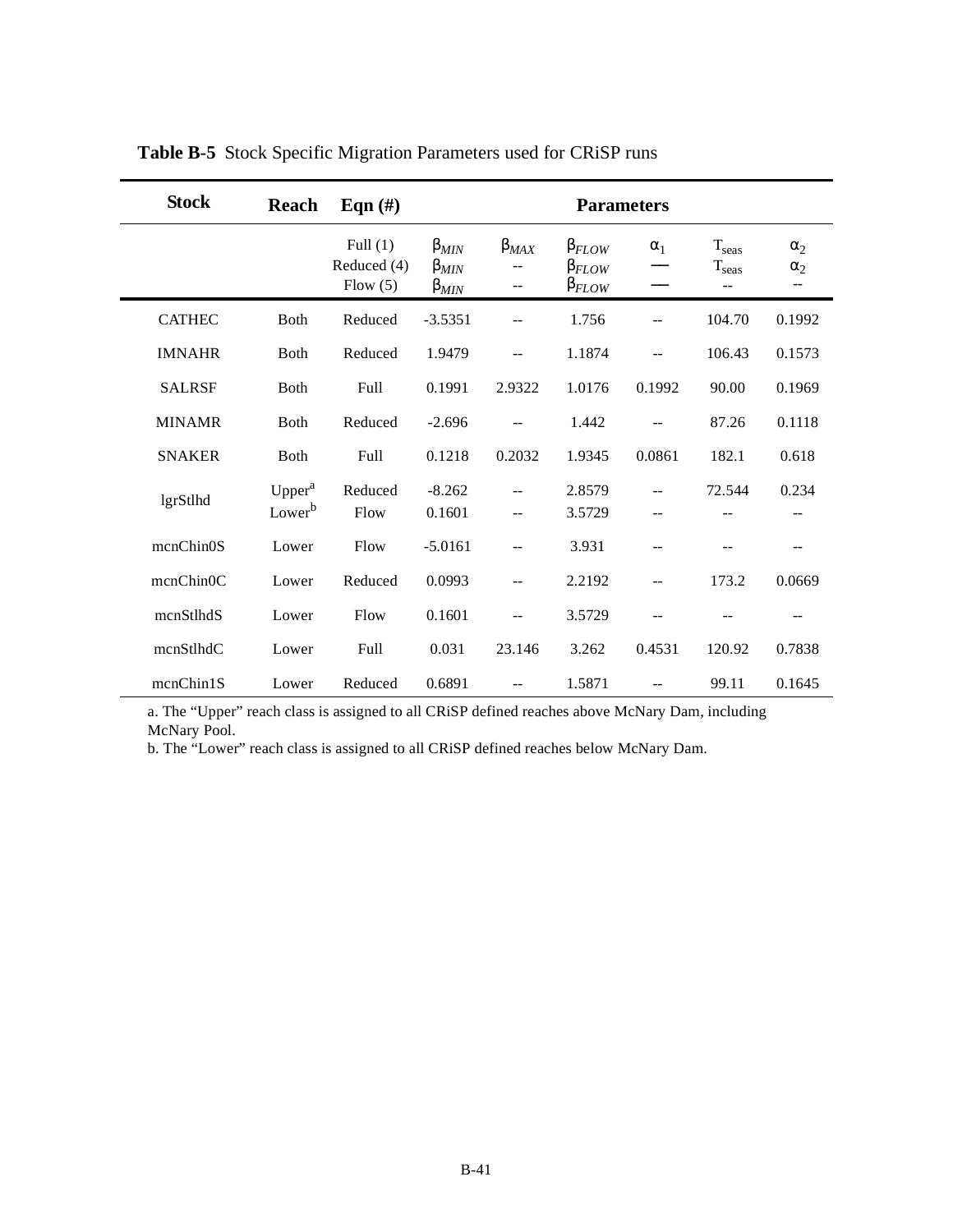| <b>Stock</b>  | $V_{VAR}$ | $V_{VAR}$<br>Upper Reach Class Lower Reach Class |
|---------------|-----------|--------------------------------------------------|
| <b>CATHEC</b> | 86.66     | 179.16                                           |
| <b>IMNAHR</b> | 53.27     | 179.16                                           |
| <b>SALRSF</b> | 100.31    | 179.16                                           |
| <b>MINAMR</b> | 75.45     | 179.16                                           |
| <b>SNAKER</b> | 216.56    | 216.56                                           |
| lgrStlhd      | 174.25    | 226.55                                           |
| mcnChin0S     |           | 243.98                                           |
| mcnChin0C     |           | 242.06                                           |
| mcnStlhdS     |           | 226.55                                           |
| mcnStlhdC     |           | 225.53                                           |
| mcnChin1S     |           | 179.16                                           |

**Table B-6** Stock Specific Rate of Spread Parameter ( $V_{VAR}$ ) used for CRiSP runs.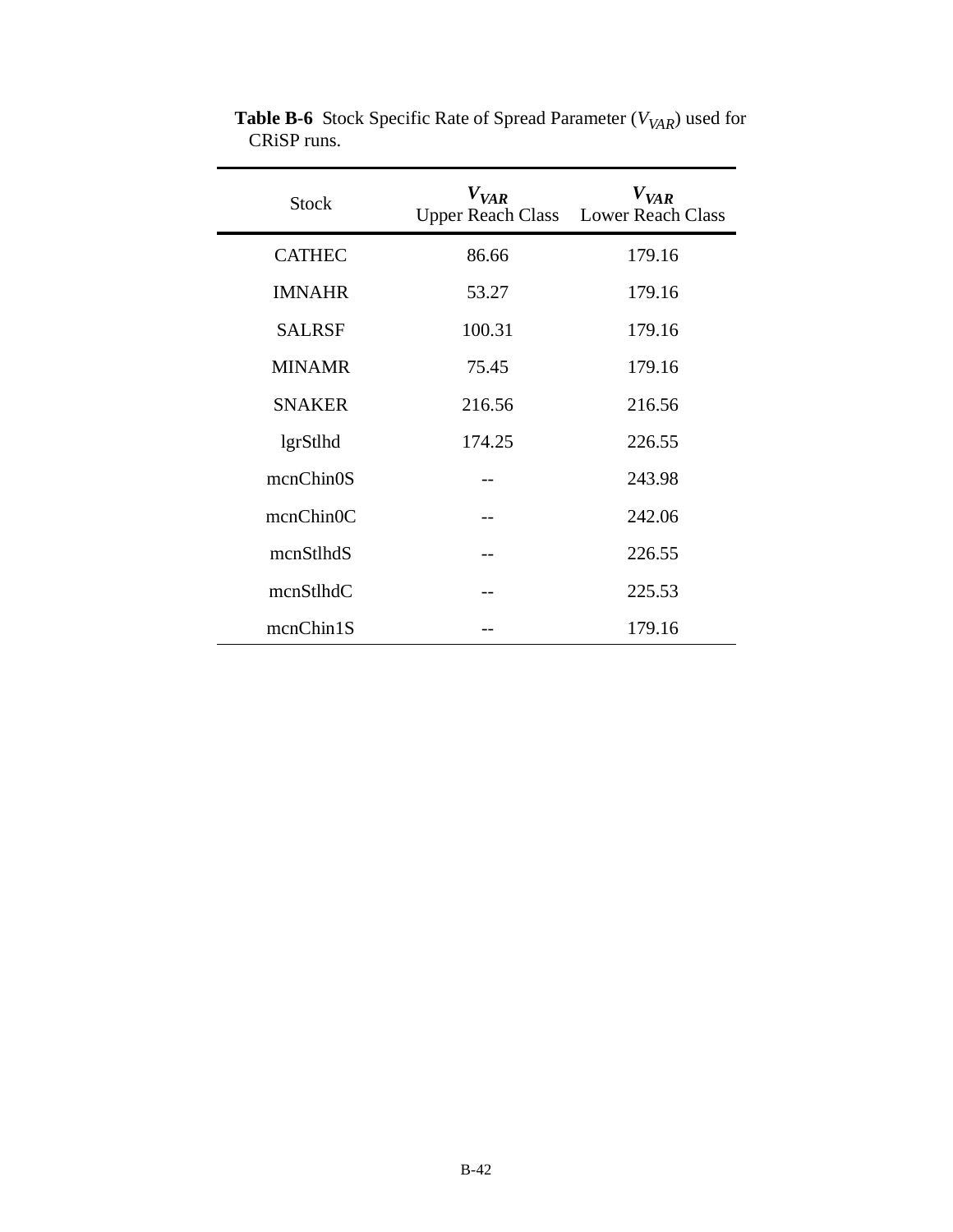### **Appendix C Flow/Spill Forecast Plots**

Flow and Spill plots for four dams: Lower Granite (LWG), Priest Rapids (PRD), The Dalles (TDA), and Bonneville (BON). The Y axis on the graphs is cubic feet per second (CFS). The vertical line in the plot marks the date of the prediction.

The PRD flow forecast values are those forecast by ACOE; however, the PUDs that operate the Mid-Columbia dams attempted to spill a fixed percentage of the flow during the season. See [Table 2](#page-6-0) for the target percent values used by CRiSP as forecasted values for the Mid-Columbia dams. The values in the plots are spill volume not percent [\(Figure C-4](#page-46-0)).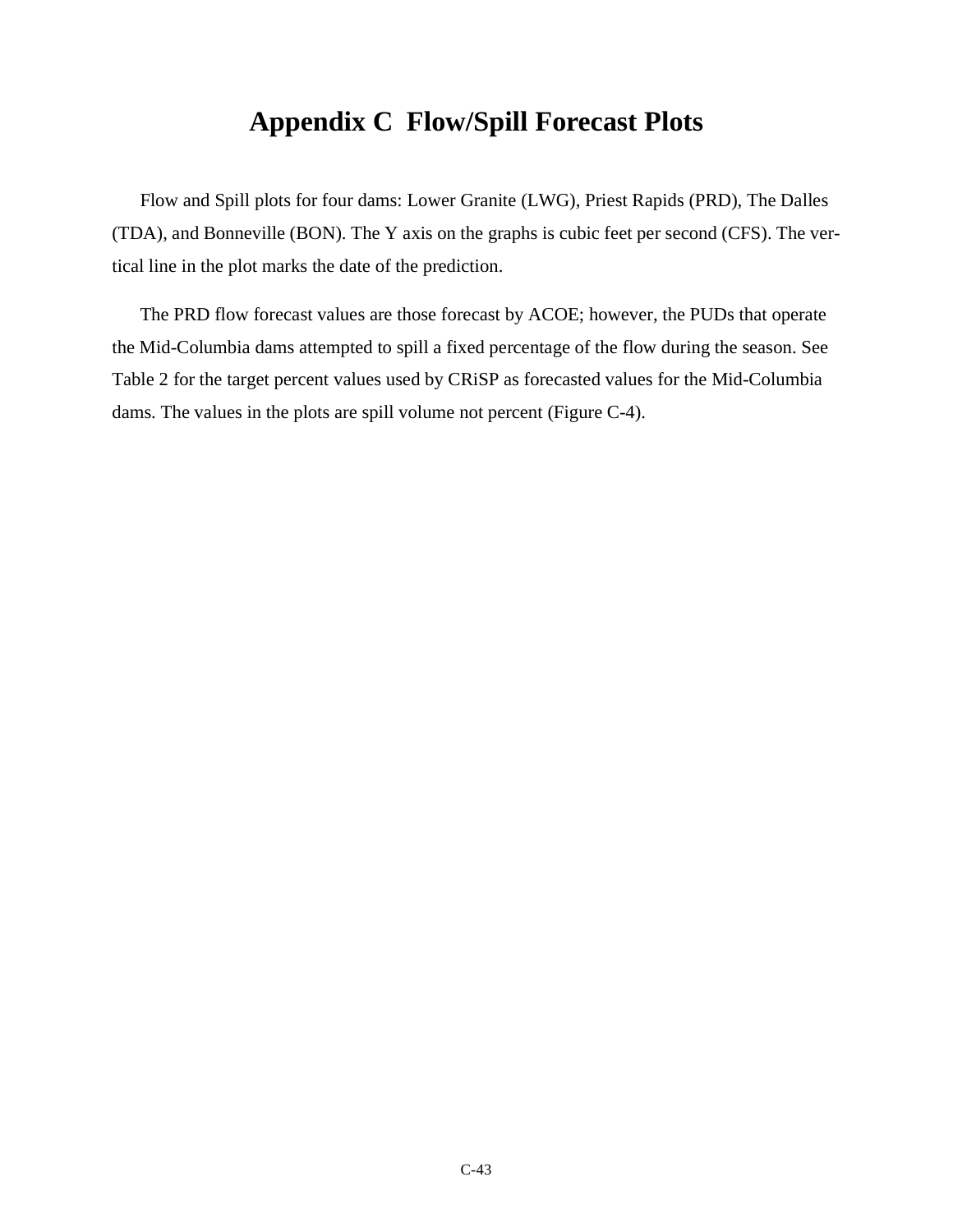

 **Figure C-1** Flow predictions and observations for Lower Granite Dam. Y axis shows CFS.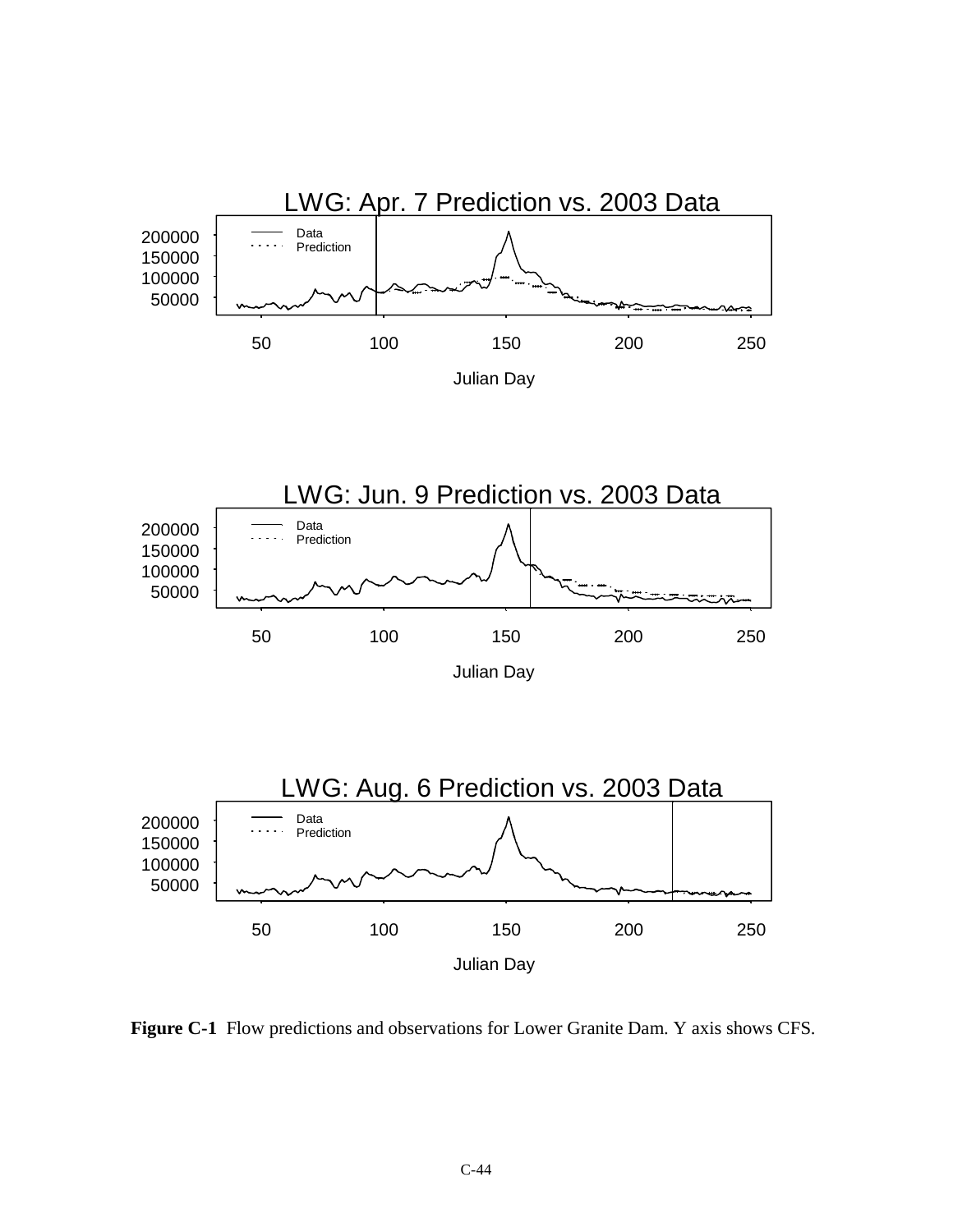







 **Figure C-2** Spill predictions and observations for Lower Granite Dam. Y axis shows CFS.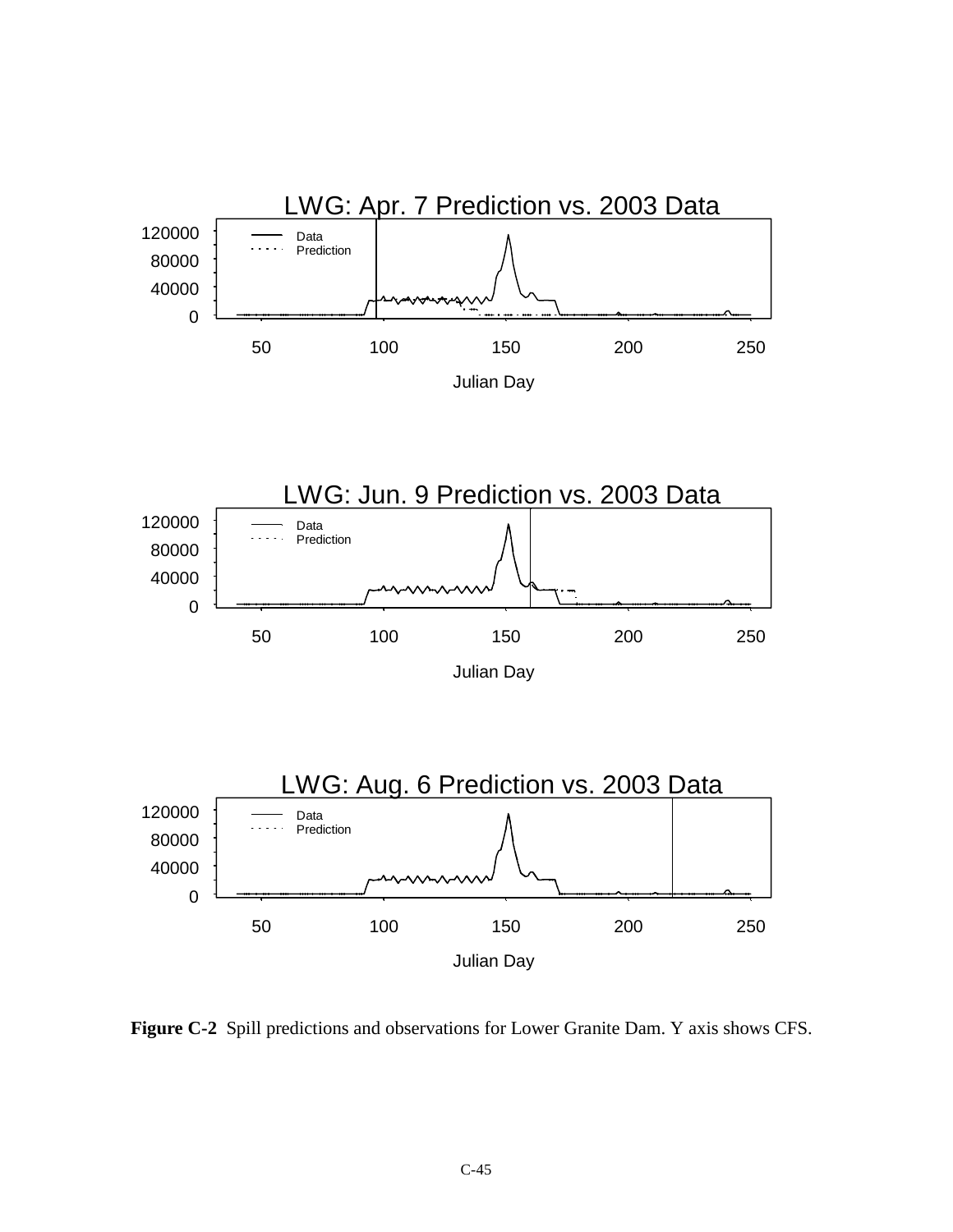





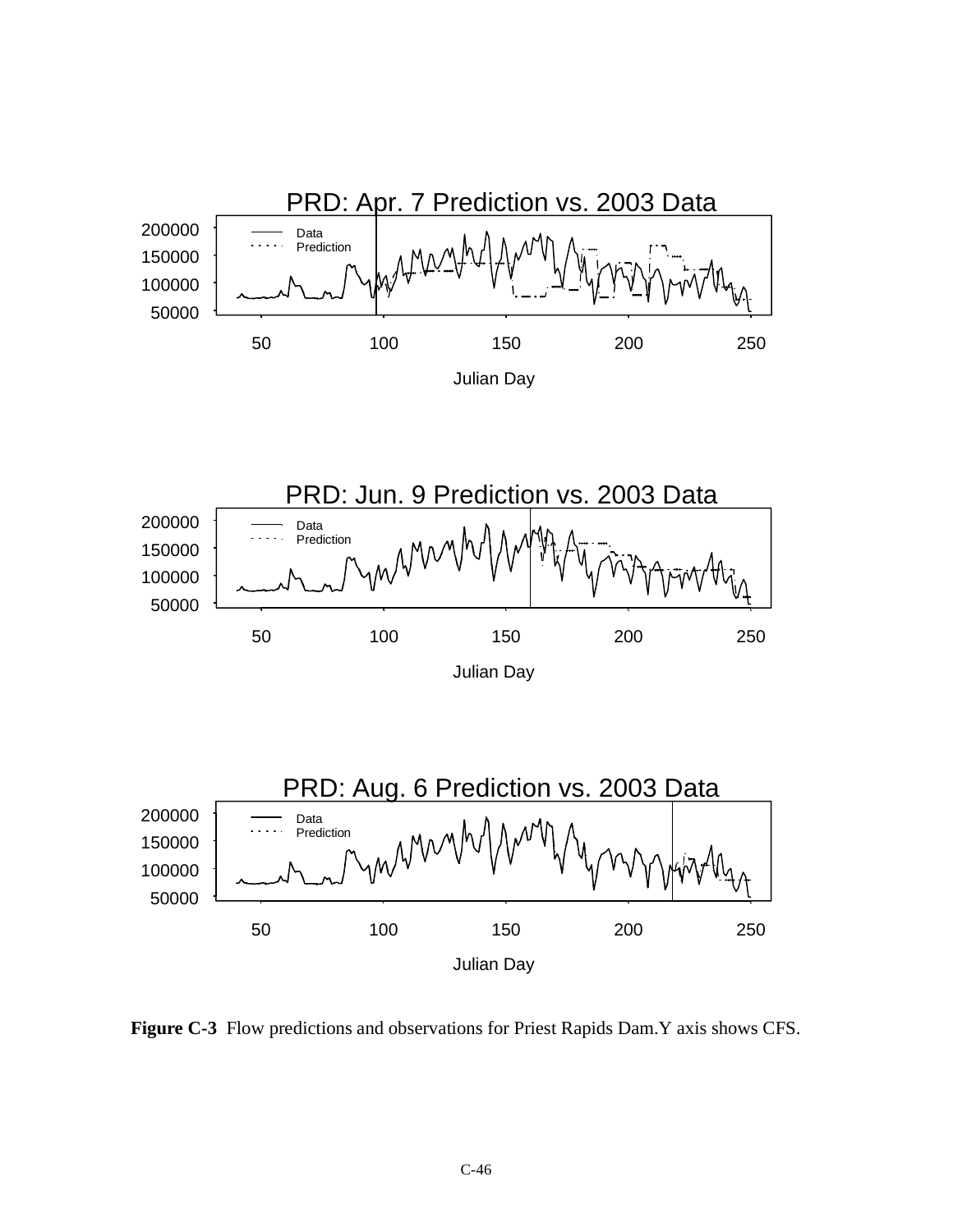<span id="page-46-0"></span>





 **Figure C-4** Spill predictions based on forecasts and observations for PRD. Mid-Columbia PUDs used fixed spill percentage targets during the season. Y axis shows CFS.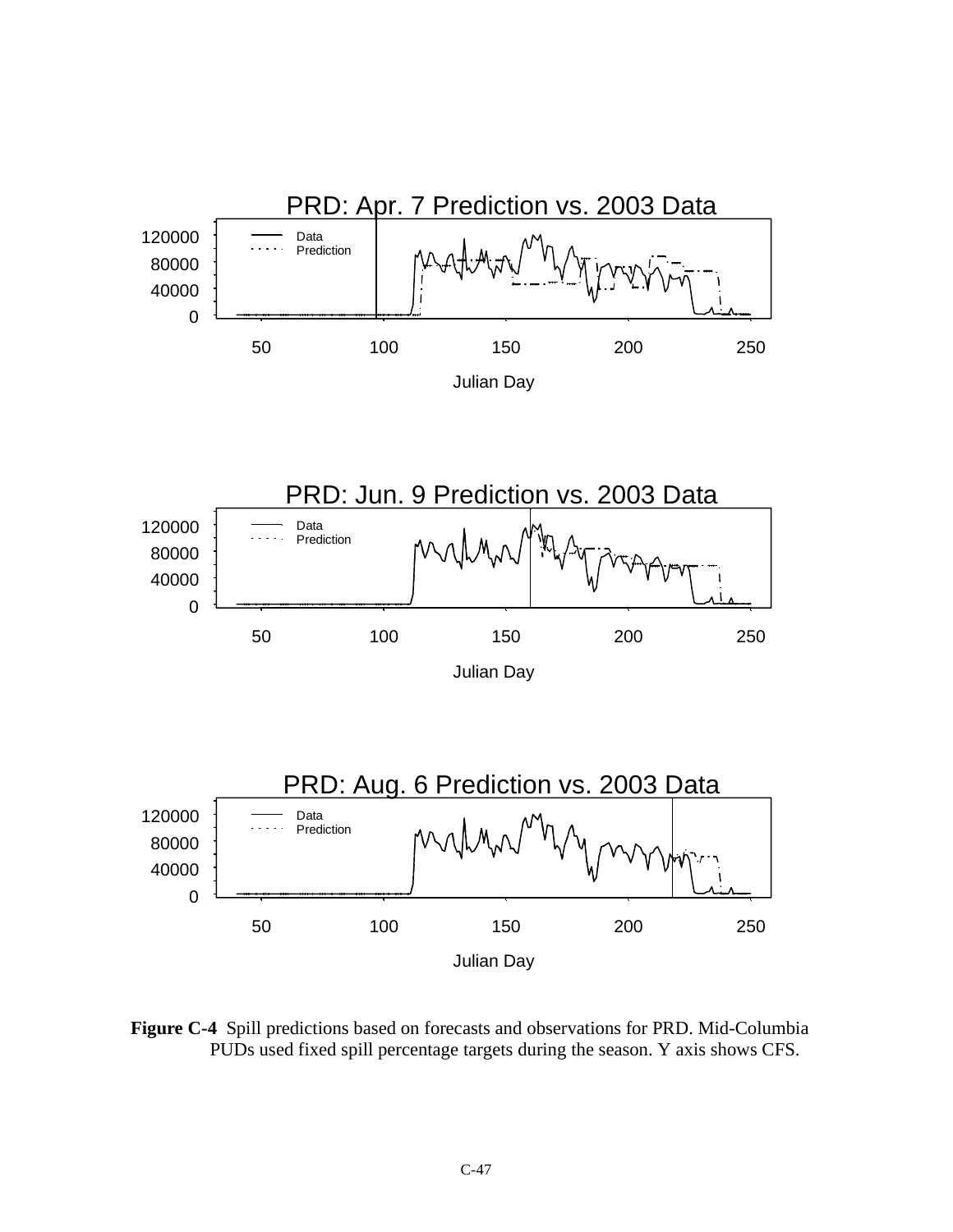



Julian Day



 **Figure C-5** Flow predictions and observations for The Dalles Dam. Y axis shows CFS.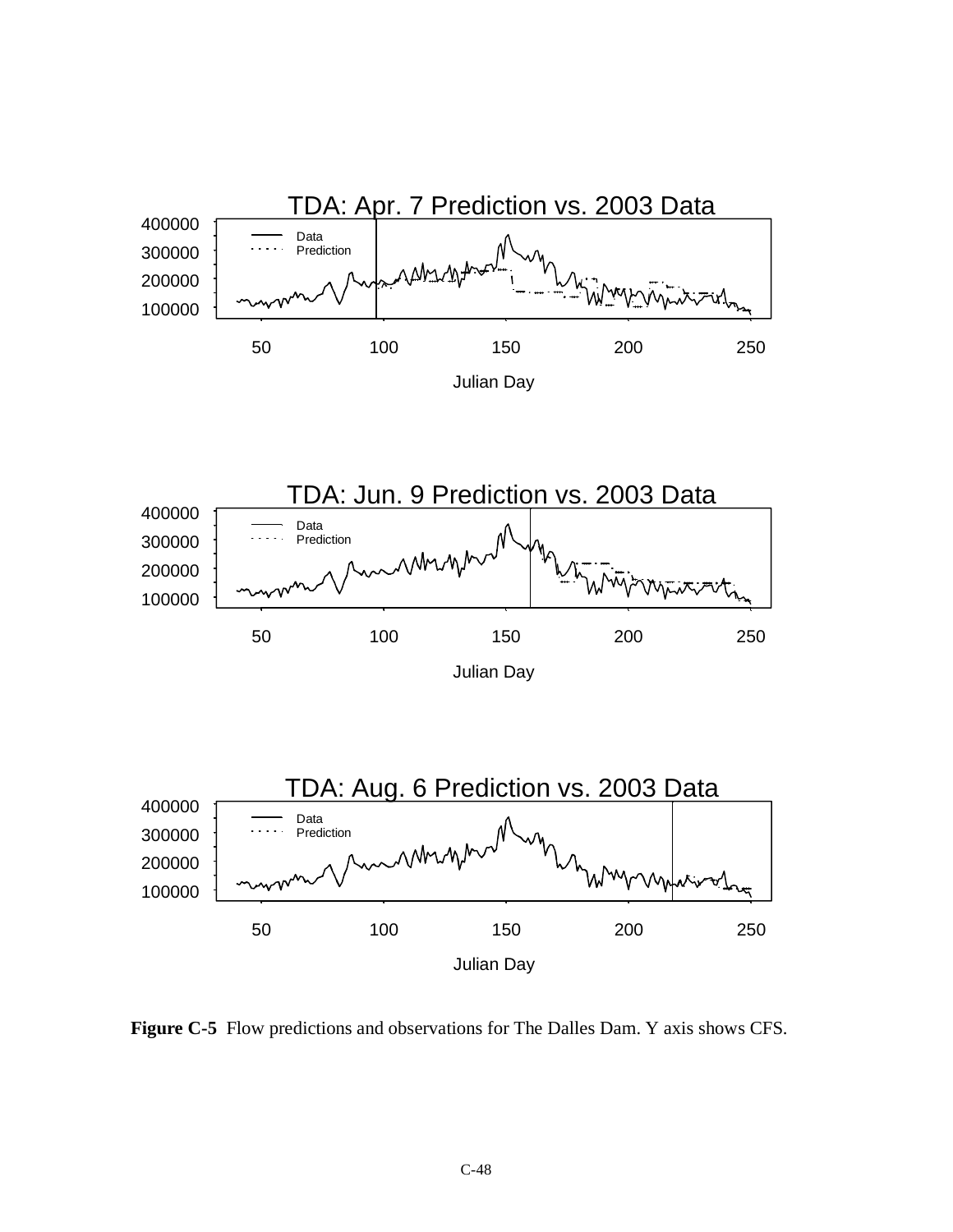







 **Figure C-6** Spill predictions and observations for The Dalles Dam. Y axis shows CFS.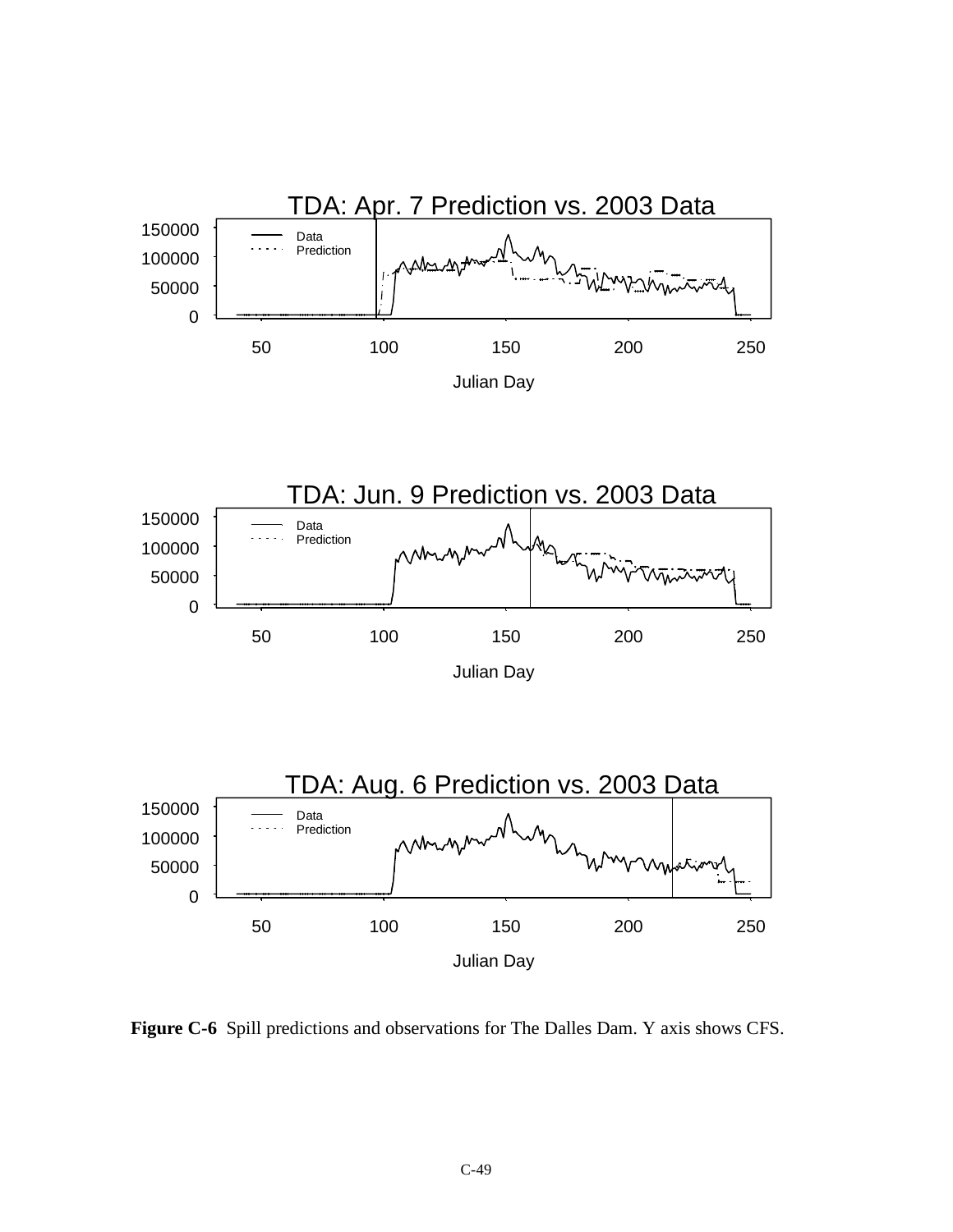



Julian Day



 **Figure C-7** Flow predictions and observations for Bonneville Dam.Y axis shows CFS.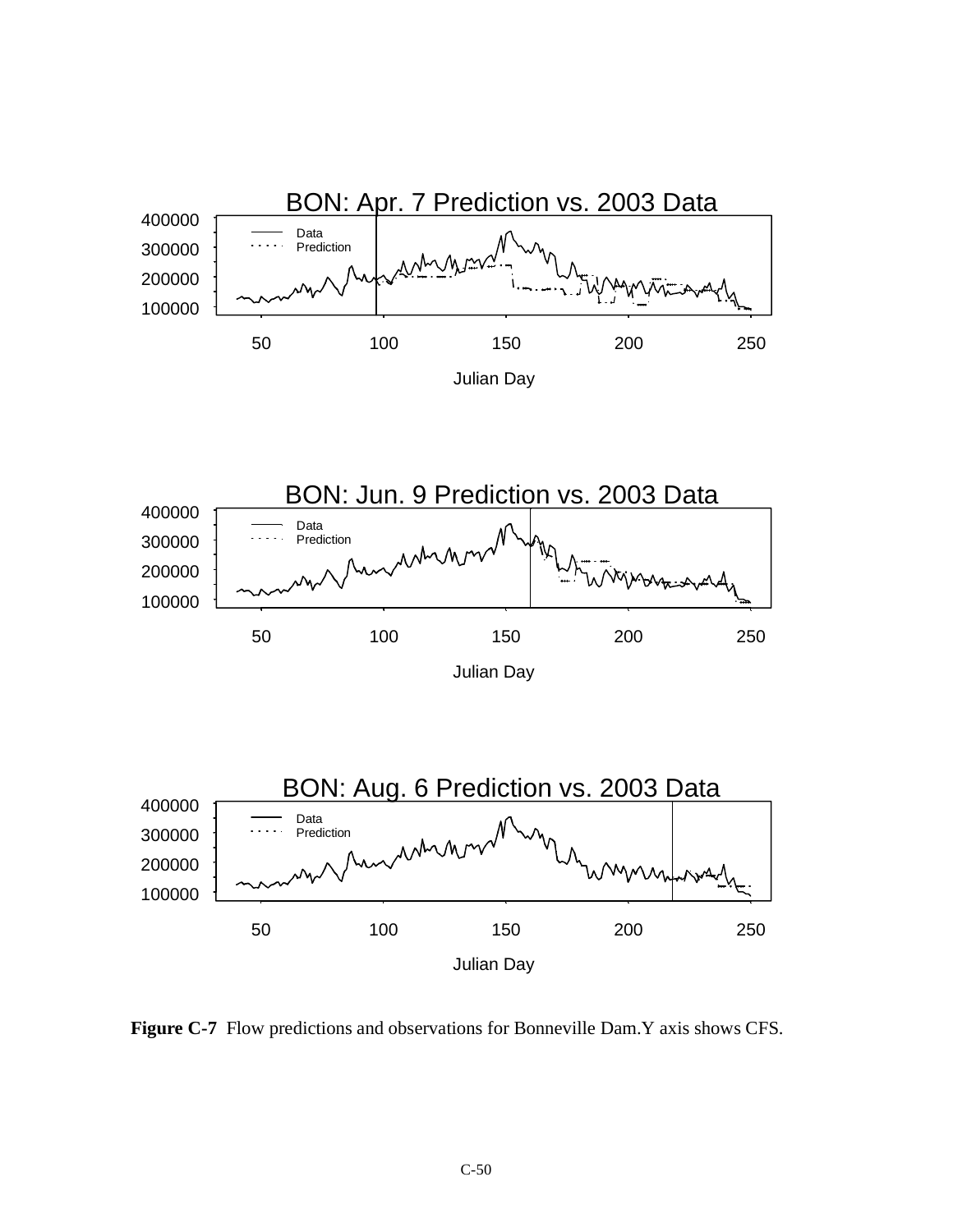





 **Figure C-8** Spill predictions and observations for Bonneville Dam.Y axis shows CFS.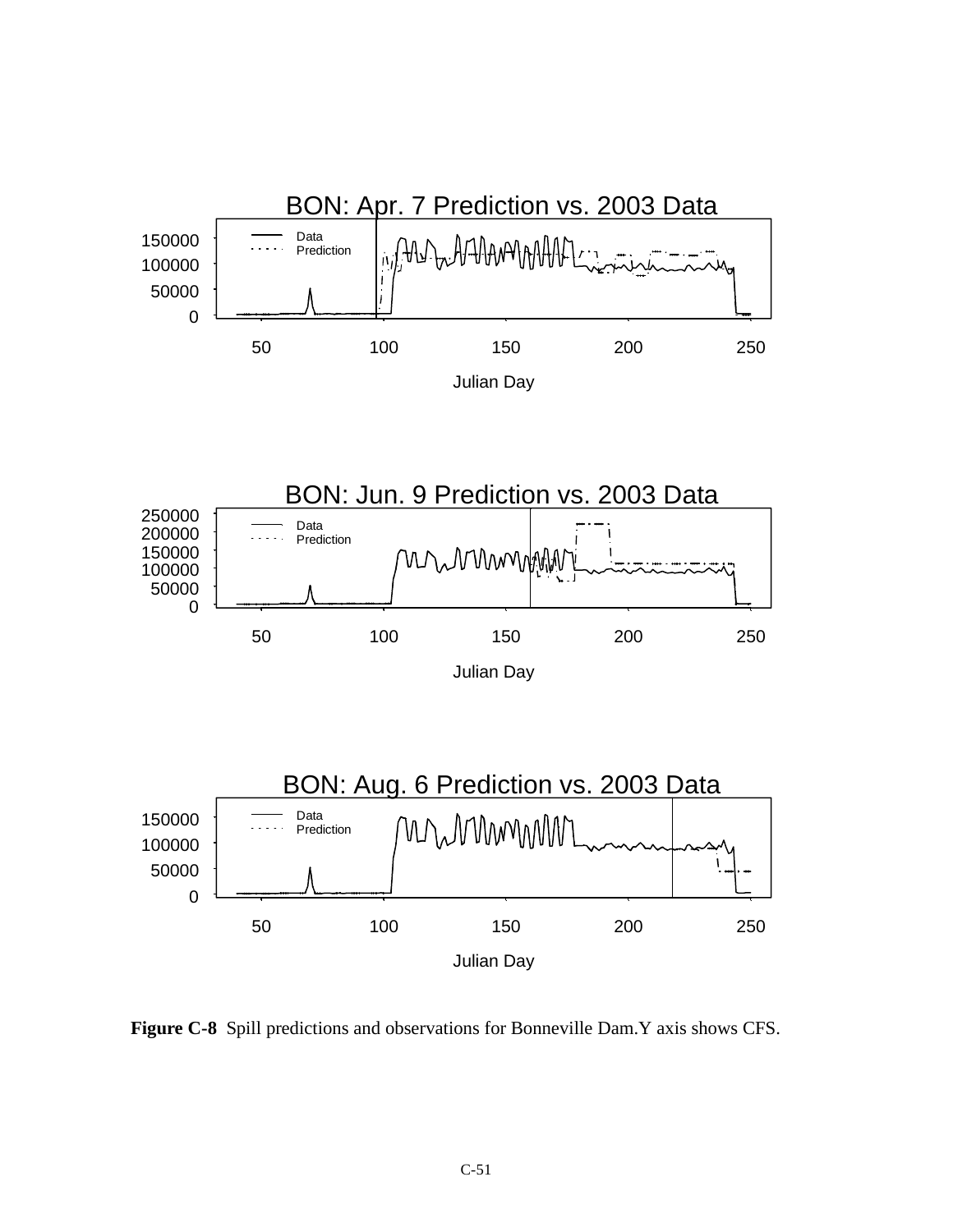# **Appendix D Spill Forecast History Plots**

Spill predictions during the early season are difficult to make. Shown here are the early April predictions of spill compared to data for Priest Rapids and Ice Harbor over the last three years.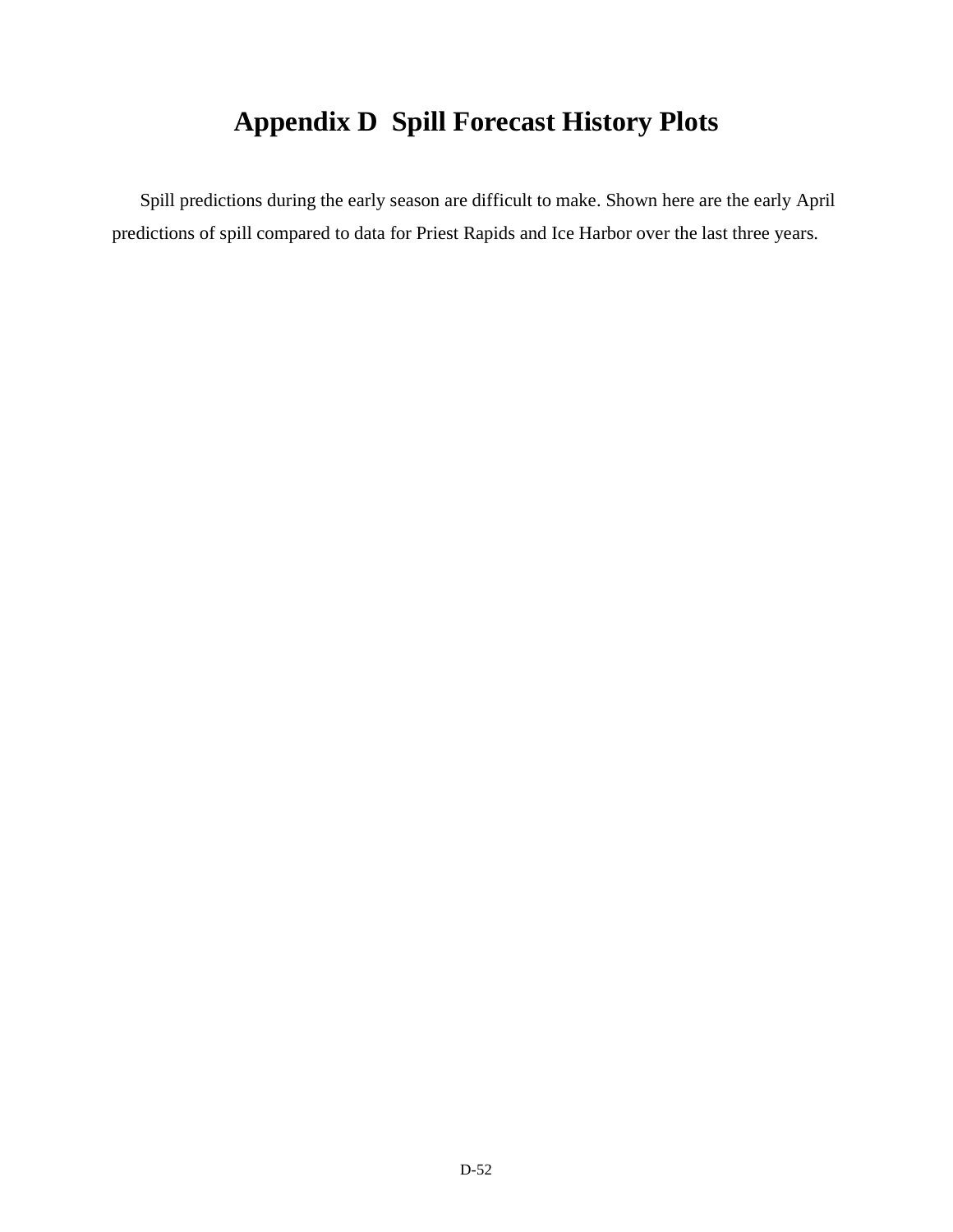





 **Figure D-1** Early season spill predictions for three previous years compared to data at Priest Rapids Dam.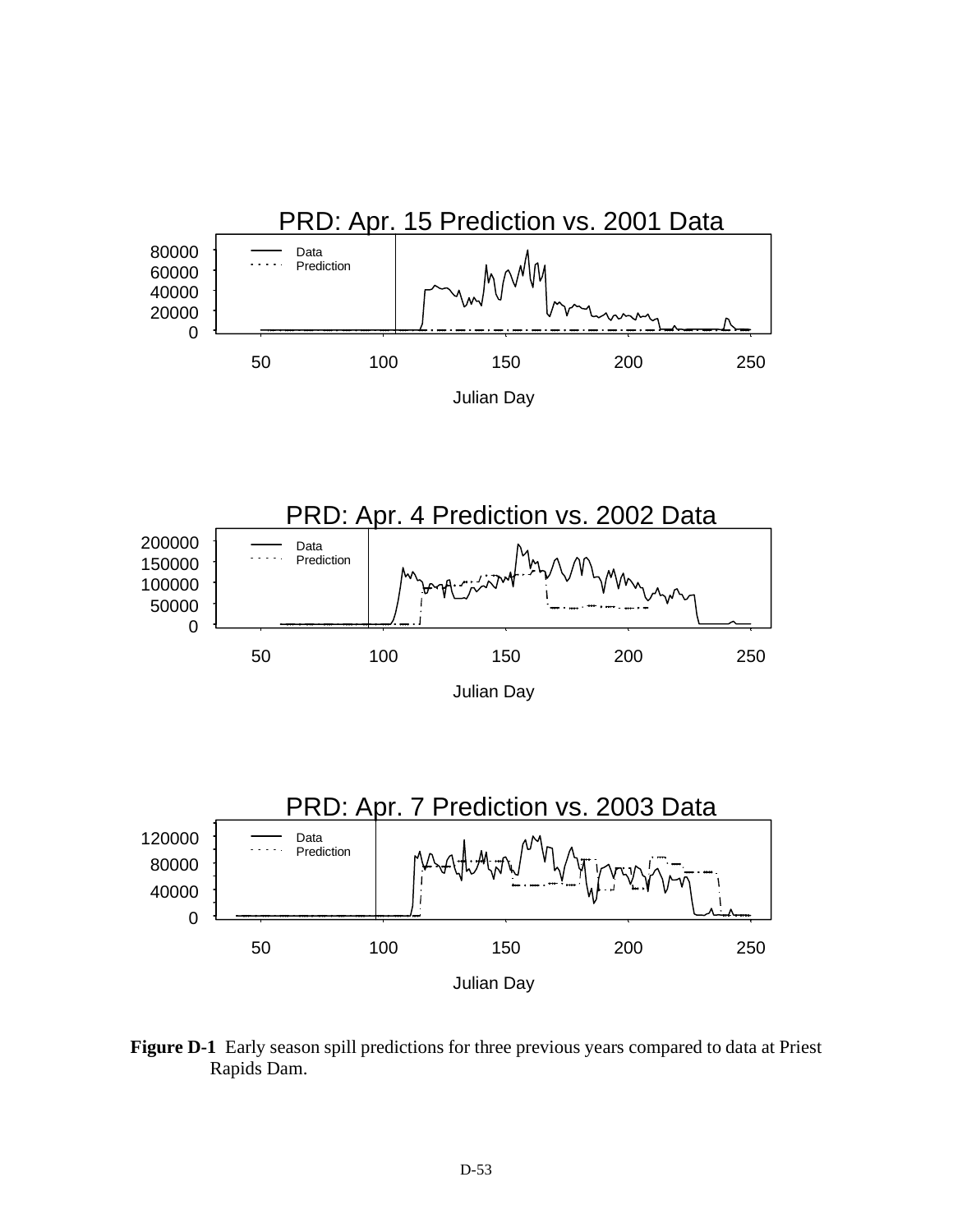

 **Figure D-2** Early season spill predictions for three previous years compared to data at Ice Harbor dam.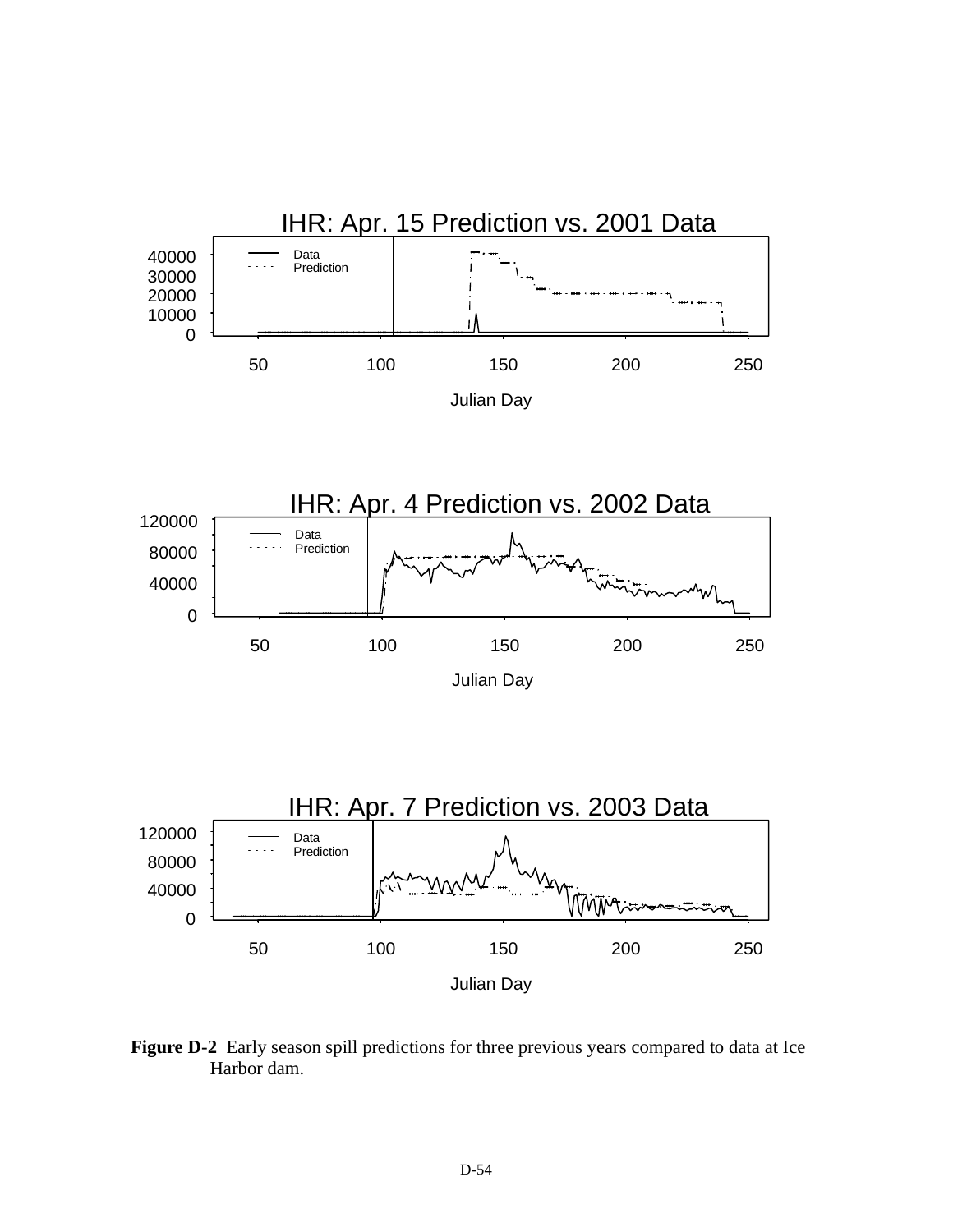







 **Figure E-1** Temperature predictions and observations for Priest Rapids Dam. Y axis is °C.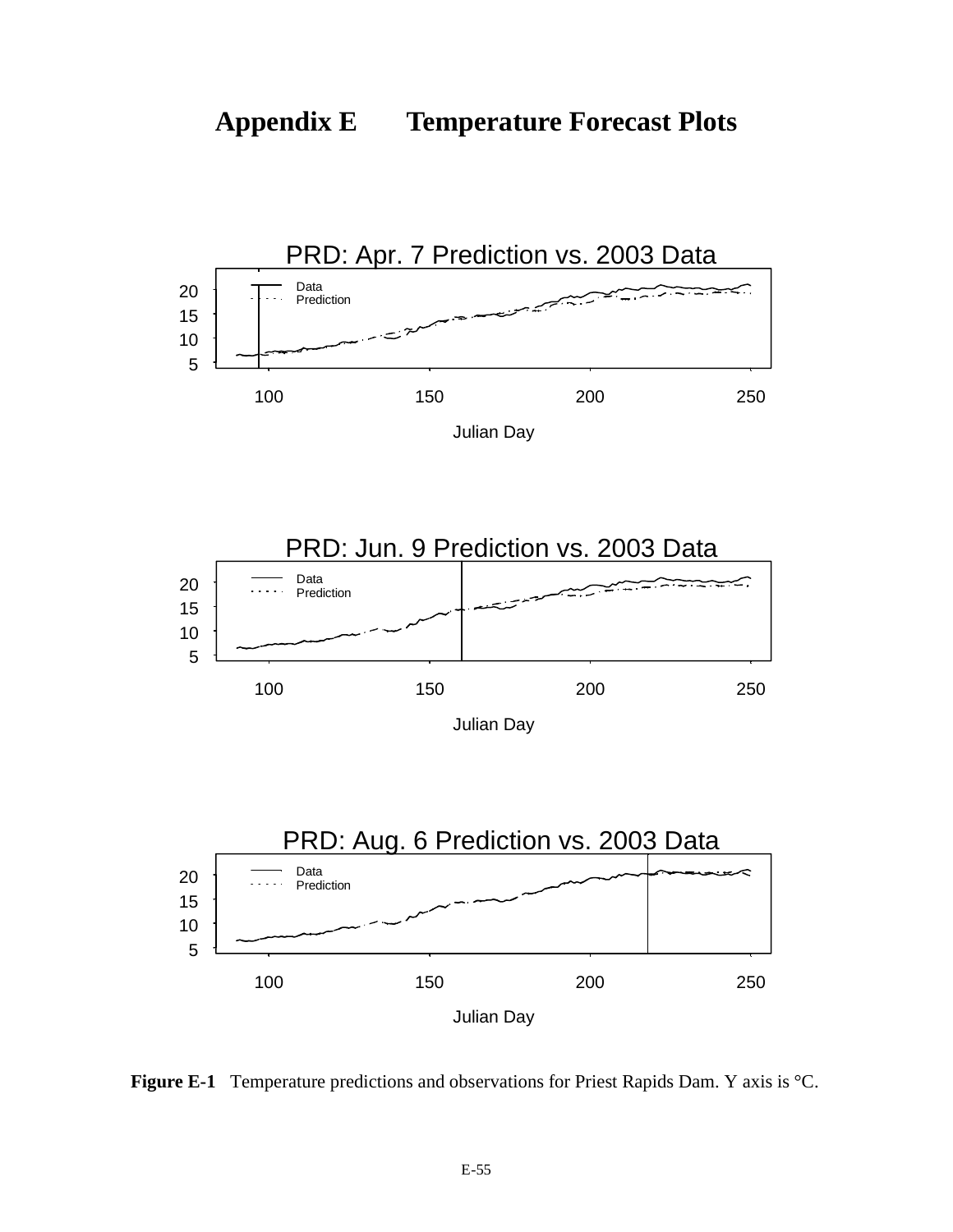





 **Figure E-2** Temperature predictions and observations for Lower Granite Dam. Y axis is °C.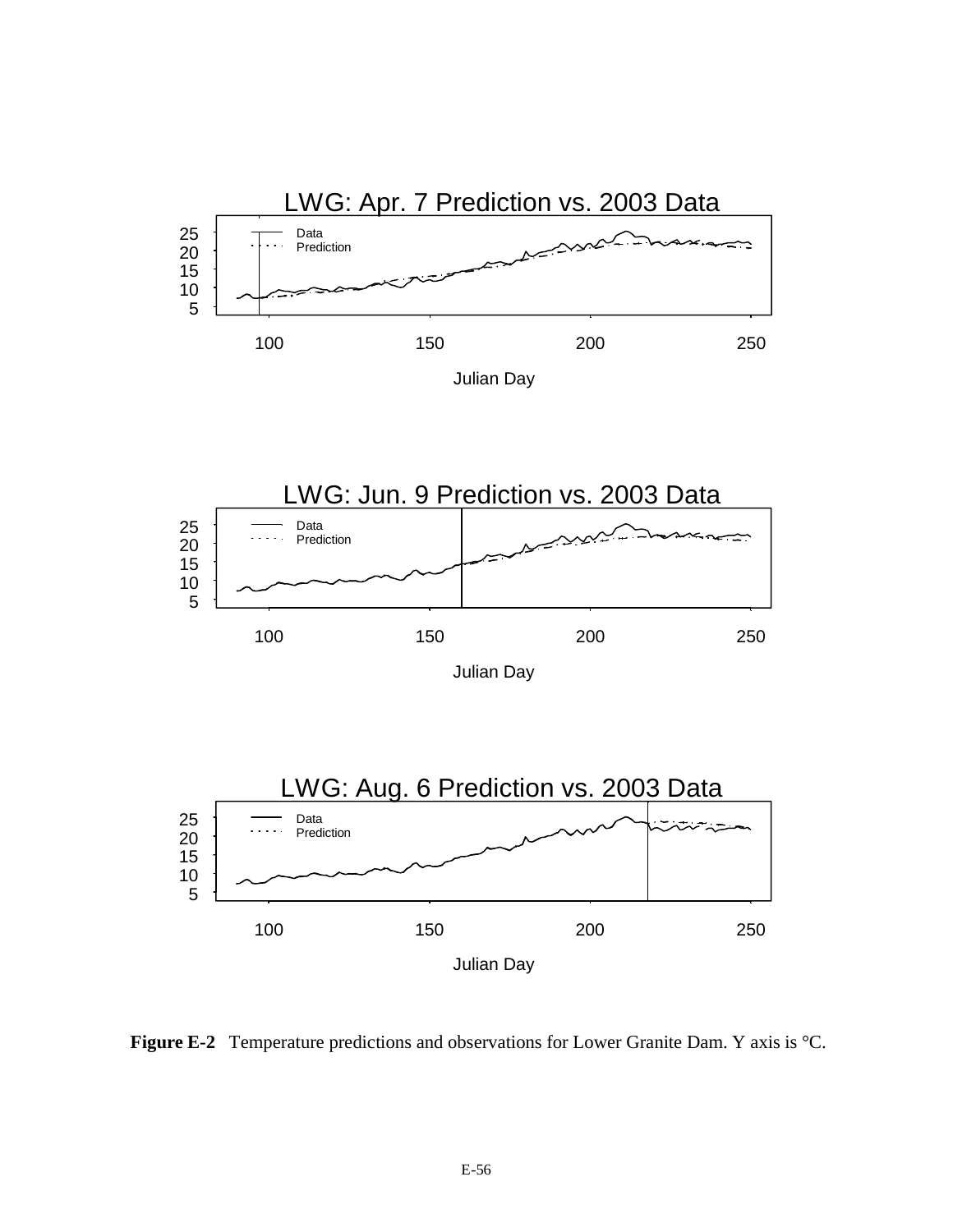





 **Figure E-3** Temperature predictions and observations for The Dalles Dam. Y axis is °C.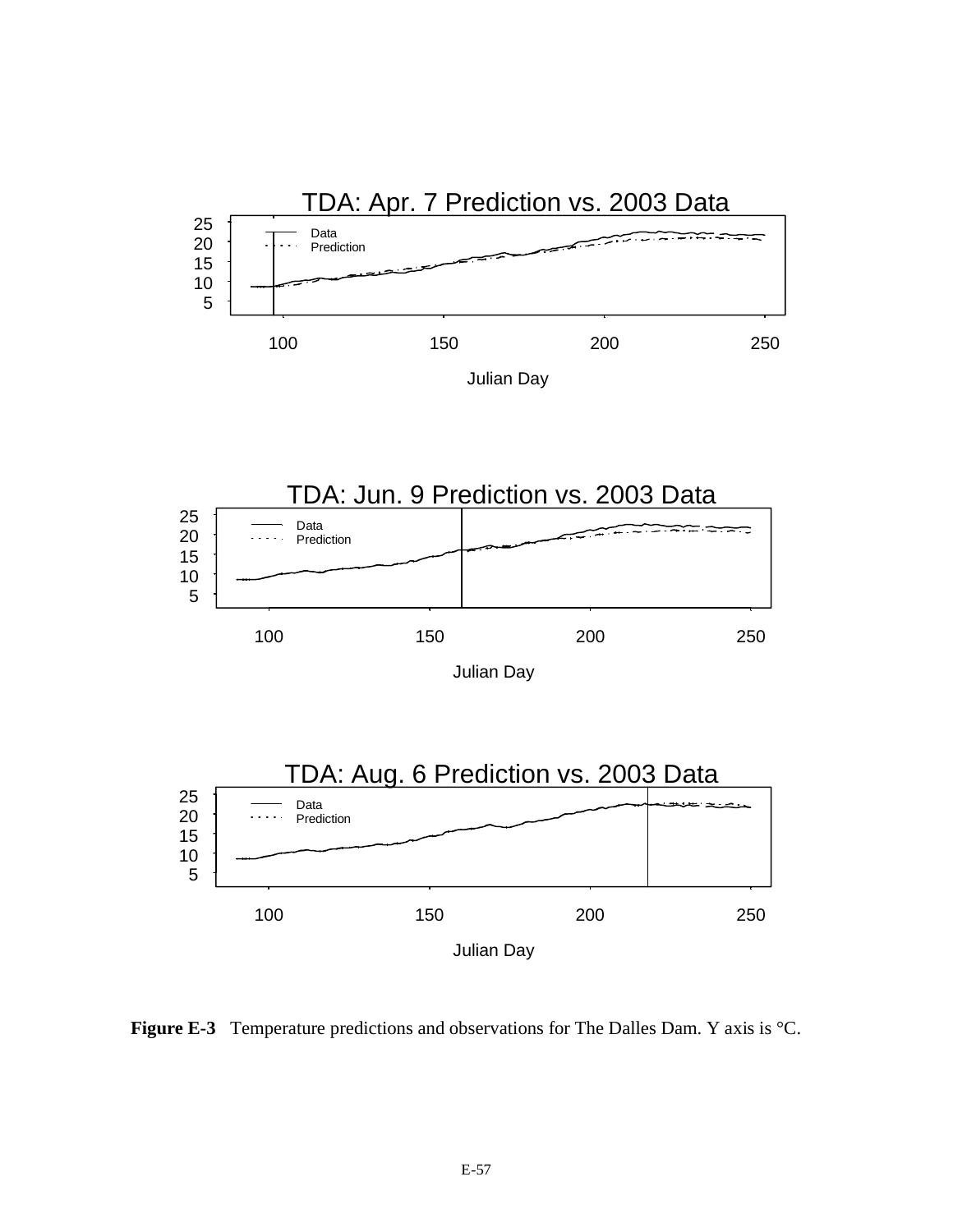#### **Appendix F Seasonal Variation in Temperature Forecasts**

For each day that a prediction was made, the Mean Absolute Deviation was calculated for each day in the season for which there was both an observation and a prediction. (See text: ["Assessment of Predictions" on page 13](#page-12-0).)

These MAD values are plotted as a time series to see how the predictions changed through the season. If the predicted values exactly matched the observations, the MAD for that day would be zero. In the plots that follow, the MAD value is on the Y-axis and the Julian day is on the X-axis.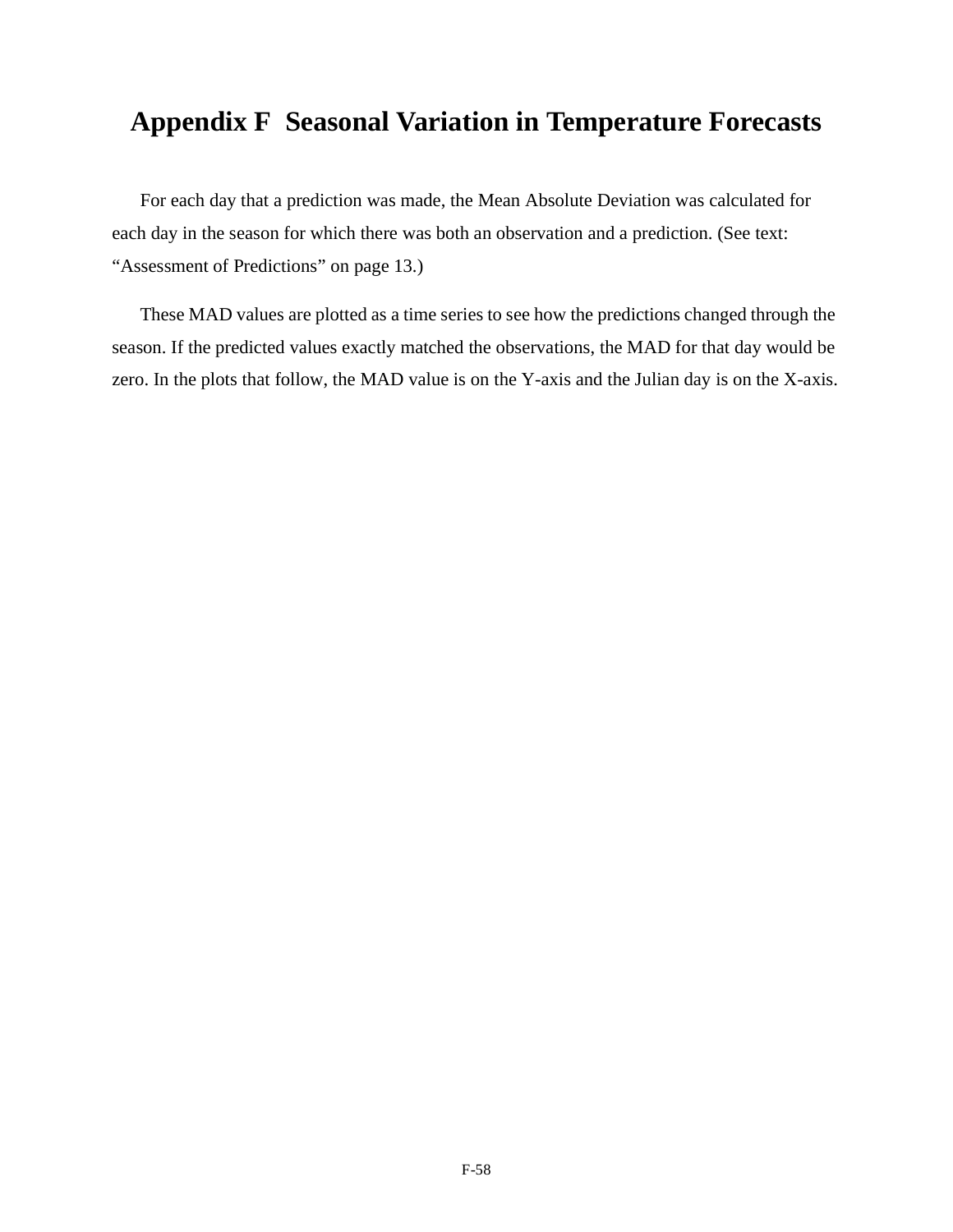

 **Figure F-1** Seasonal variation in temperature prediction success at three locations as measured by MAD (Y-axis).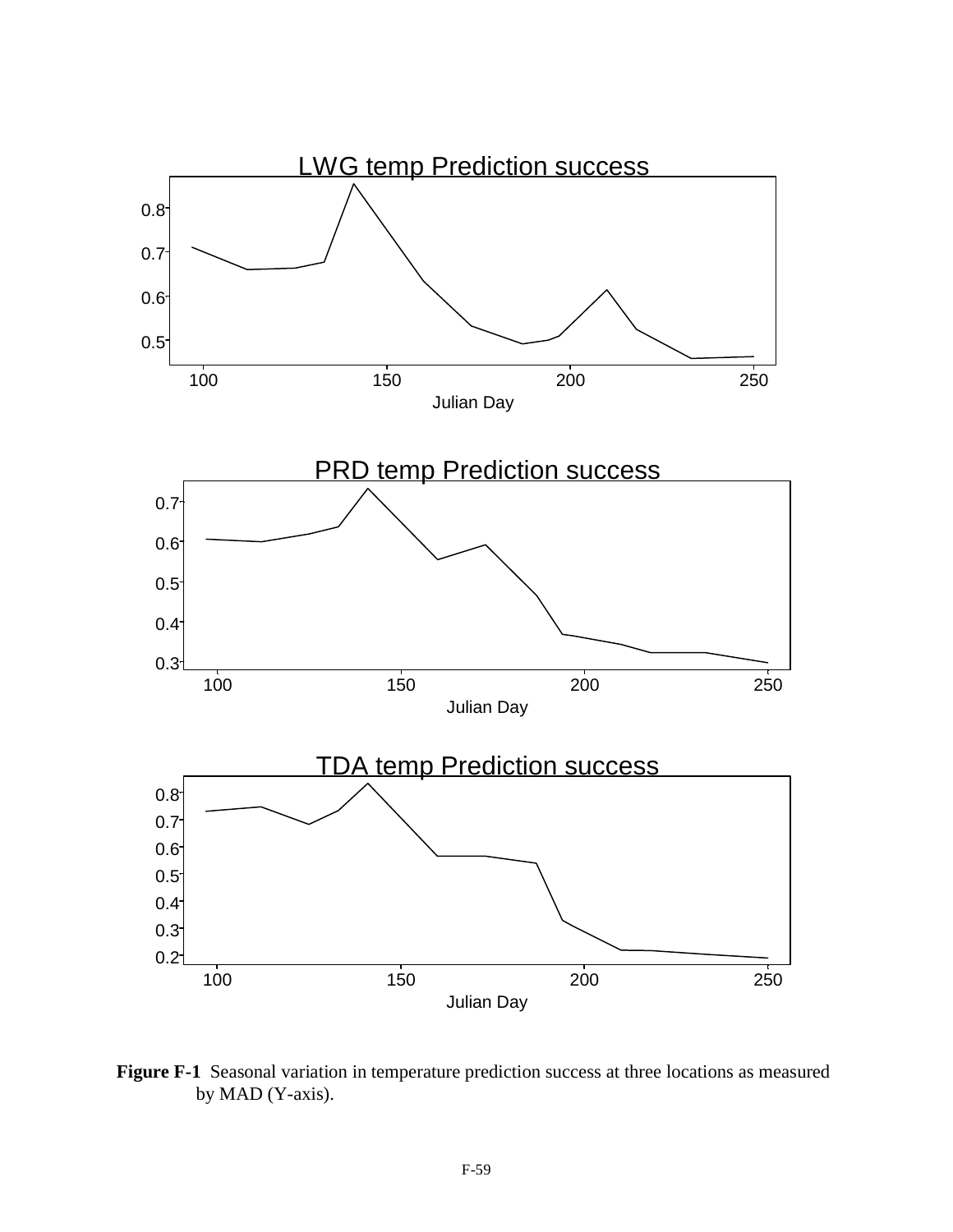#### **Appendix G Dissolved Gas Forecast Plots**

Total dissolved gas predictions and observations are shown in the following plots for five monitoring sites downstream from dams. The X-axis is the Julian day and the Y-axis is the percentage super-saturation.



 **Figure G-1** Total Dissolved Gas predictions and observations for Lower Granite Dam (LGNW) and Little Goose Dam (LGSW). Y axis is the percent saturation.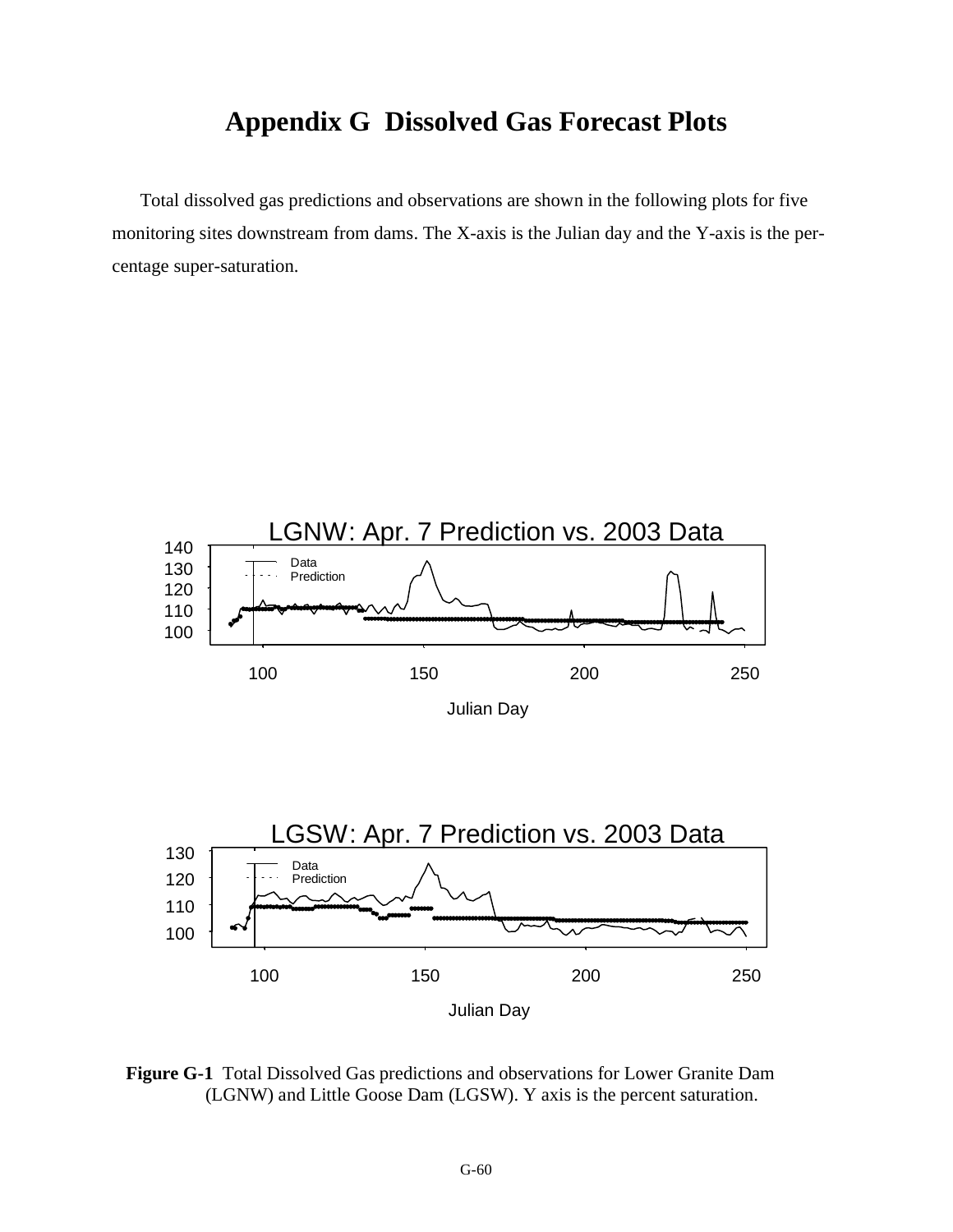



Julian Day



 **Figure G-2** Total Dissolved Gas predictions and observations for Ice Harbor (IDSW), McNary (MCPW), and John Day (JHAW) dams. Y axis is the percent saturation.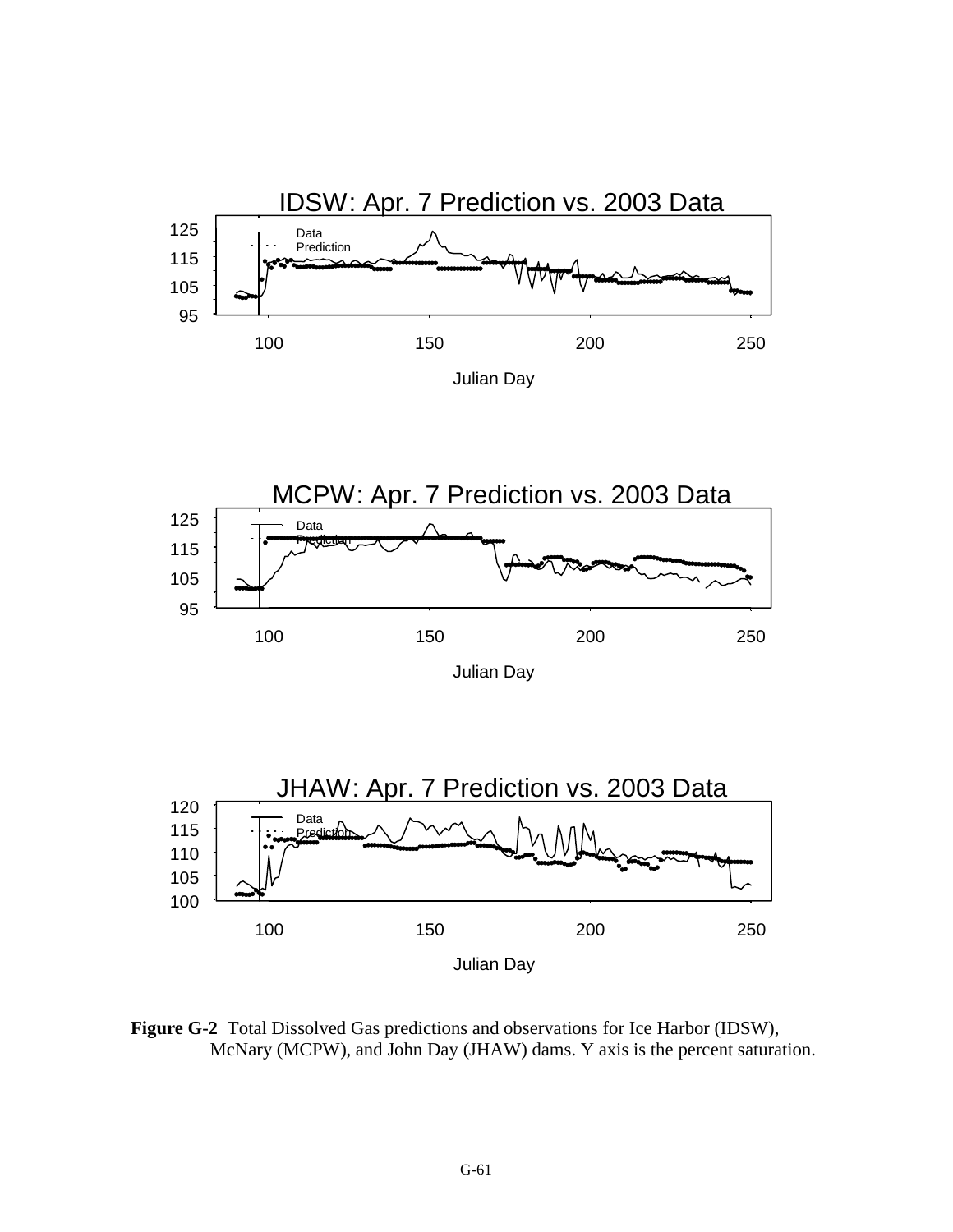intentionally blank to match layout of April plots



 **Figure G-3** Total Dissolved Gas predictions and observations for Lower Granite Dam (LGNW) and Little Goose Dam (LGSW). Y axis is the percent saturation.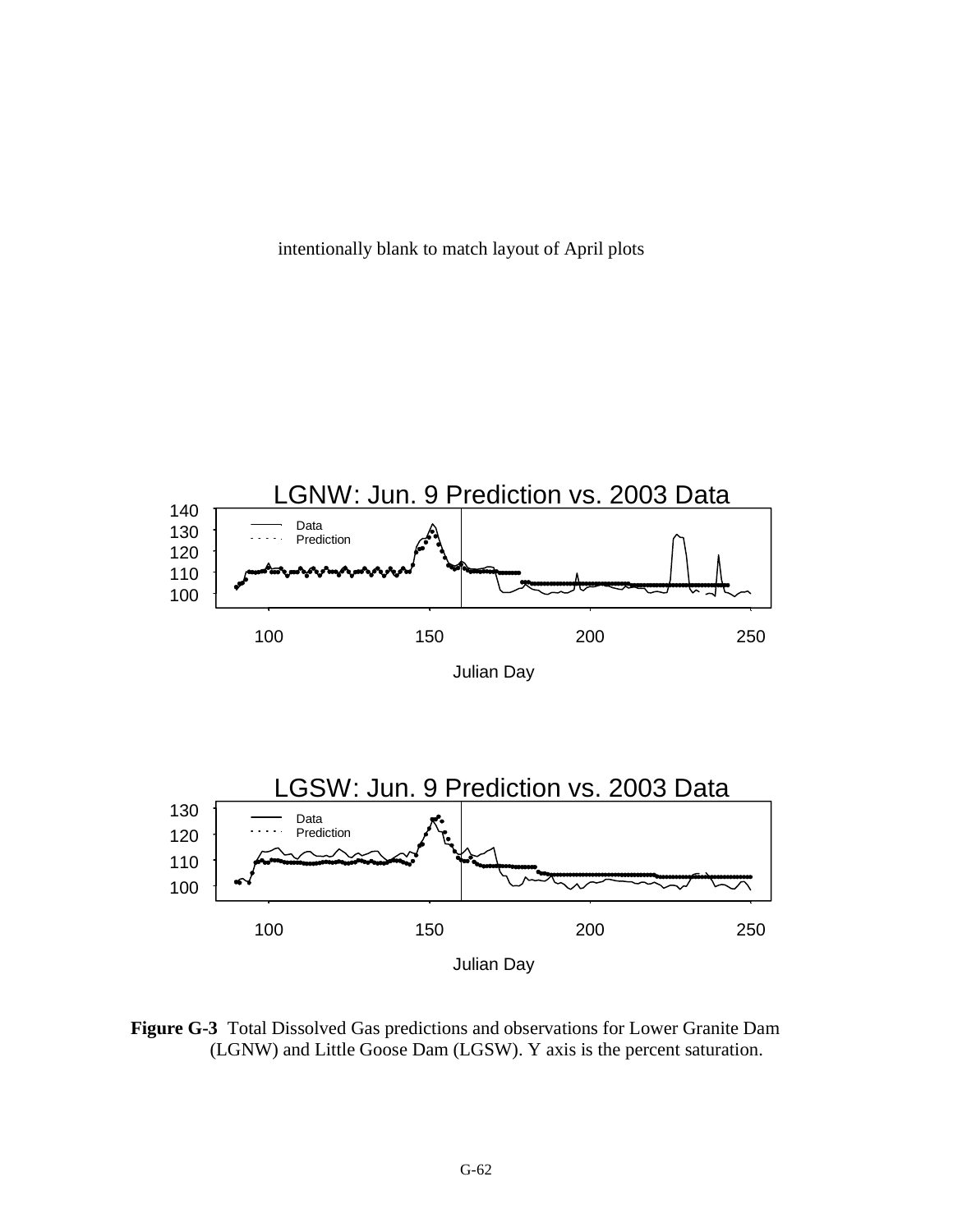





 **Figure G-4** Total Dissolved Gas predictions and observations for Ice Harbor (IDSW), McNary (MCPW), and John Day (JHAW) dams. Y axis is the percent saturation.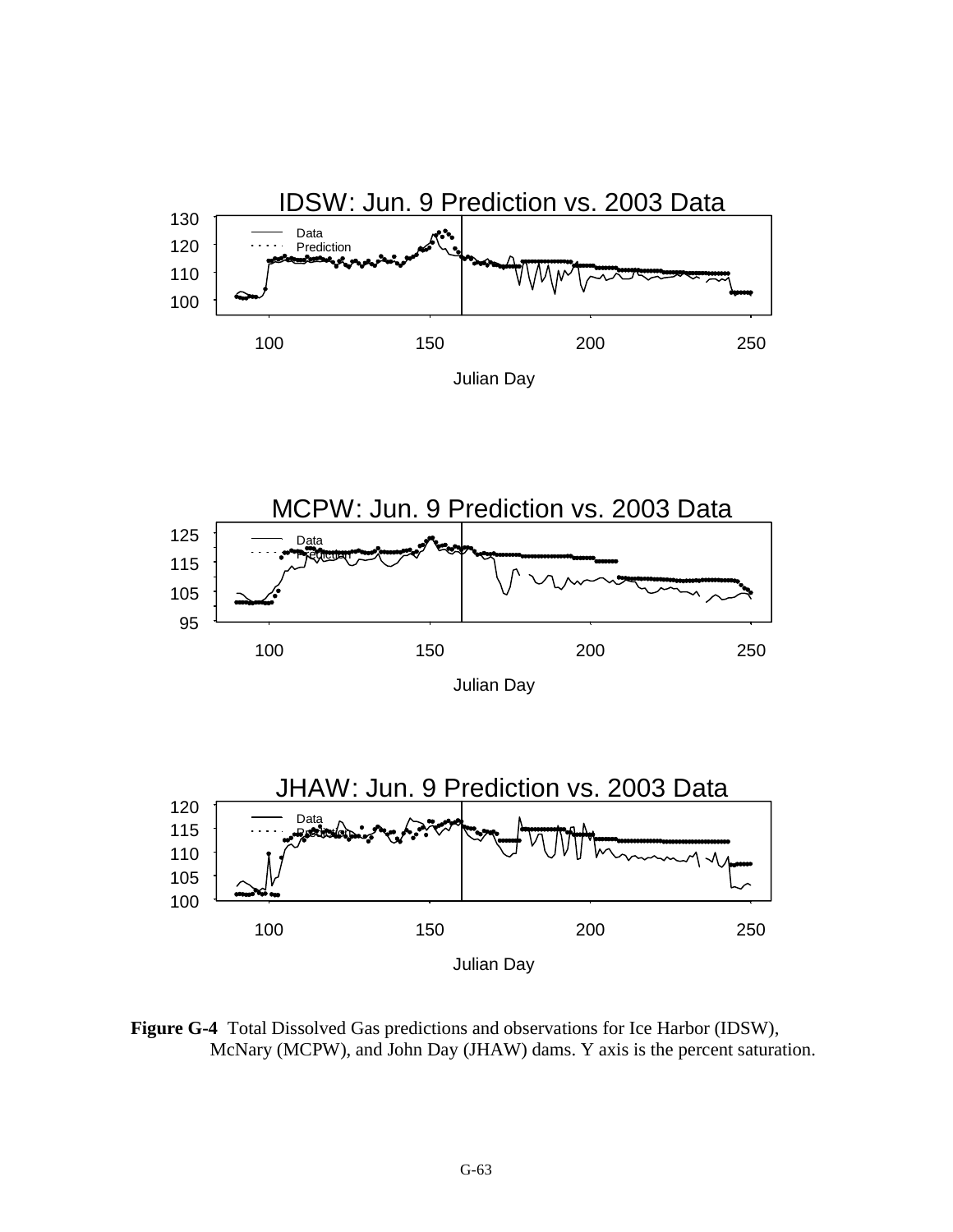#### **Appendix H Seasonal Variation in TDG Forecasts**

Prediction success for Total Dissolved Gas throughout the season is shown for five monitoring sites below dams. The X-axis is the Julian day and the Y-axis is the average daily error in percentage (points) for the prediction made on that day compared to the data for the entire season.



 **Figure H-1** Season variation in Total Dissolved Gas prediction at two monitoring sites below Lower Granite Dam and Little Goose Dam (top to bottom respectively).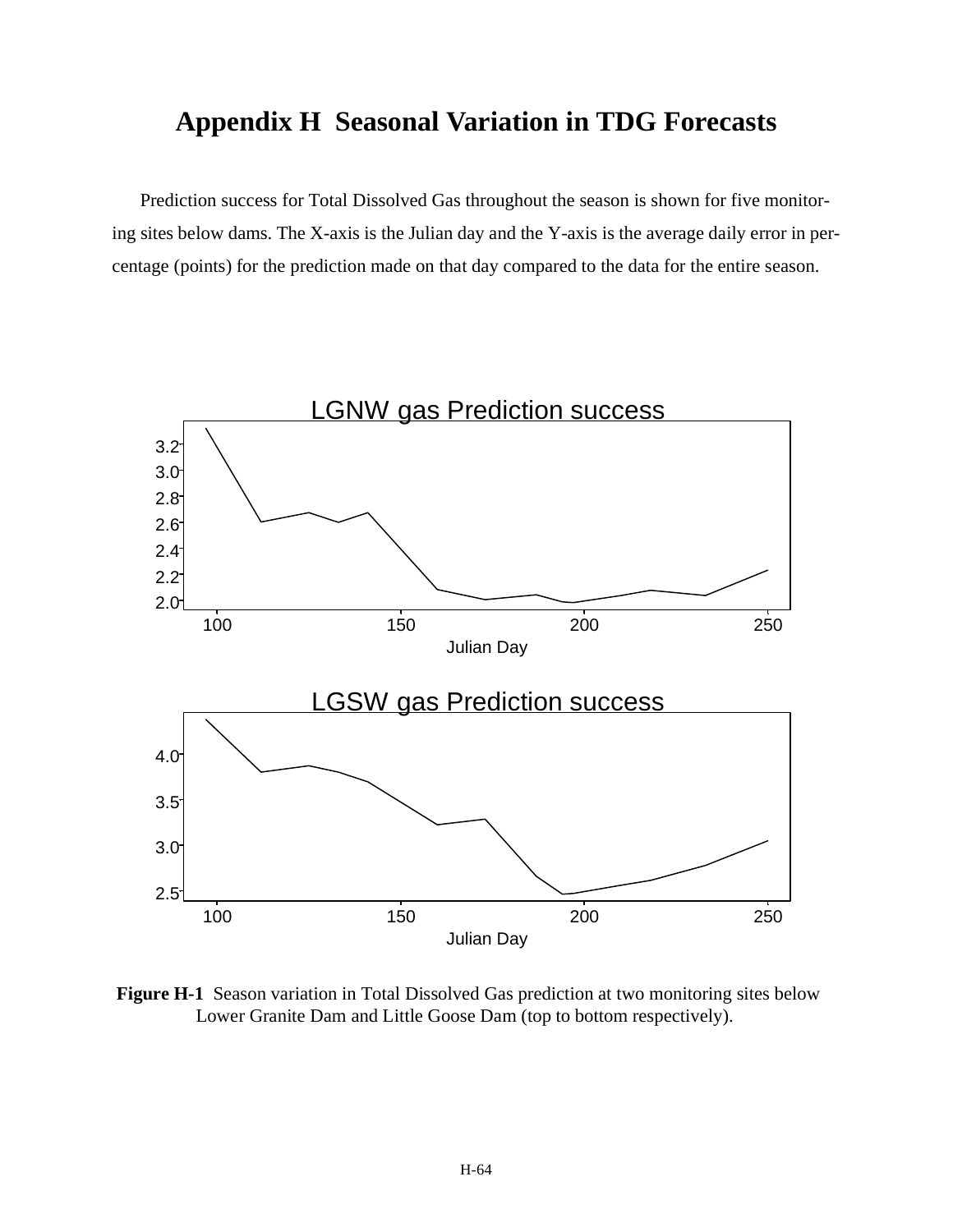

 **Figure H-2** Season variation in Total Dissolved Gas prediction at three monitoring sites below Ice Harbor, McNary, and John Day dams (top to bottom respectively).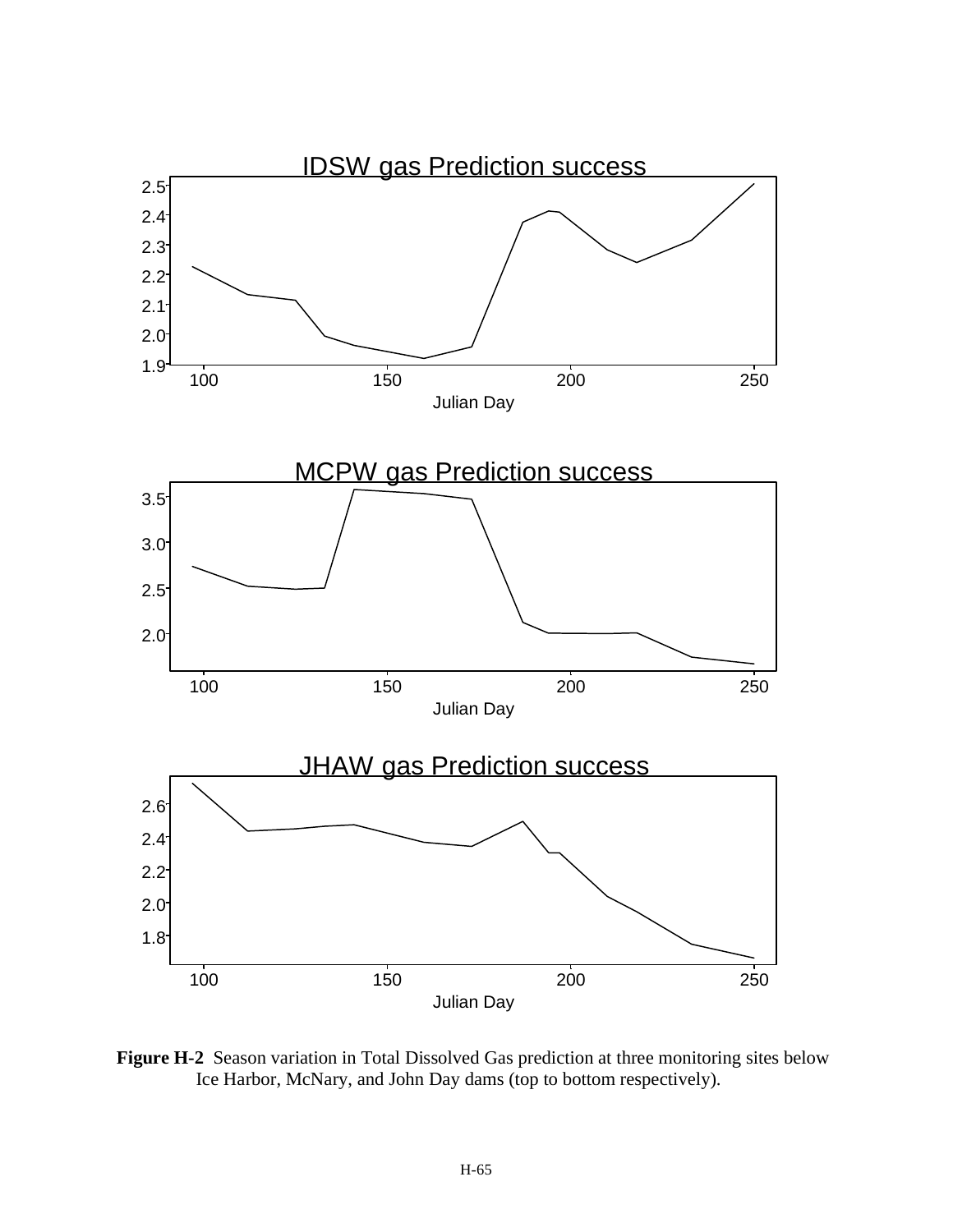#### **Appendix I Arrival Time Distribution plots**

The following figures present the CRiSP/RealTime predictions and observations of multiple stocks at multiple locations. The predicted distribution at the Index Site is generated by the Real-Time program. For stocks with the Lower Granite Index Site, the predicted distributions at Little Goose, Lower Monumental, and McNary are CRiSP projections based on the arrival time predictions at Lower Granite Dam. For stocks with the McNary Index Site, the predicted distributions at John Day and Bonneville are CRiSP projections based on the arrival time predictions at McNary Dam. The vertical line in each plot is the date of the prediction. The historical runs can be accessed from the web site at http://www.cbr.washington.edu/crisprt/archive/.

The stocks are referenced by their codes:

| <b>Stock Code</b> | Origin                                            | <b>Species</b>                 | Index Site Pass. Site |            |
|-------------------|---------------------------------------------------|--------------------------------|-----------------------|------------|
| <b>COMPOSITE</b>  | Next 4 stocks taken together Yearling Chinook     |                                | <b>LWG</b>            | <b>MCN</b> |
| <b>CATHEC</b>     | <b>Catherine Creek</b>                            | <b>Yearling Chinook</b>        | <b>LWG</b>            | <b>MCN</b> |
| <b>IMNAHR</b>     | Imnaha River                                      | <b>Yearling Chinook</b>        | <b>LWG</b>            | <b>MCN</b> |
| <b>SALRSF</b>     | South Fork Salmon River                           | <b>Yearling Chinook</b>        | <b>LWG</b>            | <b>MCN</b> |
| <b>MINAMR</b>     | <b>Minam River</b>                                | <b>Yearling Chinook</b>        | <b>LWG</b>            | <b>MCN</b> |
| <b>SNAKER</b>     | <b>Snake River</b>                                | <b>Subyearling Chinook LWG</b> |                       | <b>MCN</b> |
| lgrStlhd          | <b>Snake River</b>                                | Steelhead                      | <b>LWG</b>            | <b>MCN</b> |
| mcnChin1S         | <b>ESU Snake R Spring/Summer Yearling Chinook</b> |                                | <b>MCN</b>            | <b>JDA</b> |
| mcnChin0S         | <b>ESU Snake R Fall</b>                           | <b>Subyearling Chinook MCN</b> |                       | <b>JDA</b> |
| mcnChin0C         | ESU Upper Columbia R Fall Subyearling Chinook MCN |                                |                       | <b>JDA</b> |
| mcnStlhdS         | <b>ESU Snake R</b>                                | Steelhead                      | <b>MCN</b>            | <b>JDA</b> |
| mcnStlhdC         | ESU Upper Columbia R                              | Steelhead                      | <b>MCN</b>            | <b>JDA</b> |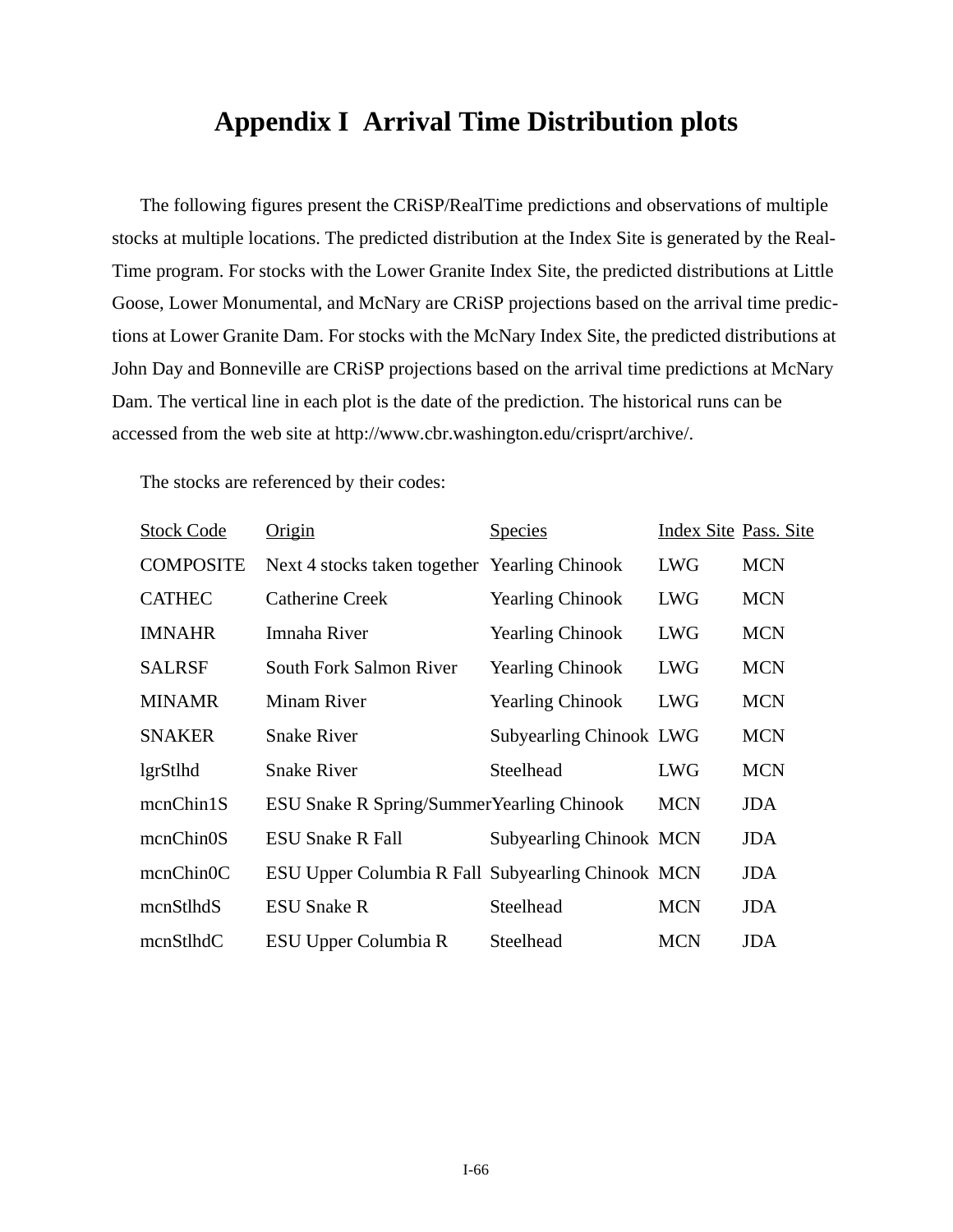



 **Figure I-1** Percent passage predictions and observations for Yearling Chinook Composite stock at McNary Dam. Y axis is percent passage.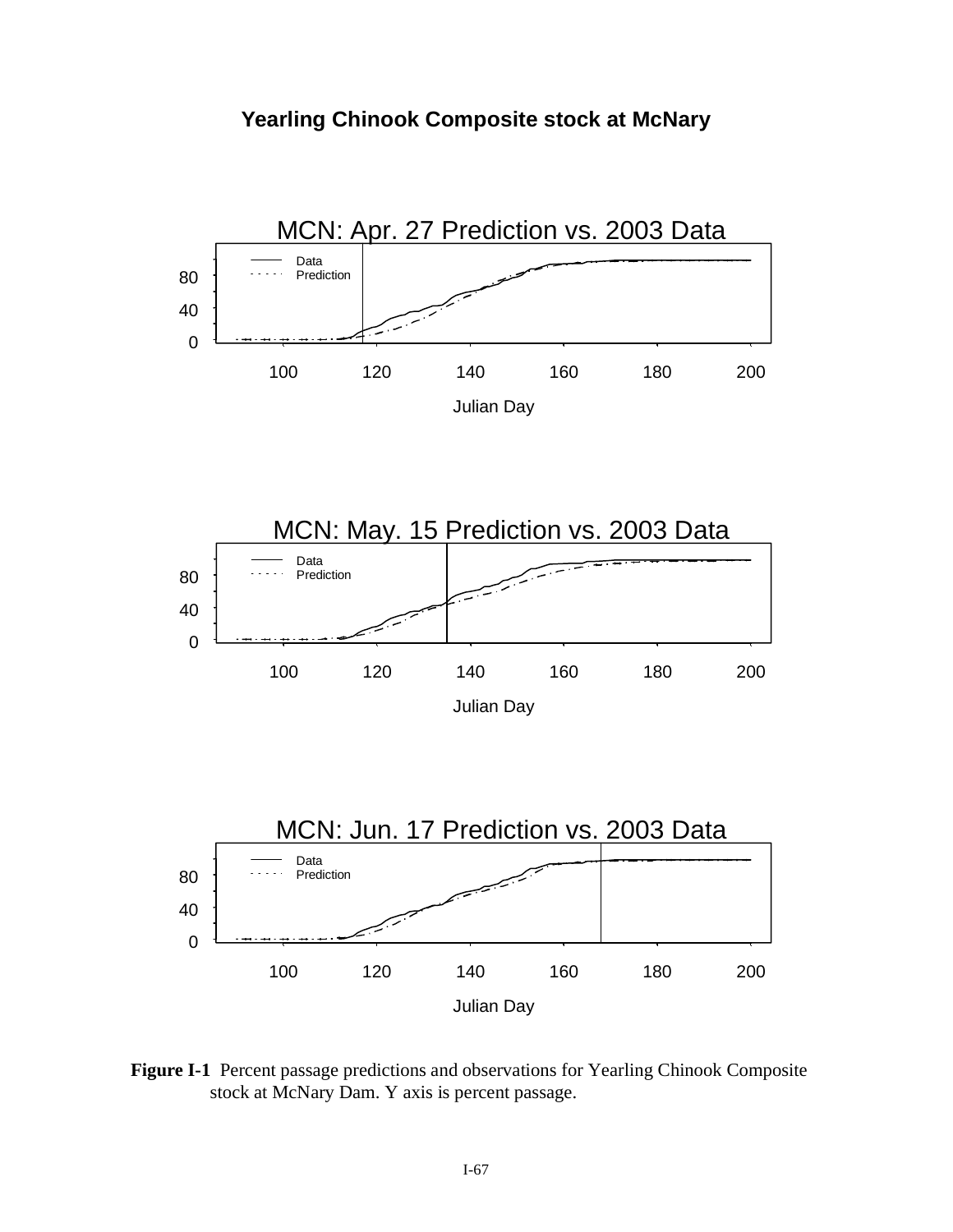



 **Figure I-2** Percent passage predictions and observations for Yearling Chinook CATHEC stock at McNary Dam. Y axis is percent passage.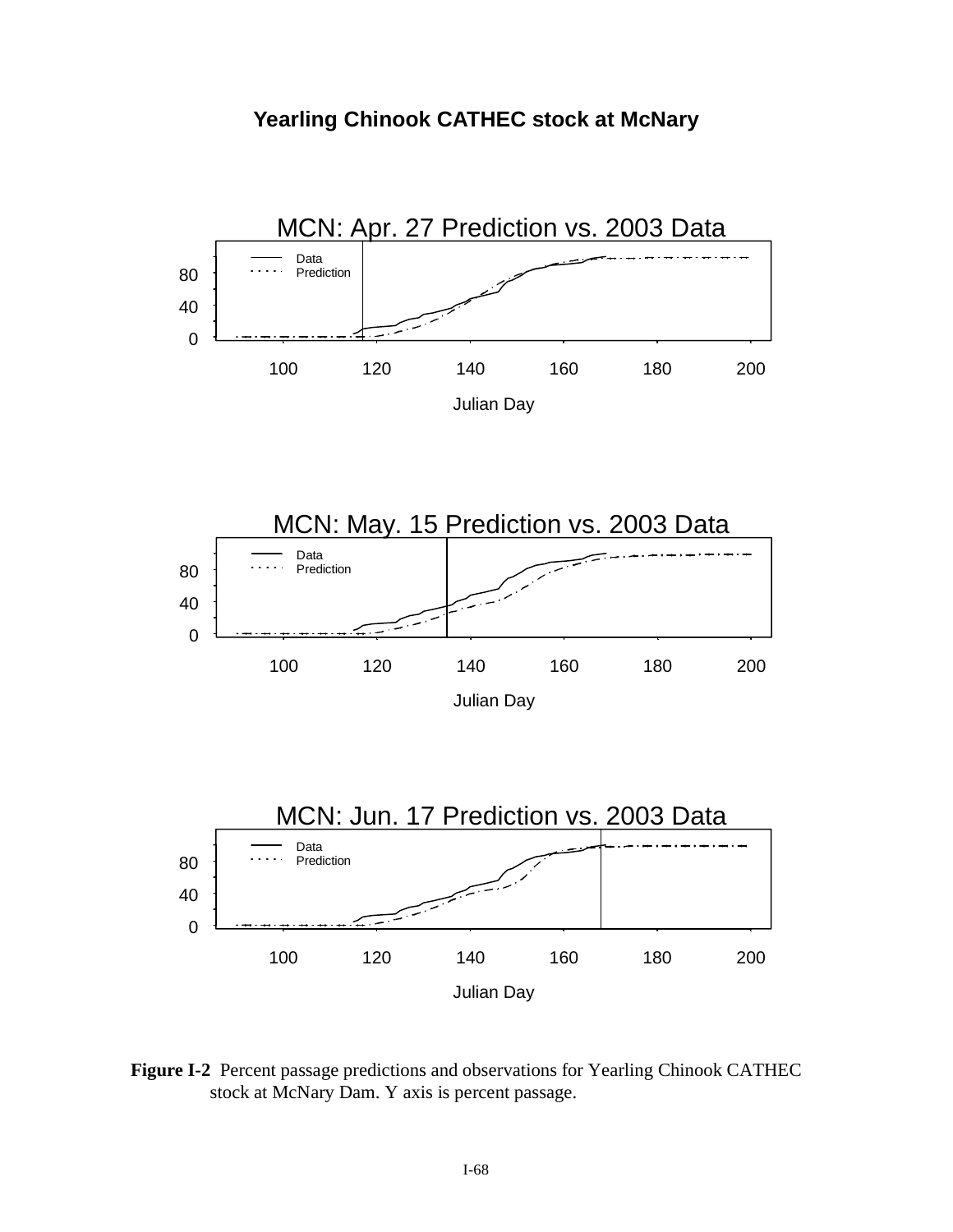



 **Figure I-3** Percent passage predictions and observations for Yearling Chinook IMNAHR stock at McNary Dam. Y axis is percent passage.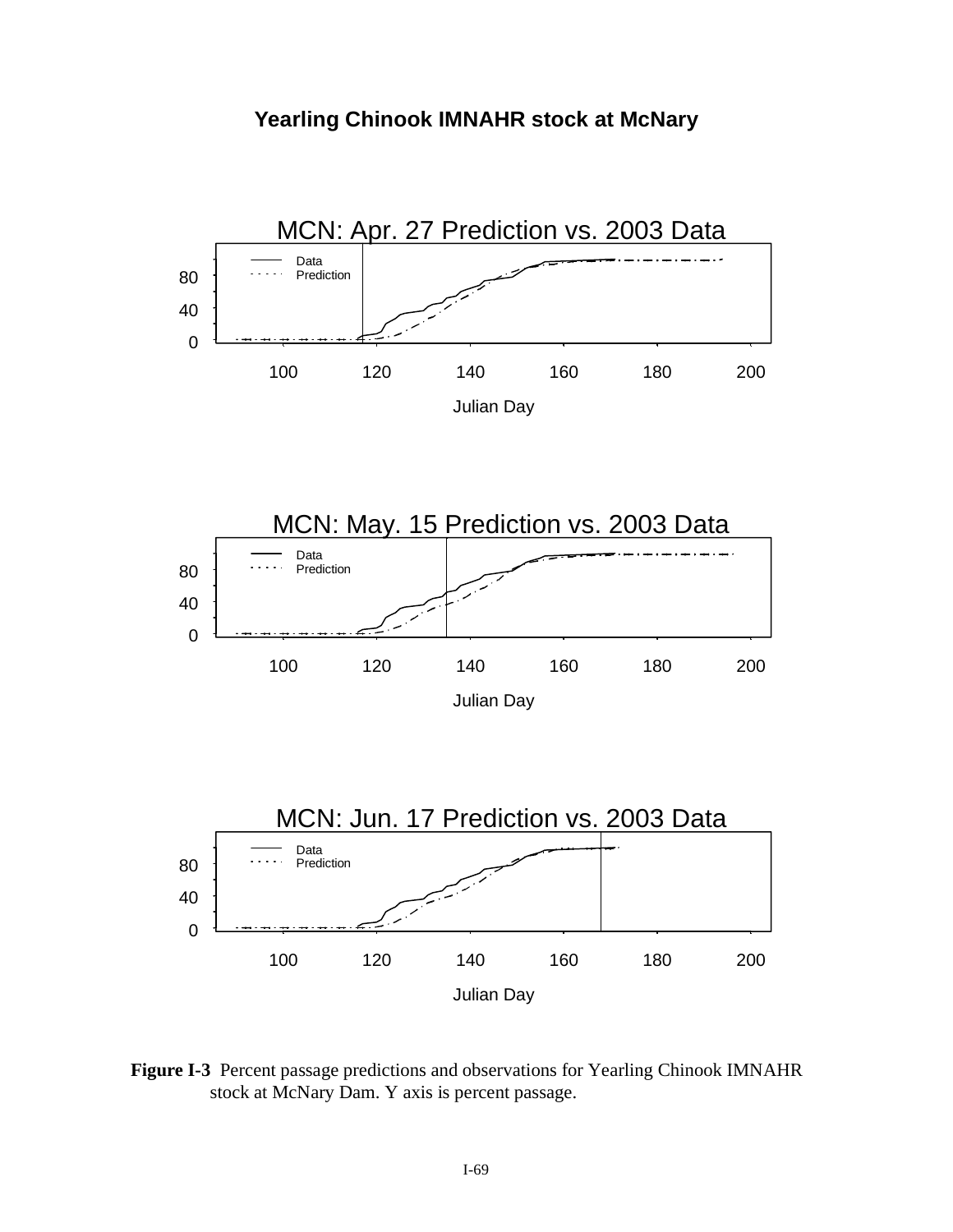



 **Figure I-4** Percent passage predictions and observations for Yearling Chinook SALRSF stock at McNary Dam. Y axis is percent passage.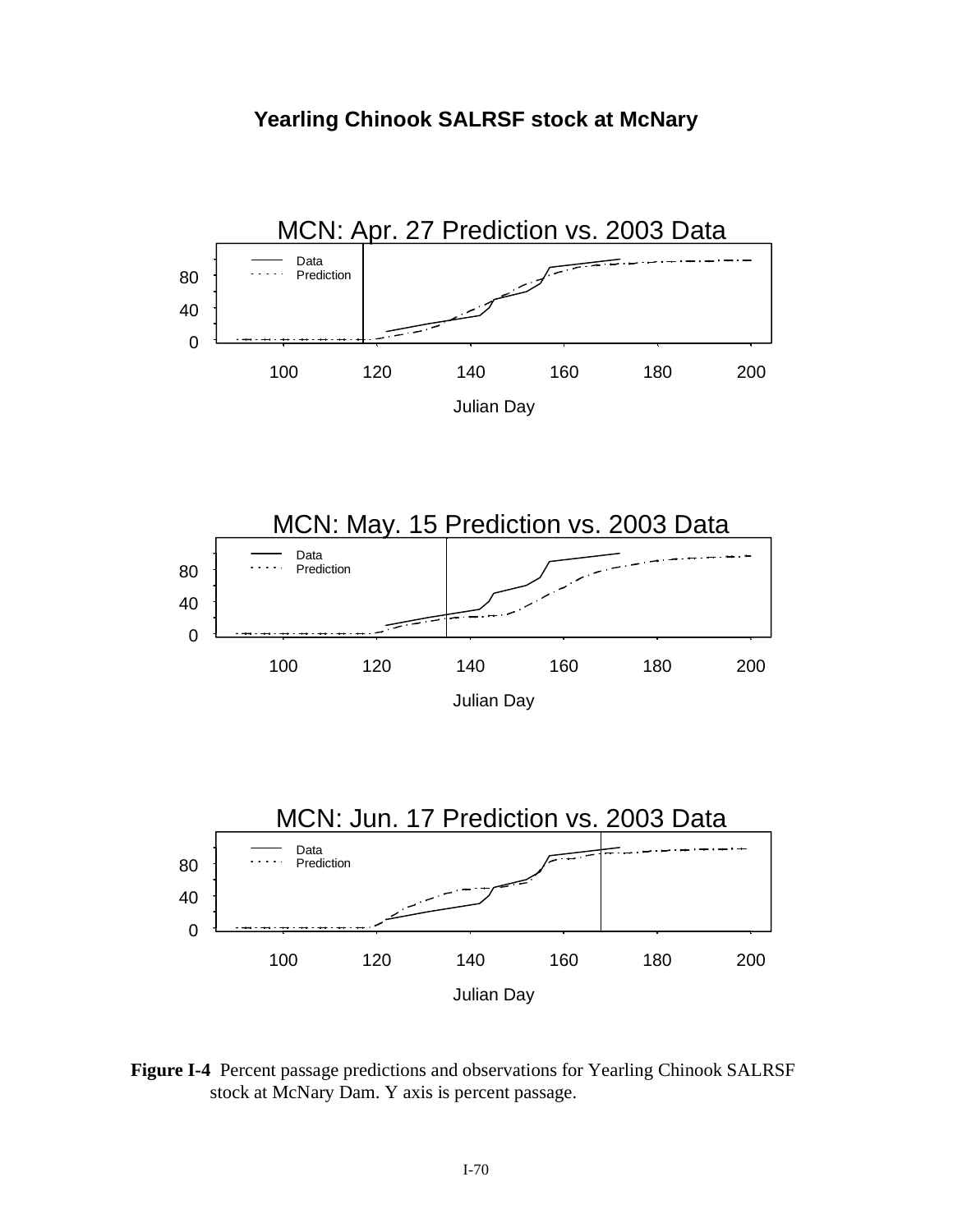



 **Figure I-5** Percent passage predictions and observations for Yearling Chinook MINAMR stock at McNary Dam. Y axis is percent passage.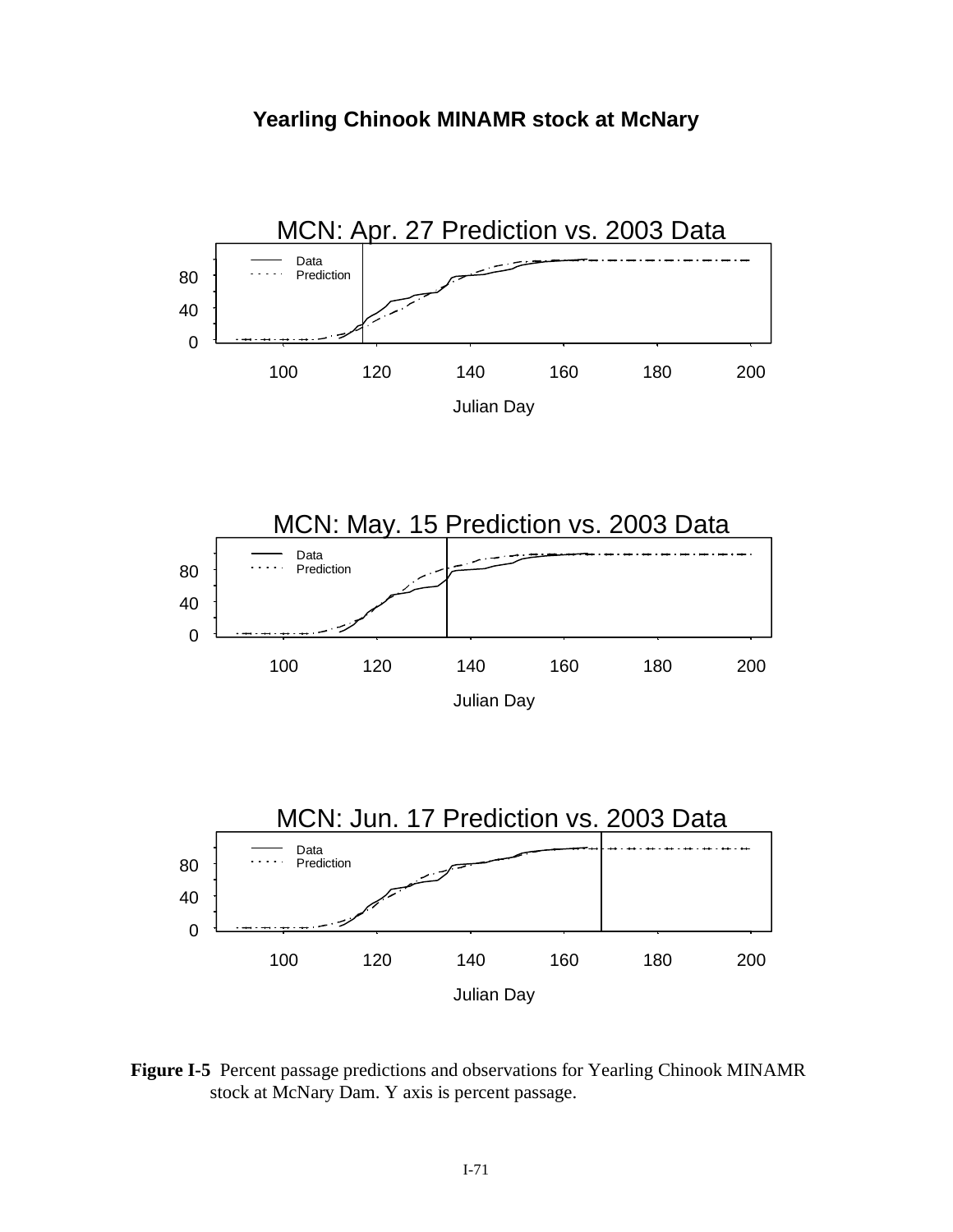



 **Figure I-6** Percent passage predictions and observations for Subyearling Chinook SNAKER stock at McNary Dam. Y axis is percent passage.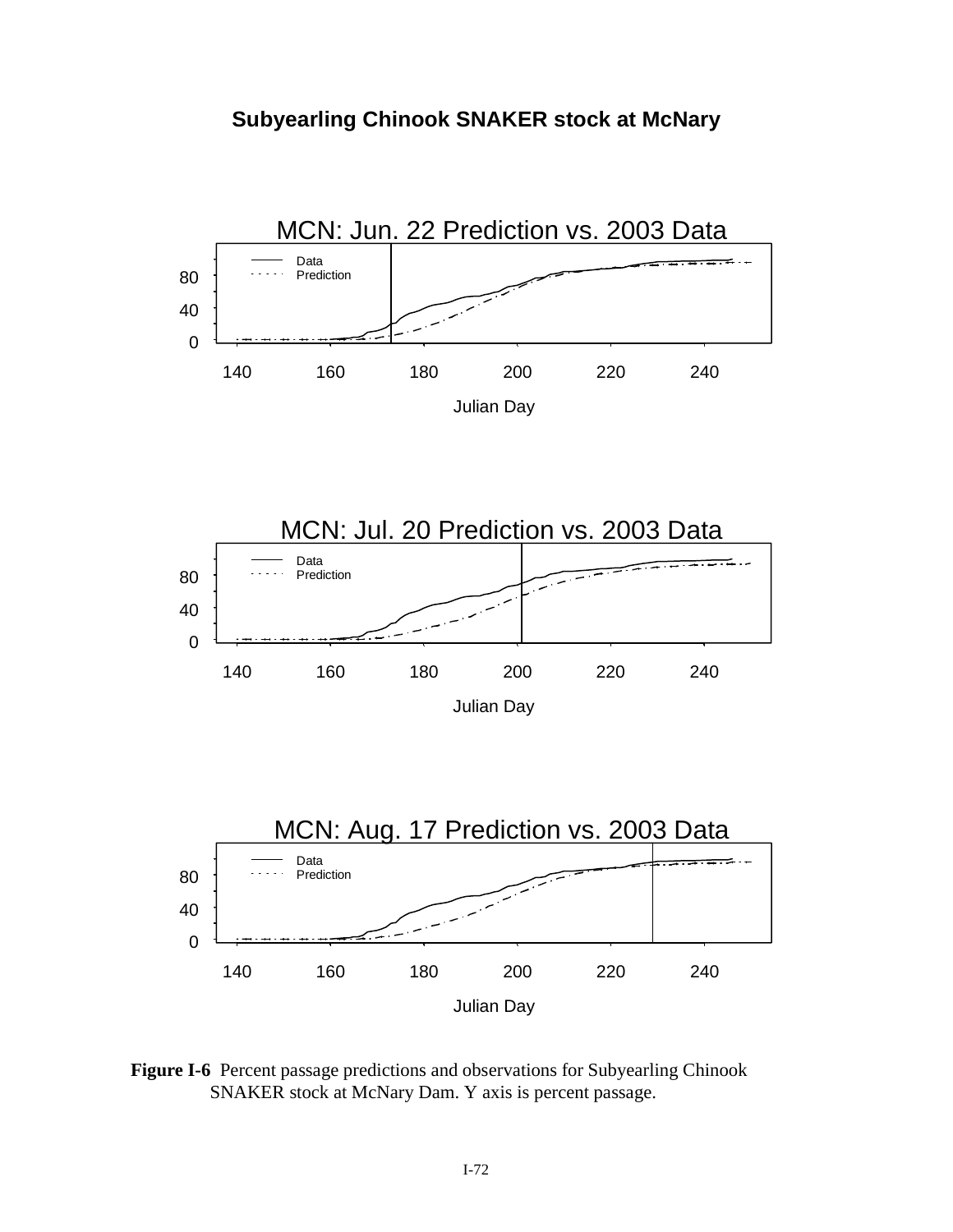**Steelhead lgrStlhd stock at McNary**



 **Figure I-7** Percent passage predictions and observations for Steelhead lgrStlhd stock at McNary Dam. Y axis is percent passage.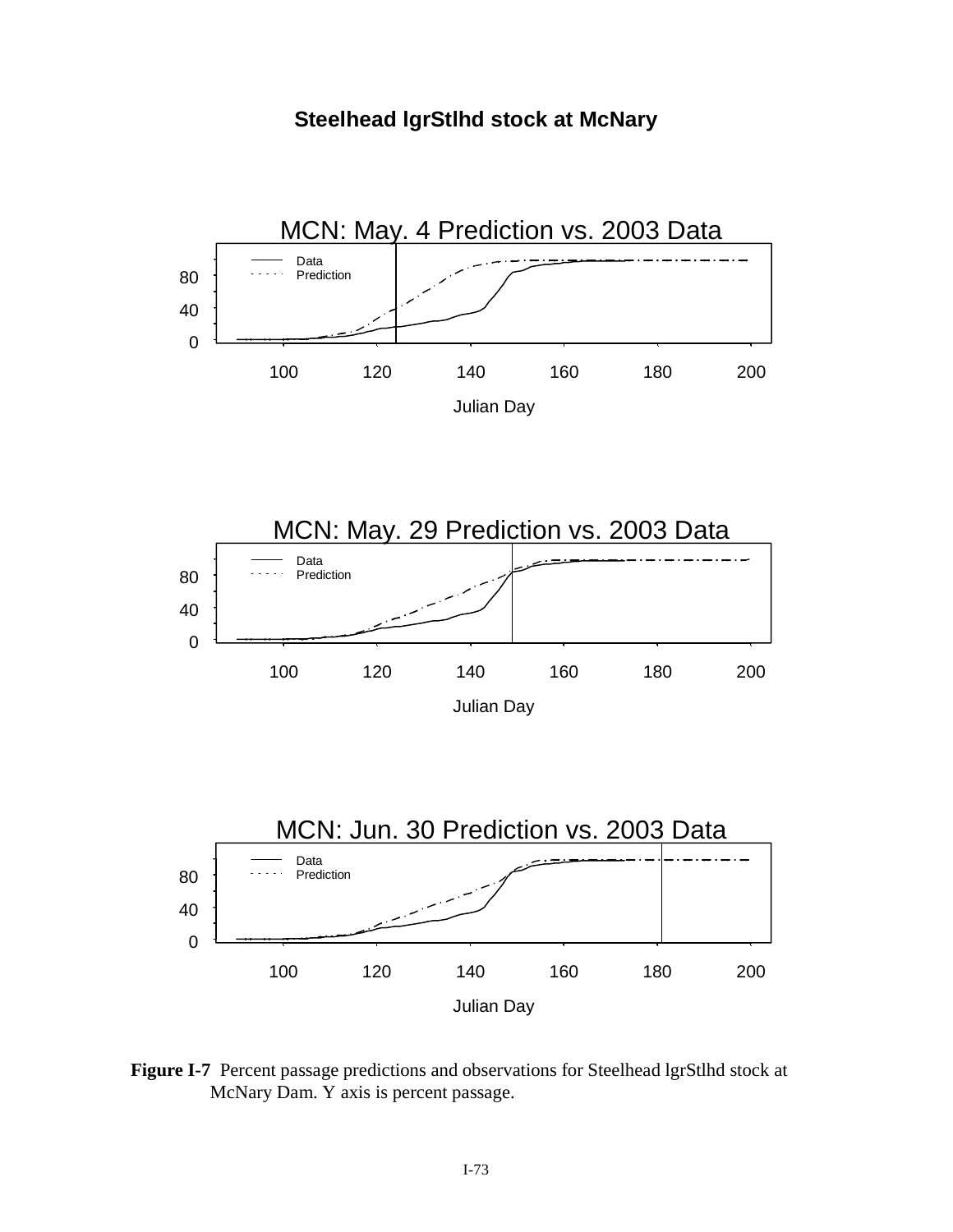**Snake River Spring/Summer Chinook ESU mcnChin1S at John Day**



 **Figure I-8** Percent passage predictions and observations for Snake River Spring/Summer Chinook ESU mcnChin1S at John Day Dam. Y axis is percent passage.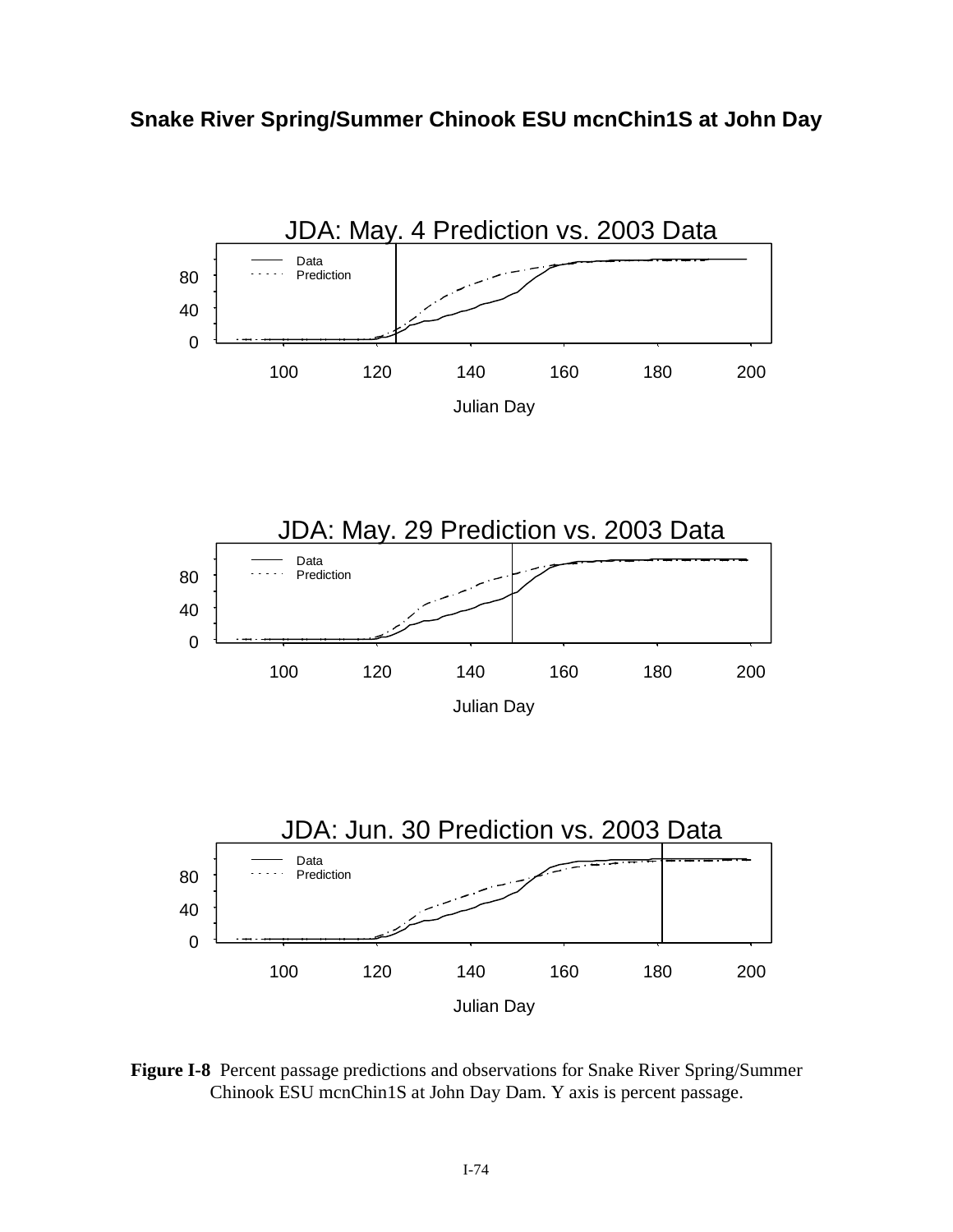





140 160 180 200 220 240

ESU mcnChin0S stock at John Day Dam. Y axis is percent passage.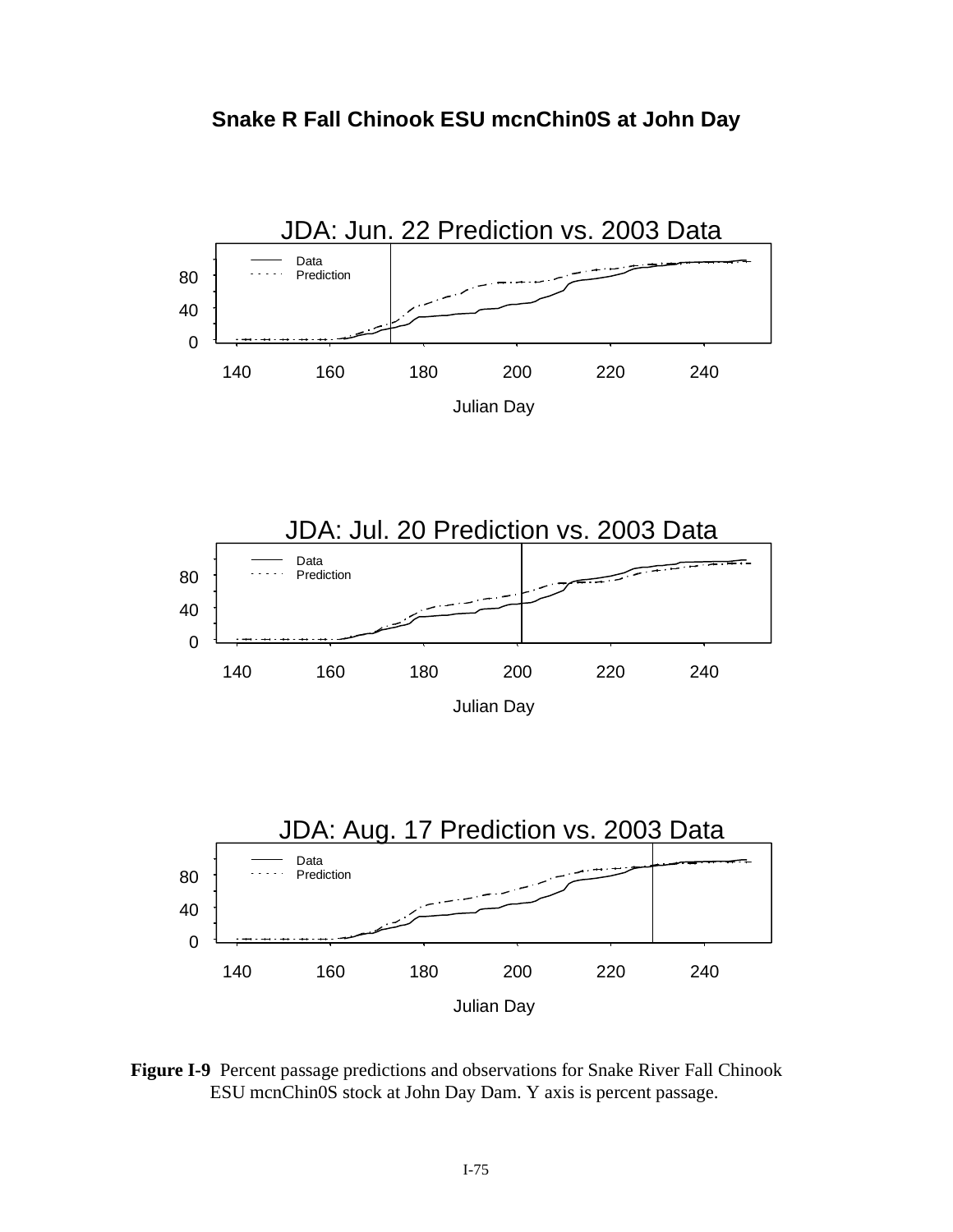



 **Figure I-10** Percent passage predictions and observations for Upper Columbia River Fall Chinook ESU mcnChin0C stock at John Day Dam. Y axis is percent passage.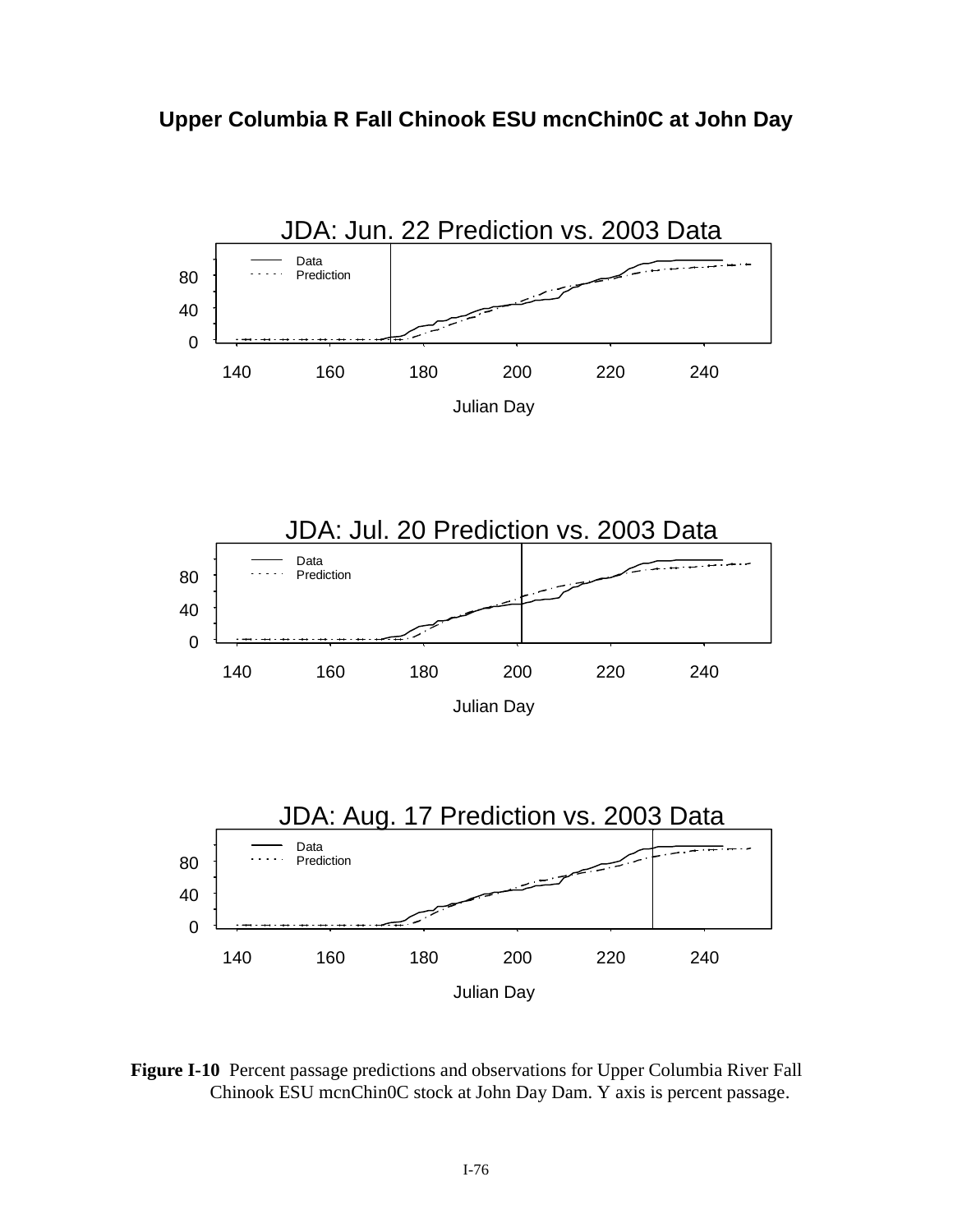



 **Figure I-11** Percent passage predictions and observations for Snake River Steelhead ESU mcnStlhdS at John Day Dam. Y axis is percent passage.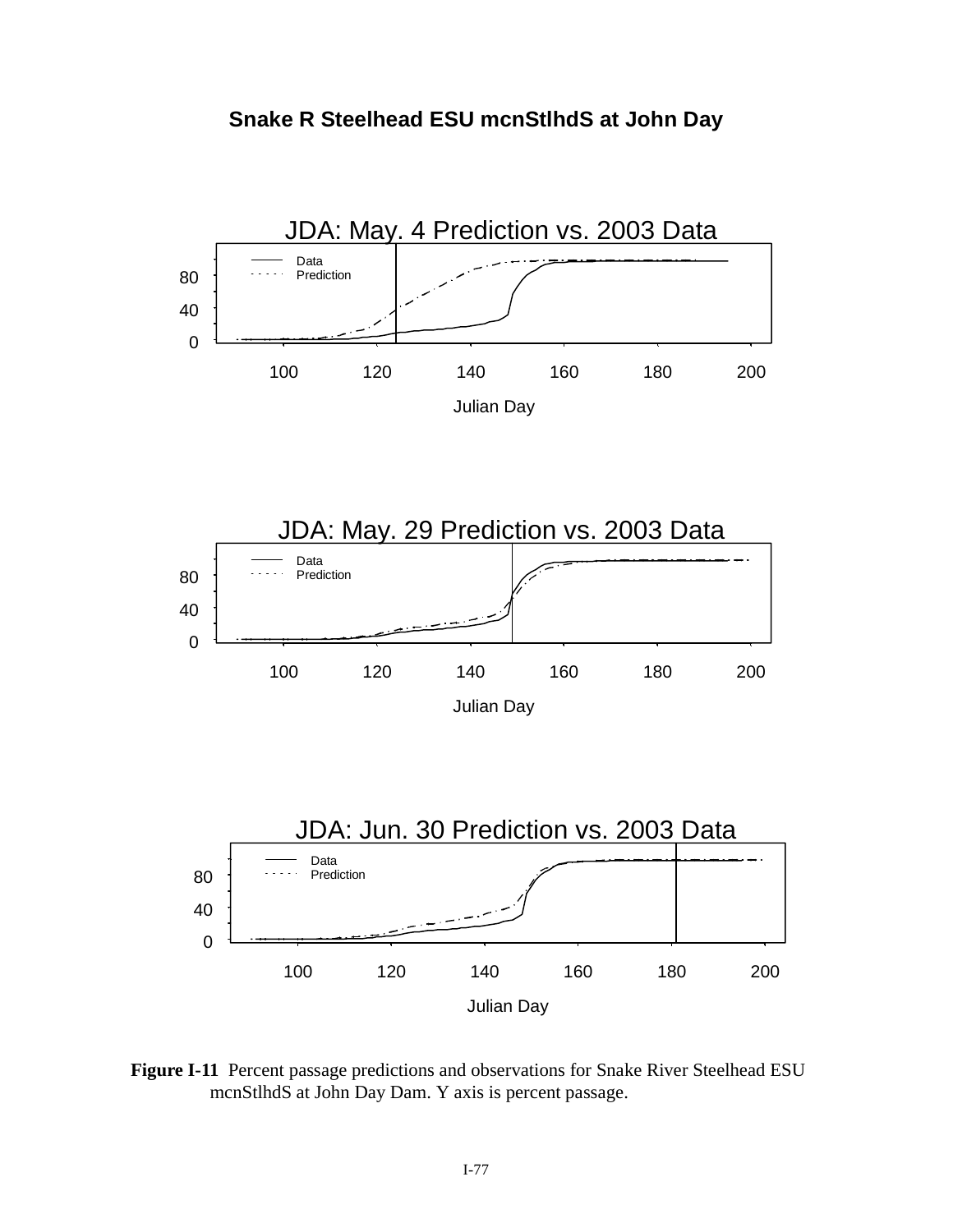



 **Figure I-12** Percent passage predictions and observations for Upper Columbia River Steelhead ESU at John Day Dam. Y axis is percent passage.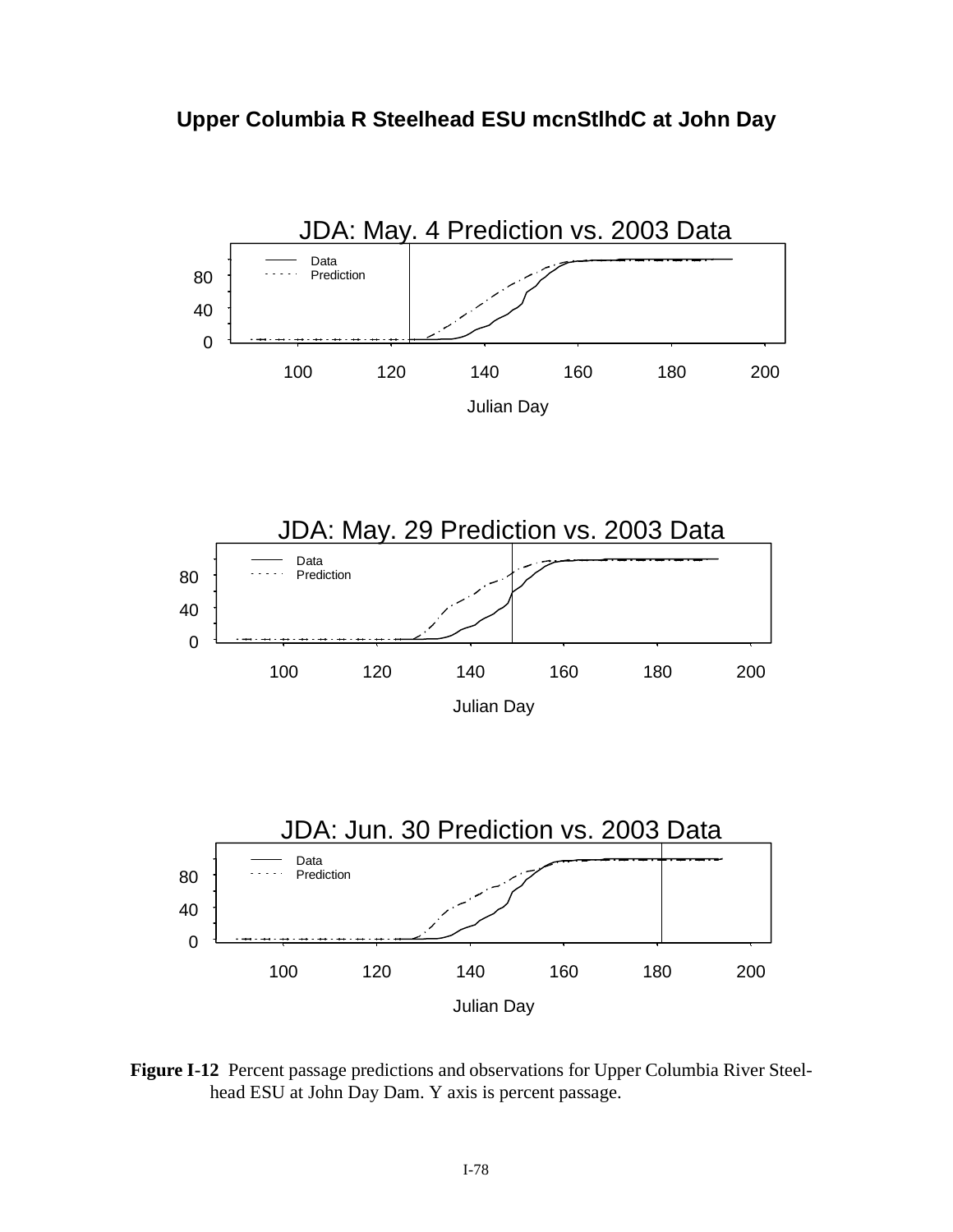## **Appendix J Cumulative Observation plots**

The following figures present the CRiSP/RealTime observations of each tracked stock at multiple locations. Note that the counts at any given dam may in fact be greater than at upstream locations<sup>1</sup>. The sequence of passage is LWG, LGS, LMN, MCN, JDA, and BON. This is likely due to different passage routes through the dams, and the efficiency of PIT-tag detectors in identifying fish as they pass. Passage predictions made by CRiSP assume that missing fish have died and are not counted. The observations can vary due to mortality and counting efficiency. Biases in passage routes that vary during the period of fish passage result in biases in counts and passage timing.

The total numbers vary across several orders of magnitude between the stocks.

| <b>Stock Code</b>      | Origin                                            | <b>Species</b>                 | Index Site Pass. Site |            |
|------------------------|---------------------------------------------------|--------------------------------|-----------------------|------------|
| <b>COMPOSITE</b>       | Next 4 stocks taken together Yearling Chinook     |                                | <b>LWG</b>            | <b>MCN</b> |
| <b>CATHEC</b>          | <b>Catherine Creek</b>                            | <b>Yearling Chinook</b>        | <b>LWG</b>            | <b>MCN</b> |
| <b>IMNAHR</b>          | Imnaha River                                      | <b>Yearling Chinook</b>        | <b>LWG</b>            | <b>MCN</b> |
| <b>SALRSF</b>          | South Fork Salmon River                           | <b>Yearling Chinook</b>        | <b>LWG</b>            | <b>MCN</b> |
| <b>MINAMR</b>          | <b>Minam River</b>                                | <b>Yearling Chinook</b>        | <b>LWG</b>            | <b>MCN</b> |
| <b>SNAKER</b>          | <b>Snake River</b>                                | <b>Subyearling Chinook LWG</b> |                       | <b>MCN</b> |
| lgrStlhd               | <b>Snake River</b>                                | Steelhead                      | <b>LWG</b>            | <b>MCN</b> |
| mcnChin1S              | ESU Snake R Spring/SummerYearling Chinook         |                                | <b>MCN</b>            | <b>JDA</b> |
| mcnChin <sub>0</sub> S | <b>ESU Snake R Fall</b>                           | <b>Subyearling Chinook MCN</b> |                       | <b>JDA</b> |
| mcnChin0C              | ESU Upper Columbia R Fall Subyearling Chinook MCN |                                |                       | <b>JDA</b> |
| mcnStlhdS              | <b>ESU Snake R</b>                                | Steelhead                      | <b>MCN</b>            | <b>JDA</b> |
| mcnStlhdC              | ESU Upper Columbia R                              | Steelhead                      | <b>MCN</b>            | <b>JDA</b> |

The stocks are referenced by their codes as they are in [Appendix I](#page-65-0):

<sup>1.</sup> From April 10 to June 7, 2003, 31538 PIT-Tagged wild summer steelhead were released at LGRRRR: release below PIT-Tag Diversion System at Lower Granite Dam. The first point of detection for these fish is Little Goose Dam not Lower Granite.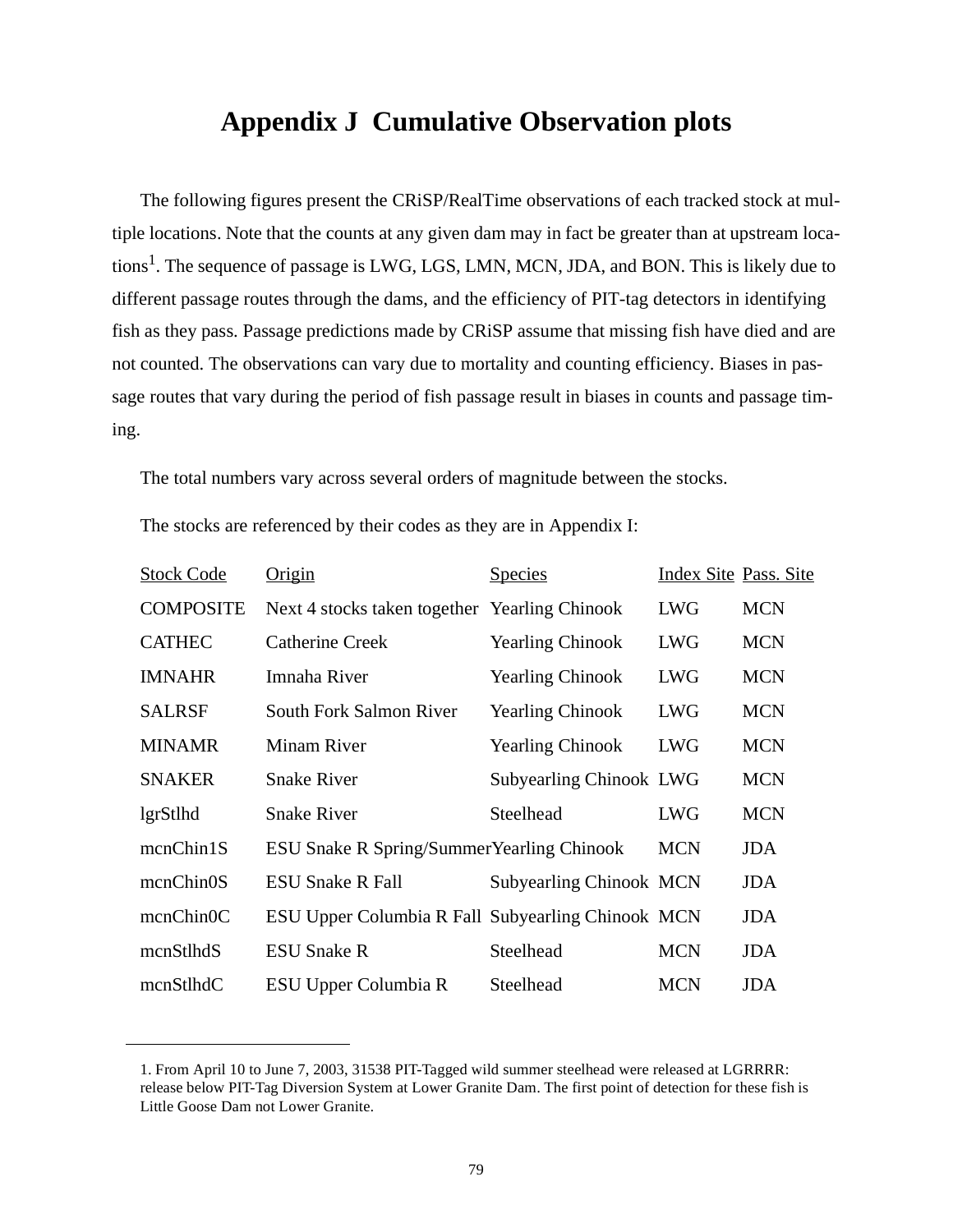

 Figure J-1 COMPOSITE and CATHEC cumulative observations at six sites. The sequence of passage is LWG, LGS, LMN, MCN, JDA, and BON.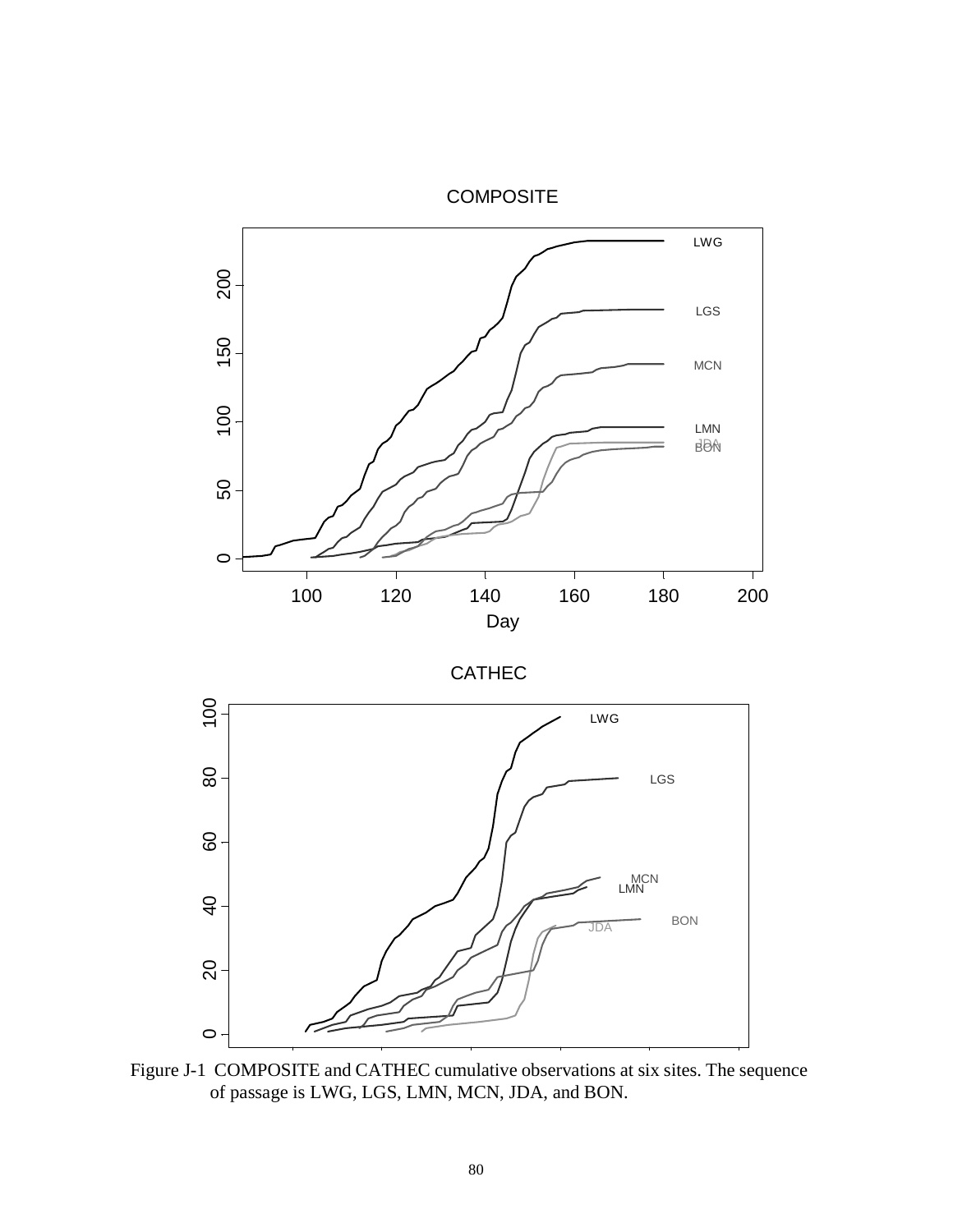

Figure J-2 IMNAHR and SALRSF cumulative observations at six sites. The sequence of passage is LWG, LGS, LMN, MCN, JDA, and BON.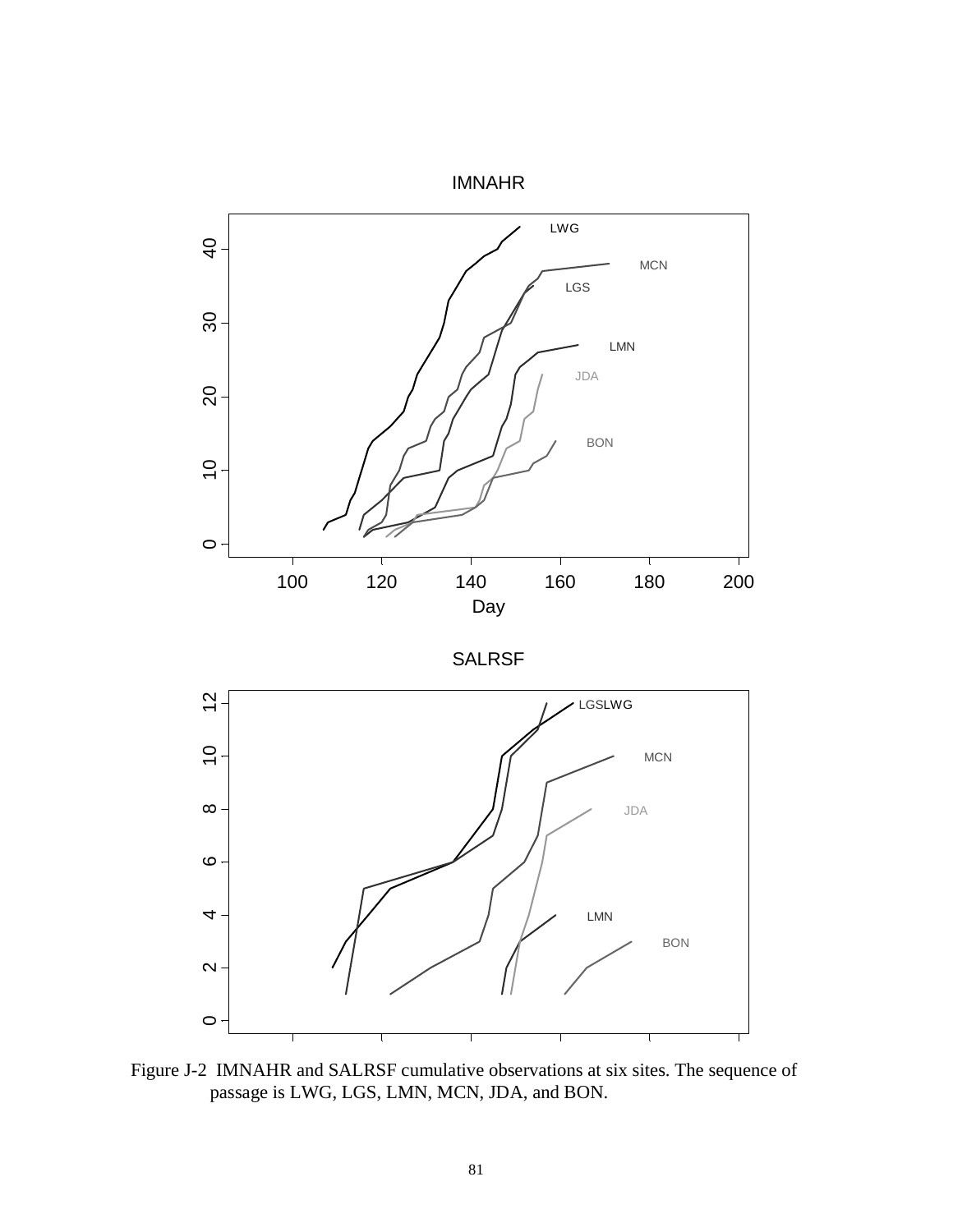

SNAKER



 Figure J-3 MINAMR and SNAKER cumulative observations at six sites. The sequence of passage is LWG, LGS, LMN, MCN, JDA, and BON.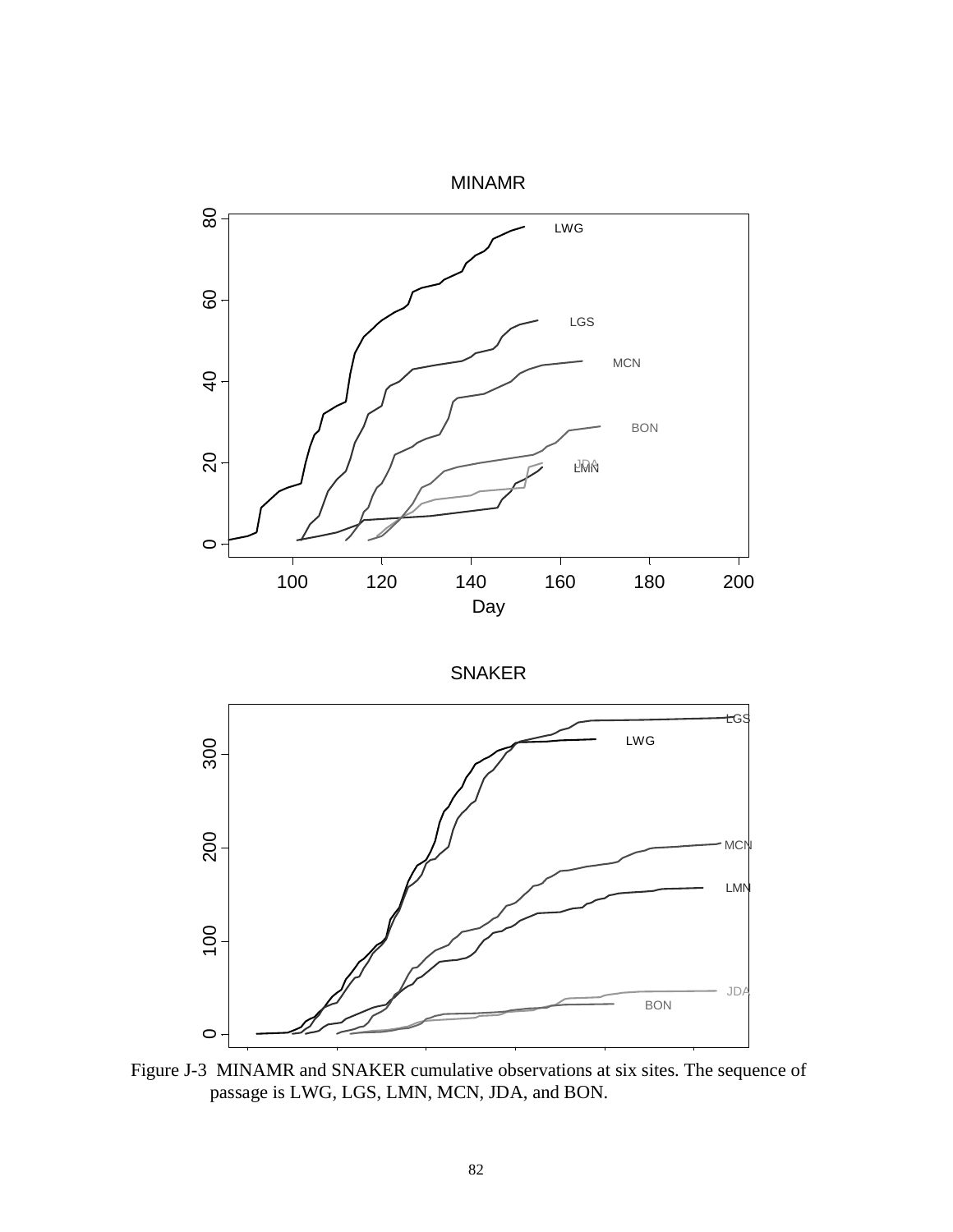

 Figure J-4 lgrStlhd cumulative observations at 6 sites; mcnChin1S cumulative observations at 3 sites. The sequence of passage is LWG, LGS, LMN, MCN, JDA, and BON.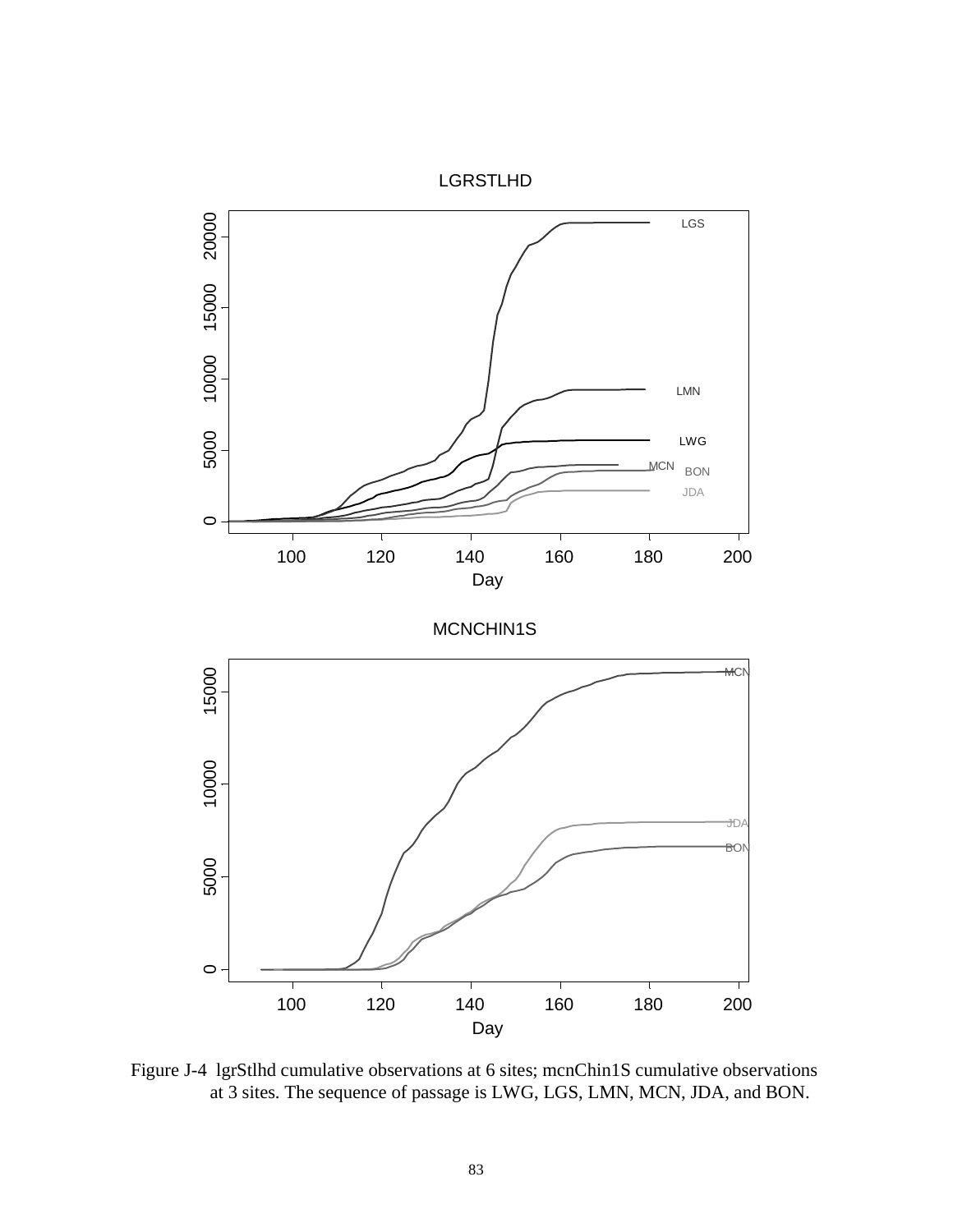

 Figure J-5 mcnChin0S and mcnChin0C cumulative observations at three sites. The sequence of passage is MCN, JDA, and BON.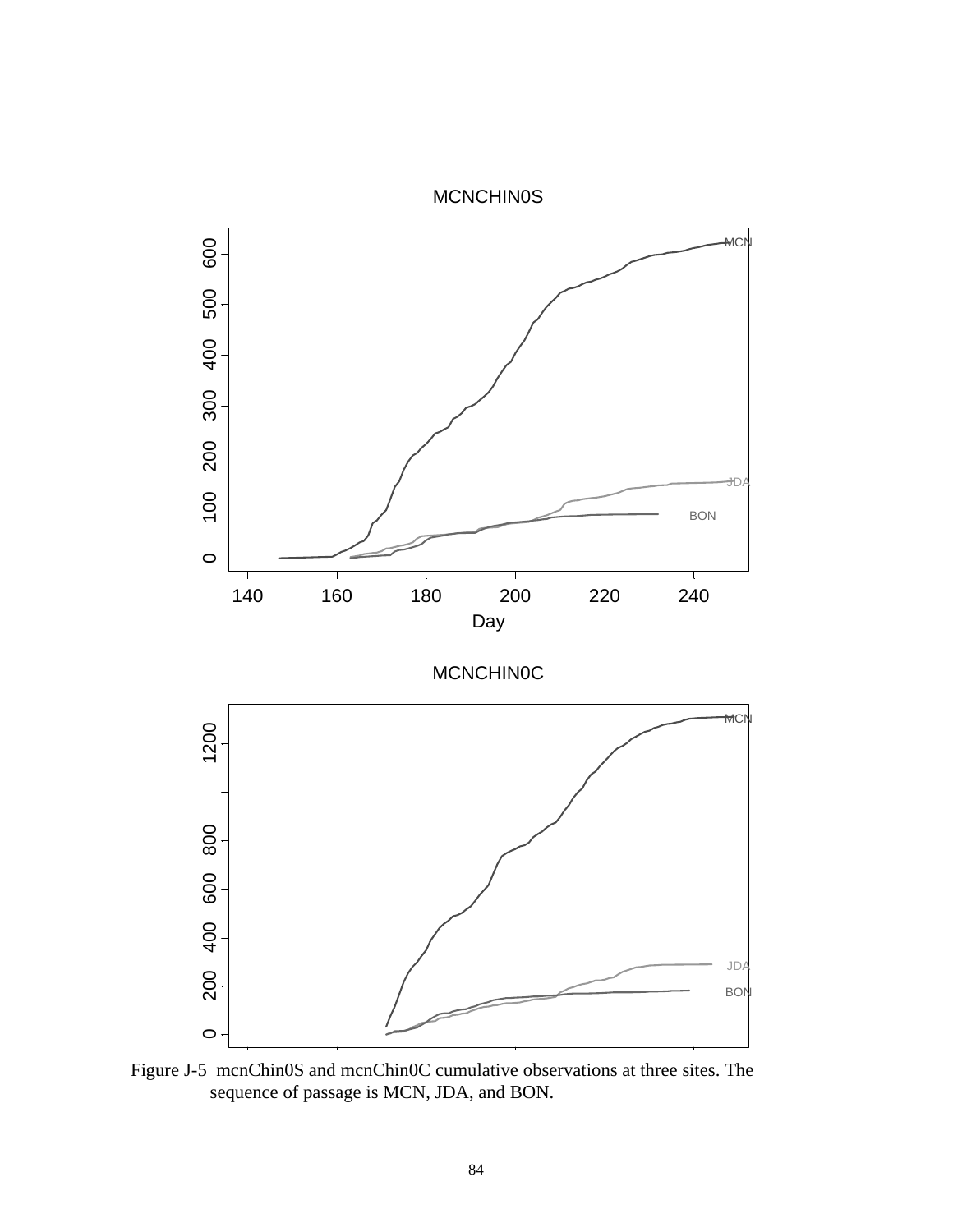

 Figure J-6 mcnStlhdS and mcnStlhdC cumulative observations at six sites. The sequence of passage is MCN, JDA, and BON.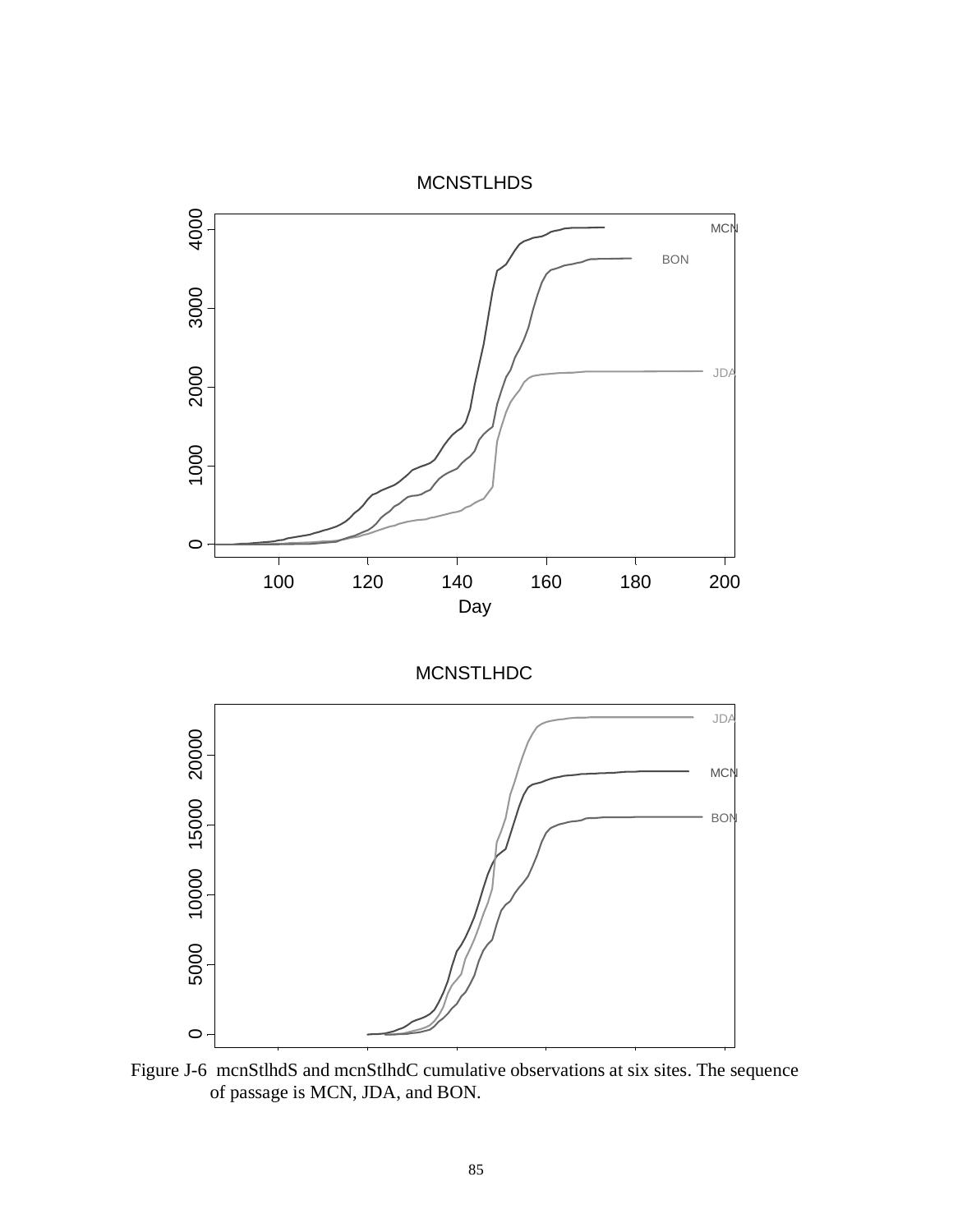## **Appendix K Seasonal Variation in Passage Predictions**

Passage predictions during the season vary as function of changes in river conditions from past predicted values. RealTime predictions of arrivals at the index sites—Lower Granite Dam and McNary Dam—are used as input to CRiSP which then predicts the arrival of fish at downstream locations. In the figures that follow, *MAD* computations for each modeled day of arrivals are displayed. Patterns of prediction success at an upstream location are propagated downstream.

The stocks are referenced by their codes:

| <b>Stock Code</b> | Origin                                            | <b>Species</b>                 | Index Site Pass. Site |            |
|-------------------|---------------------------------------------------|--------------------------------|-----------------------|------------|
| <b>COMPOSITE</b>  | Next 4 stocks taken together Yearling Chinook     |                                | <b>LWG</b>            | <b>MCN</b> |
| <b>CATHEC</b>     | <b>Catherine Creek</b>                            | <b>Yearling Chinook</b>        | <b>LWG</b>            | <b>MCN</b> |
| <b>IMNAHR</b>     | Imnaha River                                      | <b>Yearling Chinook</b>        | <b>LWG</b>            | <b>MCN</b> |
| <b>SALRSF</b>     | South Fork Salmon River                           | <b>Yearling Chinook</b>        | <b>LWG</b>            | <b>MCN</b> |
| <b>MINAMR</b>     | <b>Minam River</b>                                | <b>Yearling Chinook</b>        | <b>LWG</b>            | <b>MCN</b> |
| <b>SNAKER</b>     | <b>Snake River</b>                                | <b>Subyearling Chinook LWG</b> |                       | <b>MCN</b> |
| lgrStlhd          | <b>Snake River</b>                                | Steelhead                      | <b>LWG</b>            | <b>MCN</b> |
| mcnChin1S         | <b>ESU Snake R Spring/Summer Yearling Chinook</b> |                                | <b>MCN</b>            | <b>JDA</b> |
| mcnChin0S         | <b>ESU Snake R Fall</b>                           | <b>Subyearling Chinook MCN</b> |                       | <b>JDA</b> |
| mcnChin0C         | ESU Upper Columbia R Fall Subyearling Chinook MCN |                                |                       | <b>JDA</b> |
| mcnStlhdS         | <b>ESU Snake R</b>                                | Steelhead                      | <b>MCN</b>            | <b>JDA</b> |
| mcnStlhdC         | ESU Upper Columbia R                              | Steelhead                      | <b>MCN</b>            | <b>JDA</b> |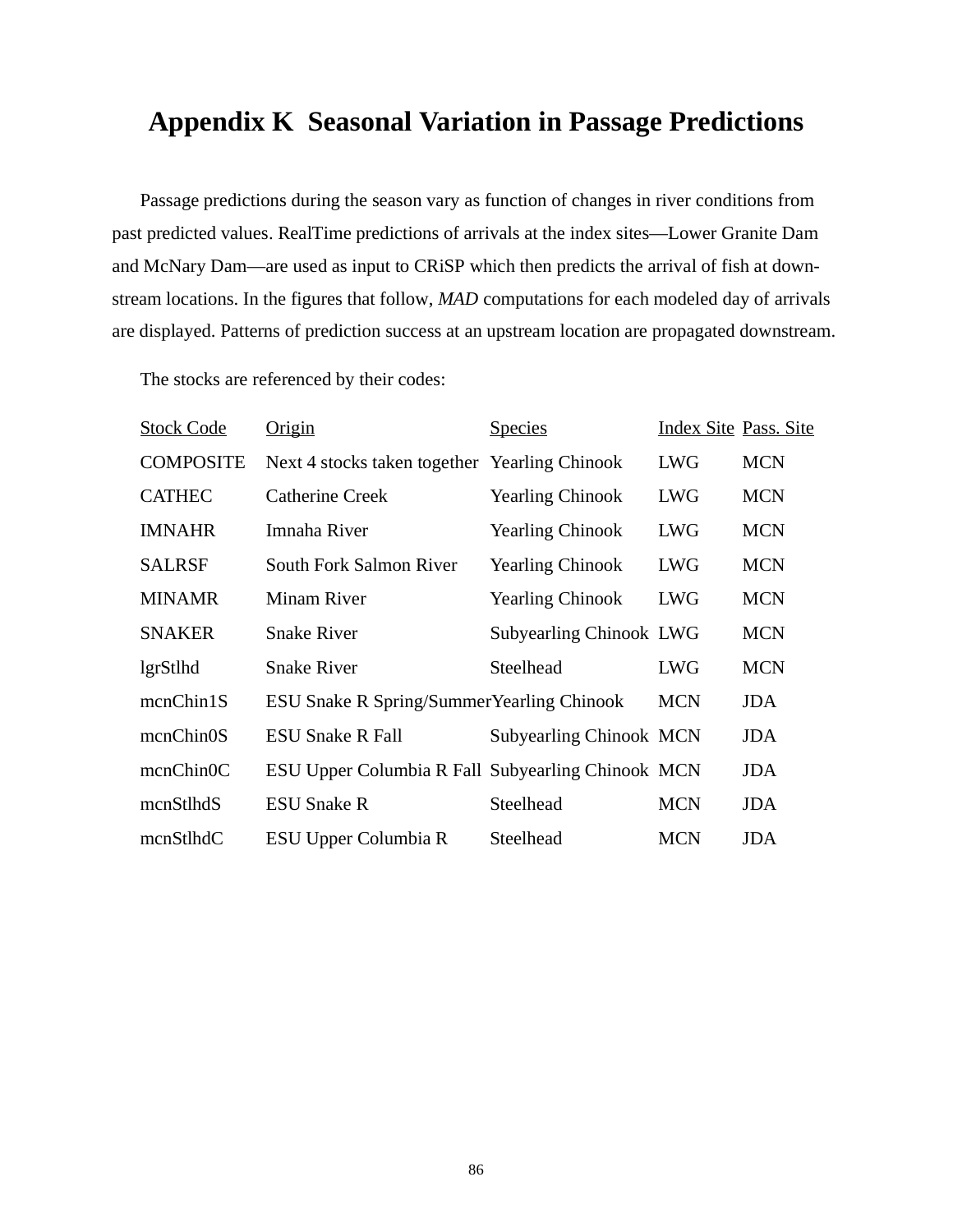

 Figure K-1 Seasonal variation in passage prediction success for Catherine Creek stocks at Little Goose, Lower Monumental and McNary Dams. Y axis is the *MAD* value.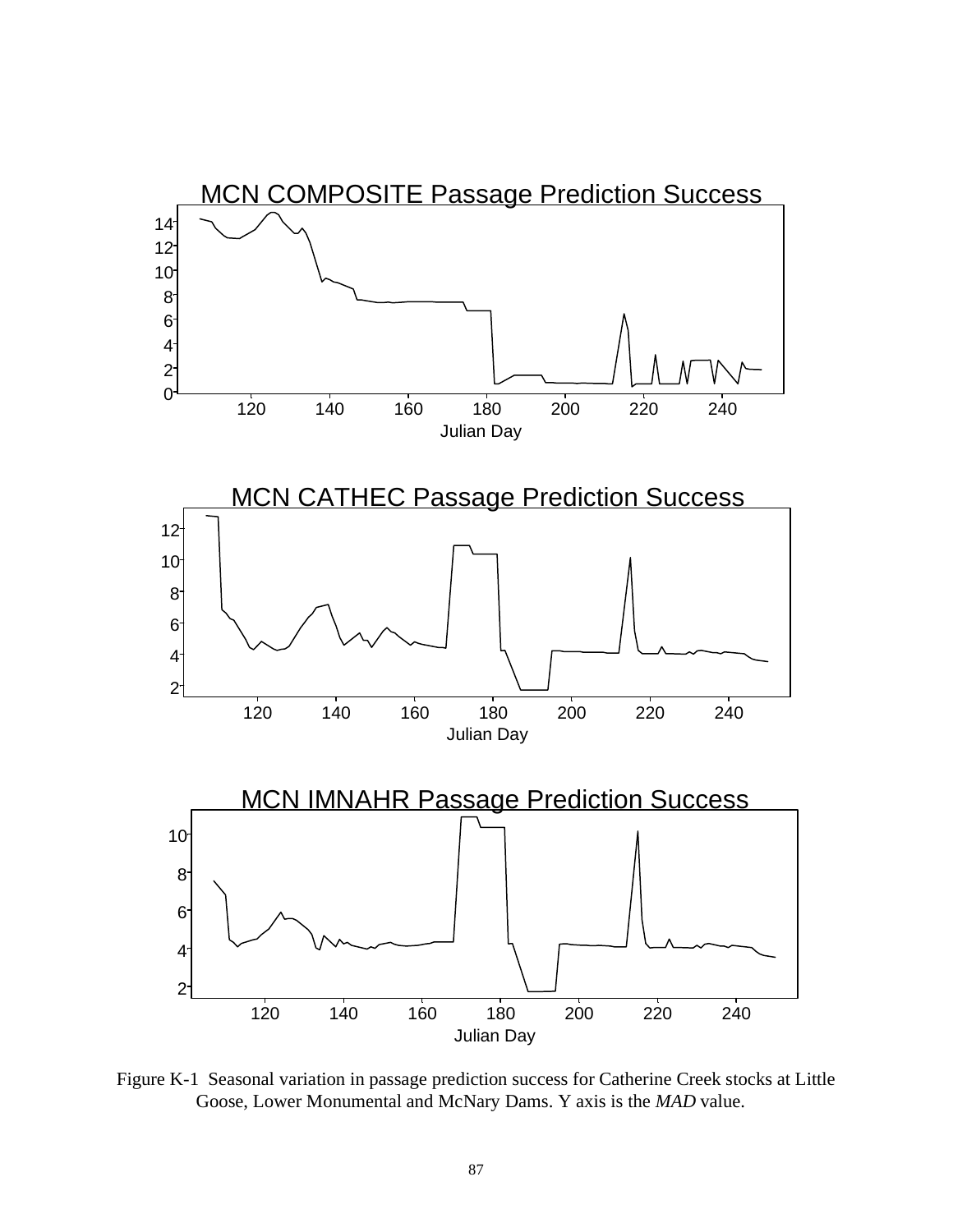

 Figure K-2 Seasonal variation in passage prediction success for Catherine Creek stocks at Little Goose, Lower Monumental and McNary Dams. Y axis is the *MAD* value.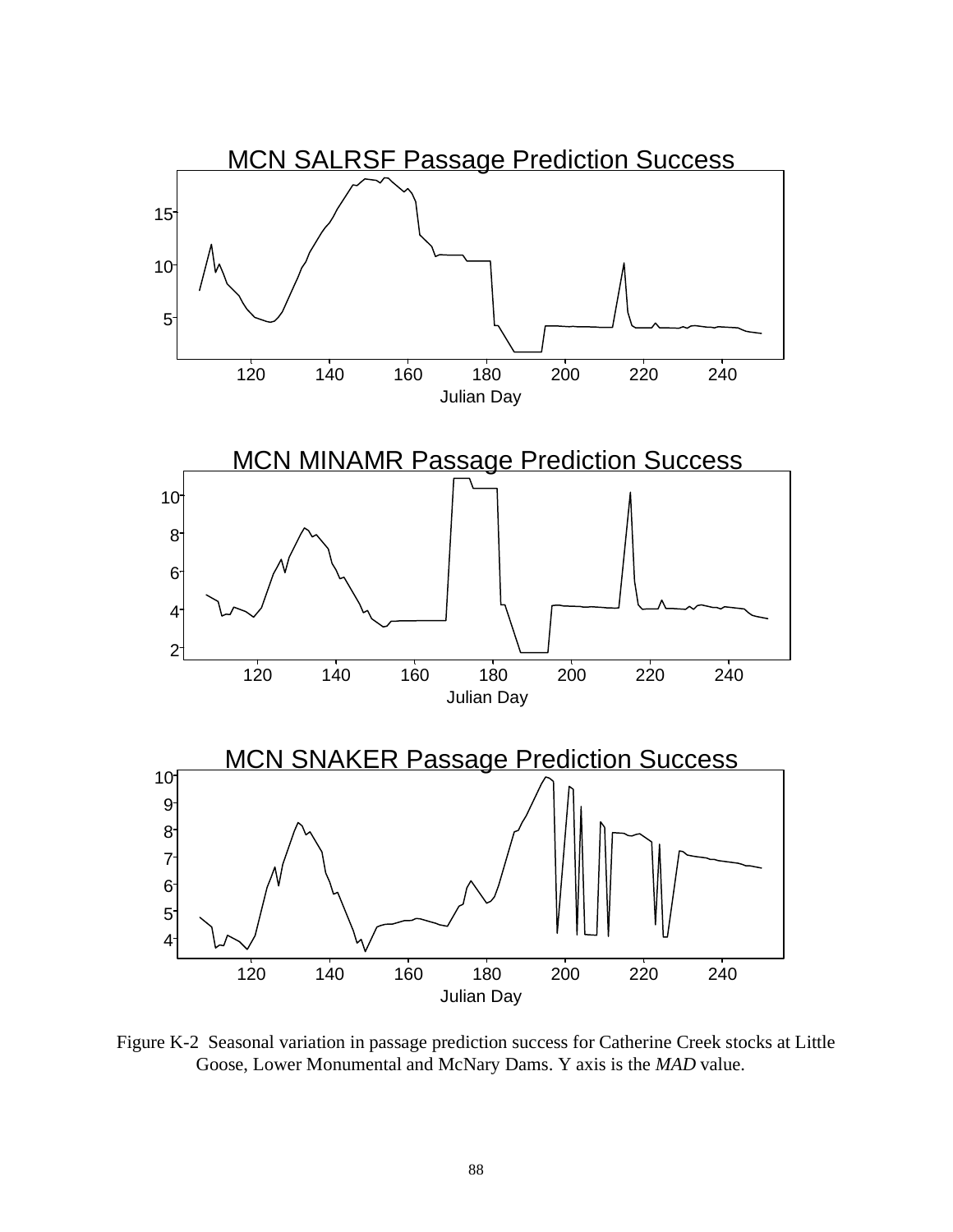

 Figure K-3 Seasonal variation in passage prediction success for Catherine Creek stocks at Little Goose, Lower Monumental and McNary Dams. Y axis is the *MAD* value.